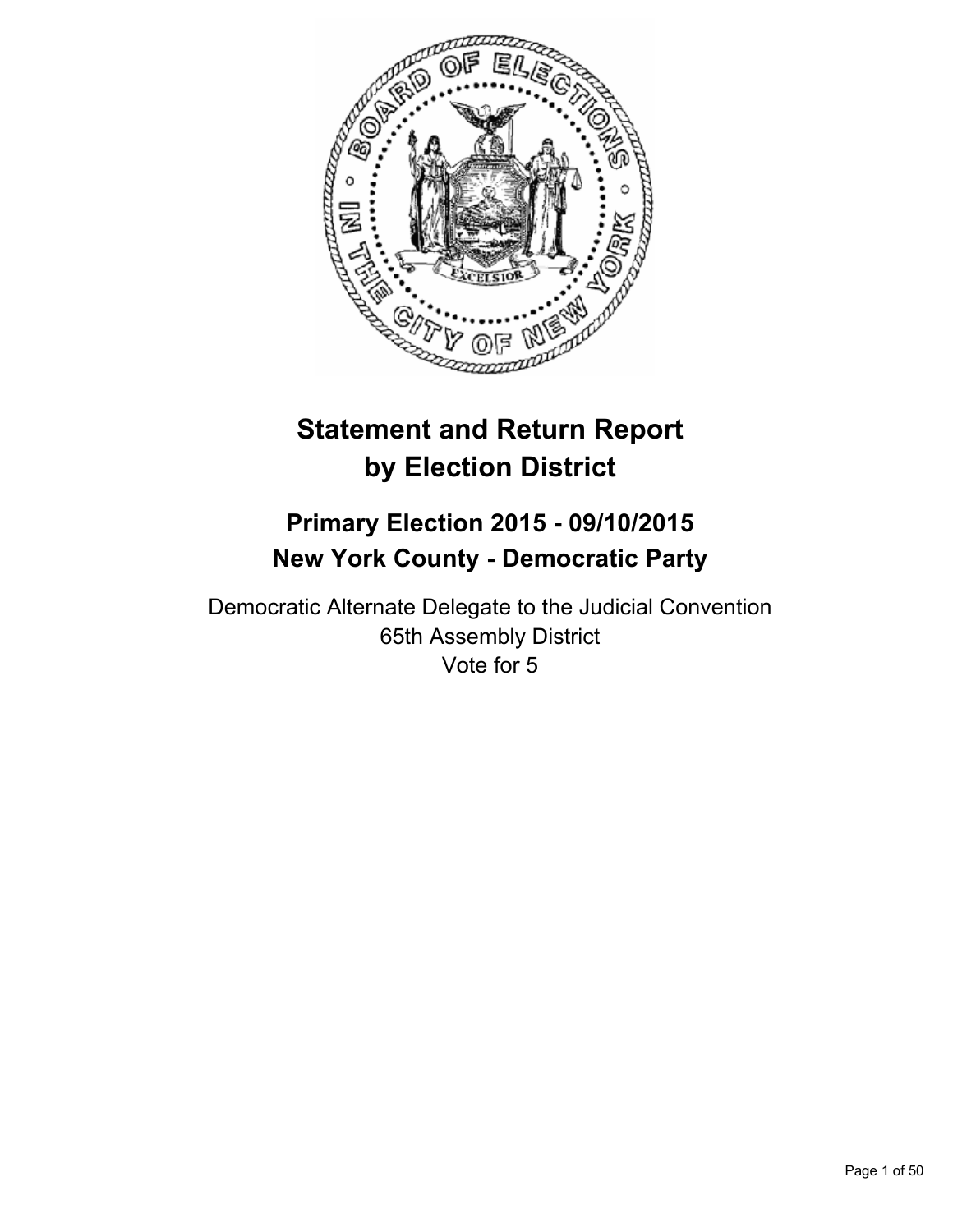

| PUBLIC COUNTER                                           | 1            |
|----------------------------------------------------------|--------------|
| ABSENTEE/MILITARY                                        | 0            |
| <b>AFFIDAVIT</b>                                         | 0            |
| <b>Total Ballots</b>                                     | 1            |
| Less - Inapplicable Federal/Special Presidential Ballots | $\mathbf{0}$ |
| <b>Total Applicable Ballots</b>                          | 1            |
| SIDNEY BAUMGARTEN                                        | 0            |
| NANCY CHAMBERS                                           | 0            |
| <b>SARA GAIL ROMANOSKI</b>                               | $\Omega$     |
| <b>GEORGETTE FLEISCHER</b>                               | 0            |
| STEVEN L. GRADMAN                                        | 0            |
| <b>JENNY L. LOW</b>                                      | 1            |
| <b>KAREN B. BLATT</b>                                    | 1            |
| <b>GARY ALTMAN</b>                                       | 1            |
| <b>CARMEN L. CASTRO</b>                                  | 1            |
| <b>JUSTIN C. YU</b>                                      | 1            |
| <b>Total Votes</b>                                       | 5            |

| <b>PUBLIC COUNTER</b>                                    | 14             |
|----------------------------------------------------------|----------------|
| ABSENTEE/MILITARY                                        | 0              |
| <b>AFFIDAVIT</b>                                         | 1              |
| <b>Total Ballots</b>                                     | 15             |
| Less - Inapplicable Federal/Special Presidential Ballots | $\Omega$       |
| <b>Total Applicable Ballots</b>                          | 15             |
| SIDNEY BAUMGARTEN                                        | 4              |
| <b>NANCY CHAMBERS</b>                                    | 5              |
| <b>SARA GAIL ROMANOSKI</b>                               | 6              |
| <b>GEORGETTE FLEISCHER</b>                               | 6              |
| <b>STEVEN L. GRADMAN</b>                                 | 1              |
| JENNY L. LOW                                             | 8              |
| <b>KAREN B. BLATT</b>                                    | 5              |
| <b>GARY ALTMAN</b>                                       | $\overline{2}$ |
| <b>CARMEN L. CASTRO</b>                                  | 6              |
| <b>JUSTIN C. YU</b>                                      | 3              |
| TORREY A FISHMAN (WRITE-IN)                              | 1              |
| <b>Total Votes</b>                                       | 47             |
| Unrecorded                                               | 28             |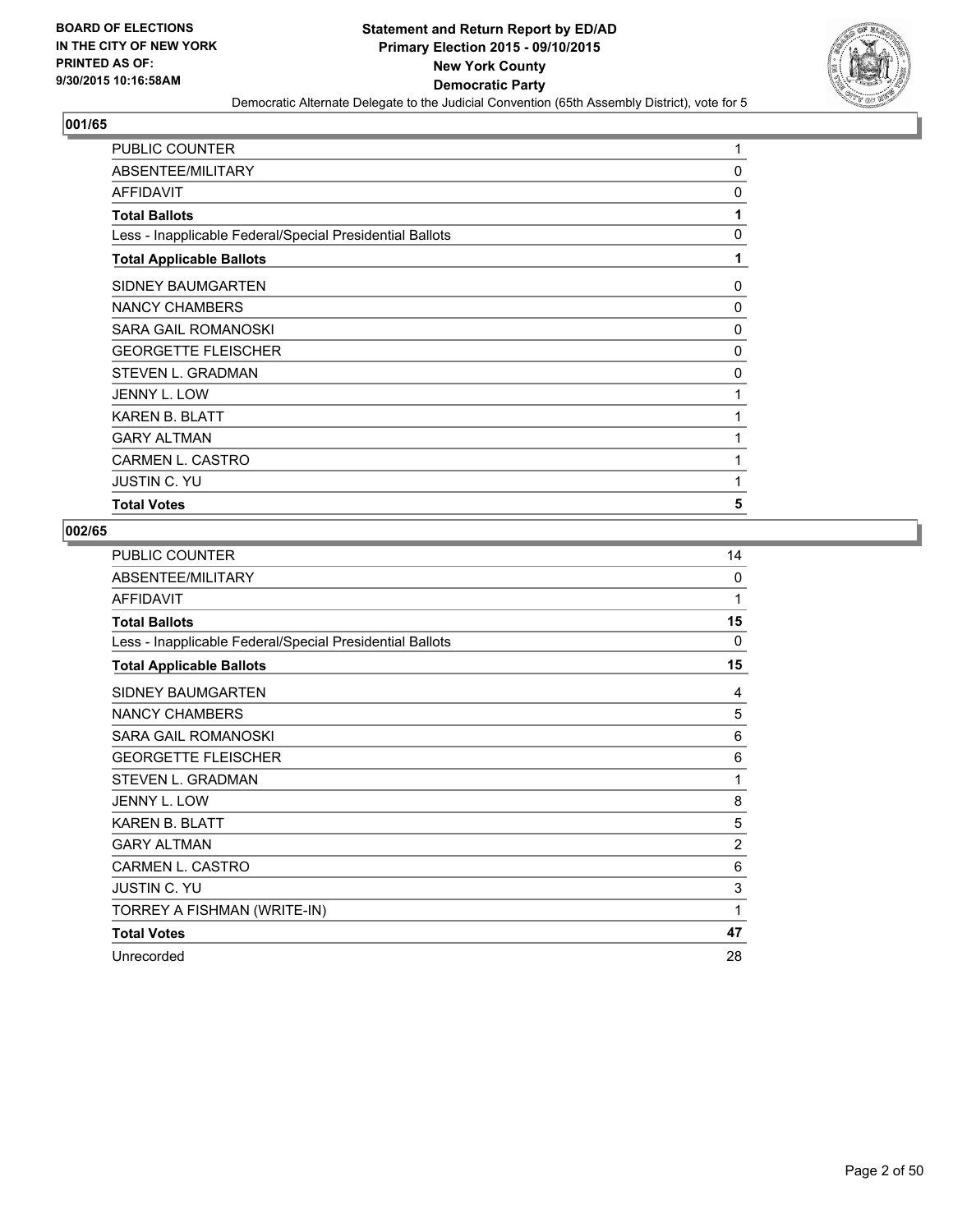

| <b>PUBLIC COUNTER</b>                                    | 3              |
|----------------------------------------------------------|----------------|
| ABSENTEE/MILITARY                                        | $\mathbf{0}$   |
| <b>AFFIDAVIT</b>                                         | $\mathbf{0}$   |
| <b>Total Ballots</b>                                     | 3              |
| Less - Inapplicable Federal/Special Presidential Ballots | $\mathbf{0}$   |
| <b>Total Applicable Ballots</b>                          | 3              |
| SIDNEY BAUMGARTEN                                        | 1              |
| NANCY CHAMBERS                                           | $\overline{2}$ |
| SARA GAIL ROMANOSKI                                      | 3              |
| <b>GEORGETTE FLEISCHER</b>                               | 1              |
| STEVEN L. GRADMAN                                        | 1              |
| JENNY L. LOW                                             | 1              |
| <b>KAREN B. BLATT</b>                                    | 1              |
| <b>GARY ALTMAN</b>                                       | 0              |
| <b>CARMEN L. CASTRO</b>                                  | 1              |
| <b>JUSTIN C. YU</b>                                      | $\overline{2}$ |
| <b>Total Votes</b>                                       | 13             |
| Unrecorded                                               | 2              |

| PUBLIC COUNTER                                           | 1            |
|----------------------------------------------------------|--------------|
| ABSENTEE/MILITARY                                        | $\mathbf{0}$ |
| <b>AFFIDAVIT</b>                                         | $\Omega$     |
| <b>Total Ballots</b>                                     | 1            |
| Less - Inapplicable Federal/Special Presidential Ballots | 0            |
| <b>Total Applicable Ballots</b>                          | 1            |
| SIDNEY BAUMGARTEN                                        | 0            |
| <b>NANCY CHAMBERS</b>                                    | 0            |
| <b>SARA GAIL ROMANOSKI</b>                               | 0            |
| <b>GEORGETTE FLEISCHER</b>                               | 0            |
| <b>STEVEN L. GRADMAN</b>                                 | 0            |
| JENNY L. LOW                                             | 0            |
| <b>KAREN B. BLATT</b>                                    | 0            |
| <b>GARY ALTMAN</b>                                       | 0            |
| CARMEN L. CASTRO                                         | 0            |
| JUSTIN C. YU                                             | 0            |
| <b>Total Votes</b>                                       | 0            |
| Unrecorded                                               | 5            |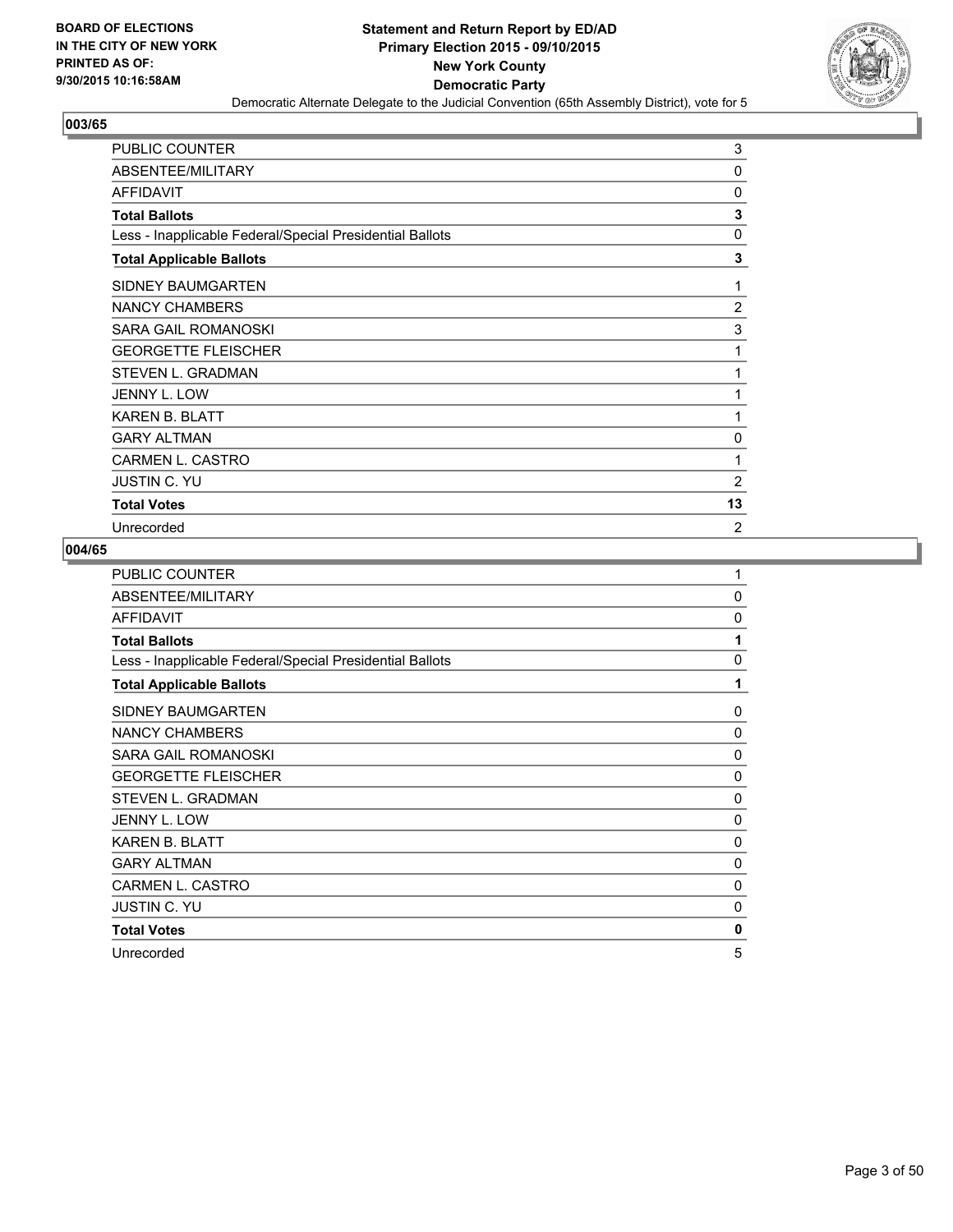

| <b>PUBLIC COUNTER</b>                                    | 31 |
|----------------------------------------------------------|----|
| ABSENTEE/MILITARY                                        | 0  |
| <b>AFFIDAVIT</b>                                         | 0  |
| <b>Total Ballots</b>                                     | 31 |
| Less - Inapplicable Federal/Special Presidential Ballots | 0  |
| <b>Total Applicable Ballots</b>                          | 31 |
| <b>SIDNEY BAUMGARTEN</b>                                 | 5  |
| NANCY CHAMBERS                                           | 8  |
| <b>SARA GAIL ROMANOSKI</b>                               | 5  |
| <b>GEORGETTE FLEISCHER</b>                               | 7  |
| STEVEN L. GRADMAN                                        | 4  |
| JENNY L. LOW                                             | 24 |
| <b>KAREN B. BLATT</b>                                    | 7  |
| <b>GARY ALTMAN</b>                                       | 6  |
| <b>CARMEN L. CASTRO</b>                                  | 7  |
| <b>JUSTIN C. YU</b>                                      | 19 |
| <b>Total Votes</b>                                       | 92 |
| Unrecorded                                               | 63 |

| <b>PUBLIC COUNTER</b>                                    | 32       |
|----------------------------------------------------------|----------|
| ABSENTEE/MILITARY                                        | 1        |
| <b>AFFIDAVIT</b>                                         | $\Omega$ |
| <b>Total Ballots</b>                                     | 33       |
| Less - Inapplicable Federal/Special Presidential Ballots | $\Omega$ |
| <b>Total Applicable Ballots</b>                          | 33       |
| SIDNEY BAUMGARTEN                                        | 11       |
| <b>NANCY CHAMBERS</b>                                    | 10       |
| SARA GAIL ROMANOSKI                                      | 13       |
| <b>GEORGETTE FLEISCHER</b>                               | 12       |
| STEVEN L. GRADMAN                                        | 12       |
| <b>JENNY L. LOW</b>                                      | 14       |
| <b>KAREN B. BLATT</b>                                    | 13       |
| <b>GARY ALTMAN</b>                                       | 17       |
| <b>CARMEN L. CASTRO</b>                                  | 14       |
| <b>JUSTIN C. YU</b>                                      | 16       |
| UNATTRIBUTABLE WRITE-IN (WRITE-IN)                       | 5        |
| <b>Total Votes</b>                                       | 137      |
| Unrecorded                                               | 28       |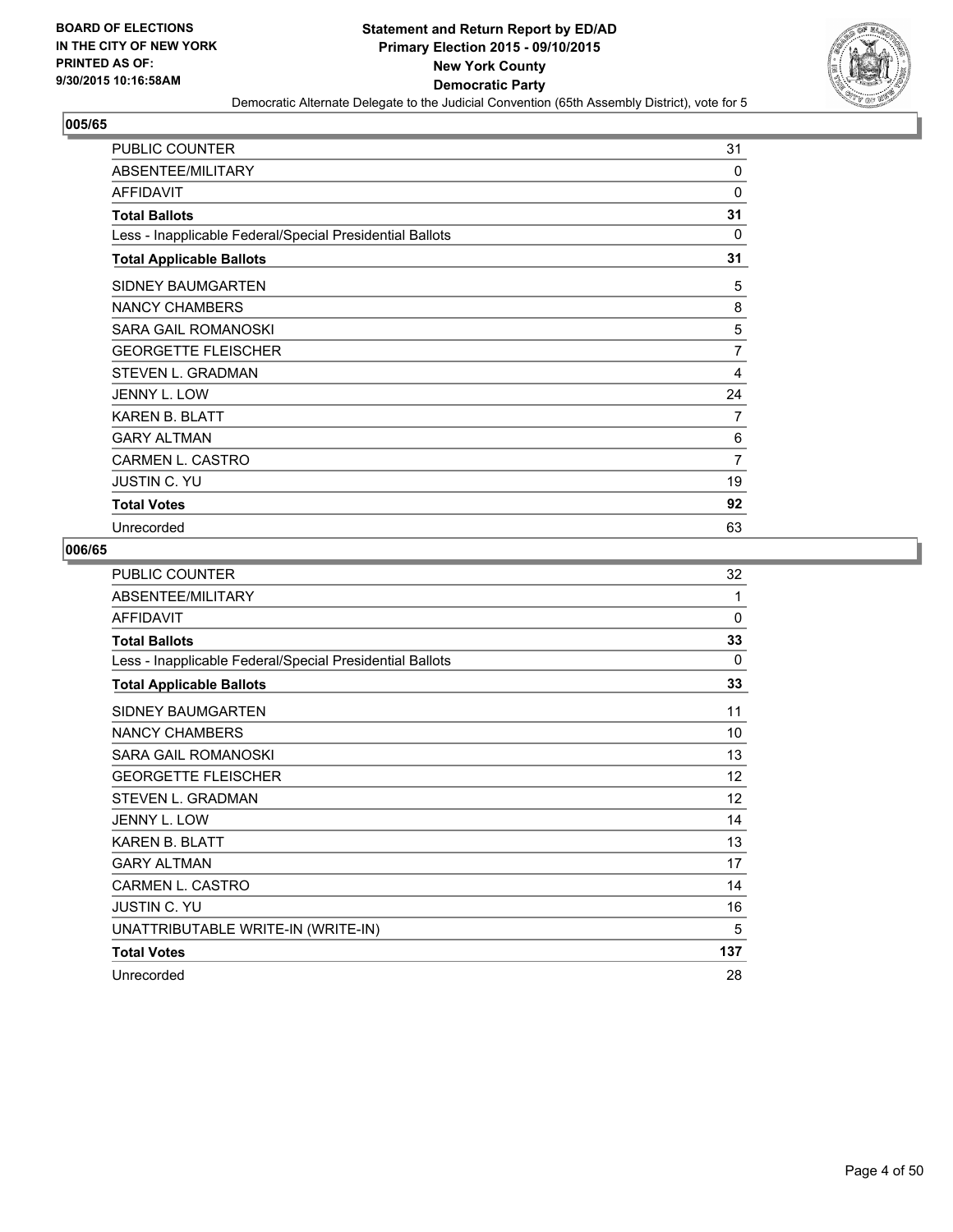

| <b>PUBLIC COUNTER</b>                                    | 38  |
|----------------------------------------------------------|-----|
| ABSENTEE/MILITARY                                        | 1   |
| <b>AFFIDAVIT</b>                                         | 0   |
| <b>Total Ballots</b>                                     | 39  |
| Less - Inapplicable Federal/Special Presidential Ballots | 0   |
| <b>Total Applicable Ballots</b>                          | 39  |
| <b>SIDNEY BAUMGARTEN</b>                                 | 10  |
| <b>NANCY CHAMBERS</b>                                    | 12  |
| <b>SARA GAIL ROMANOSKI</b>                               | 11  |
| <b>GEORGETTE FLEISCHER</b>                               | 12  |
| <b>STEVEN L. GRADMAN</b>                                 | 8   |
| JENNY L. LOW                                             | 17  |
| <b>KAREN B. BLATT</b>                                    | 17  |
| <b>GARY ALTMAN</b>                                       | 15  |
| <b>CARMEN L. CASTRO</b>                                  | 19  |
| <b>JUSTIN C. YU</b>                                      | 19  |
| UNATTRIBUTABLE WRITE-IN (WRITE-IN)                       | 5   |
| <b>Total Votes</b>                                       | 145 |
| Unrecorded                                               | 50  |

| <b>PUBLIC COUNTER</b>                                    | 47             |
|----------------------------------------------------------|----------------|
| ABSENTEE/MILITARY                                        | $\overline{2}$ |
| <b>AFFIDAVIT</b>                                         | $\Omega$       |
| <b>Total Ballots</b>                                     | 49             |
| Less - Inapplicable Federal/Special Presidential Ballots | 0              |
| <b>Total Applicable Ballots</b>                          | 49             |
| SIDNEY BAUMGARTEN                                        | 7              |
| <b>NANCY CHAMBERS</b>                                    | 9              |
| SARA GAIL ROMANOSKI                                      | 4              |
| <b>GEORGETTE FLEISCHER</b>                               | 6              |
| <b>STEVEN L. GRADMAN</b>                                 | 6              |
| <b>JENNY L. LOW</b>                                      | 33             |
| <b>KAREN B. BLATT</b>                                    | 33             |
| <b>GARY ALTMAN</b>                                       | 33             |
| <b>CARMEN L. CASTRO</b>                                  | 31             |
| <b>JUSTIN C. YU</b>                                      | 35             |
| <b>Total Votes</b>                                       | 197            |
| Unrecorded                                               | 48             |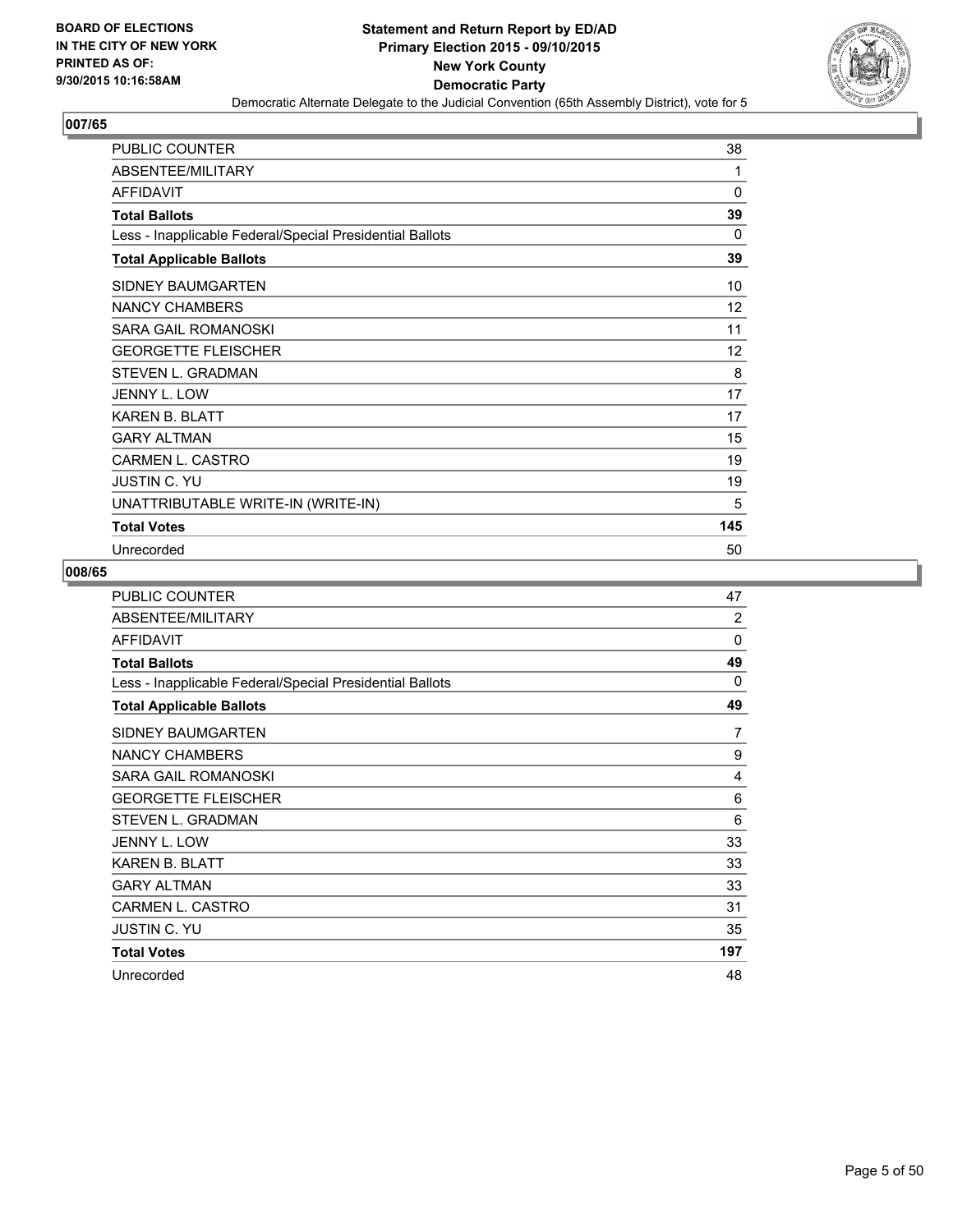

| <b>PUBLIC COUNTER</b>                                    | 2              |
|----------------------------------------------------------|----------------|
| ABSENTEE/MILITARY                                        | 0              |
| AFFIDAVIT                                                | $\Omega$       |
| <b>Total Ballots</b>                                     | $\overline{2}$ |
| Less - Inapplicable Federal/Special Presidential Ballots | 0              |
| <b>Total Applicable Ballots</b>                          | $\mathbf{2}$   |
| SIDNEY BAUMGARTEN                                        | 2              |
| NANCY CHAMBERS                                           | 2              |
| SARA GAIL ROMANOSKI                                      | 2              |
| <b>GEORGETTE FLEISCHER</b>                               | $\overline{2}$ |
| <b>STEVEN L. GRADMAN</b>                                 | $\overline{2}$ |
| JENNY L. LOW                                             | 0              |
| <b>KAREN B. BLATT</b>                                    | 0              |
| <b>GARY ALTMAN</b>                                       | 0              |
| CARMEN L. CASTRO                                         | 0              |
| <b>JUSTIN C. YU</b>                                      | 0              |
| <b>Total Votes</b>                                       | 10             |

| <b>PUBLIC COUNTER</b>                                    | 3              |
|----------------------------------------------------------|----------------|
| ABSENTEE/MILITARY                                        | 0              |
| <b>AFFIDAVIT</b>                                         | 0              |
| <b>Total Ballots</b>                                     | 3              |
| Less - Inapplicable Federal/Special Presidential Ballots | 0              |
| <b>Total Applicable Ballots</b>                          | 3              |
| SIDNEY BAUMGARTEN                                        | 1              |
| NANCY CHAMBERS                                           | 1              |
| SARA GAIL ROMANOSKI                                      | 1              |
| <b>GEORGETTE FLEISCHER</b>                               | 1              |
| STEVEN L. GRADMAN                                        | 1              |
| JENNY L. LOW                                             | 1              |
| <b>KAREN B. BLATT</b>                                    | 0              |
| <b>GARY ALTMAN</b>                                       | 0              |
| CARMEN L. CASTRO                                         | 0              |
| <b>JUSTIN C. YU</b>                                      | 1              |
| <b>Total Votes</b>                                       | $\overline{7}$ |
| Unrecorded                                               | 8              |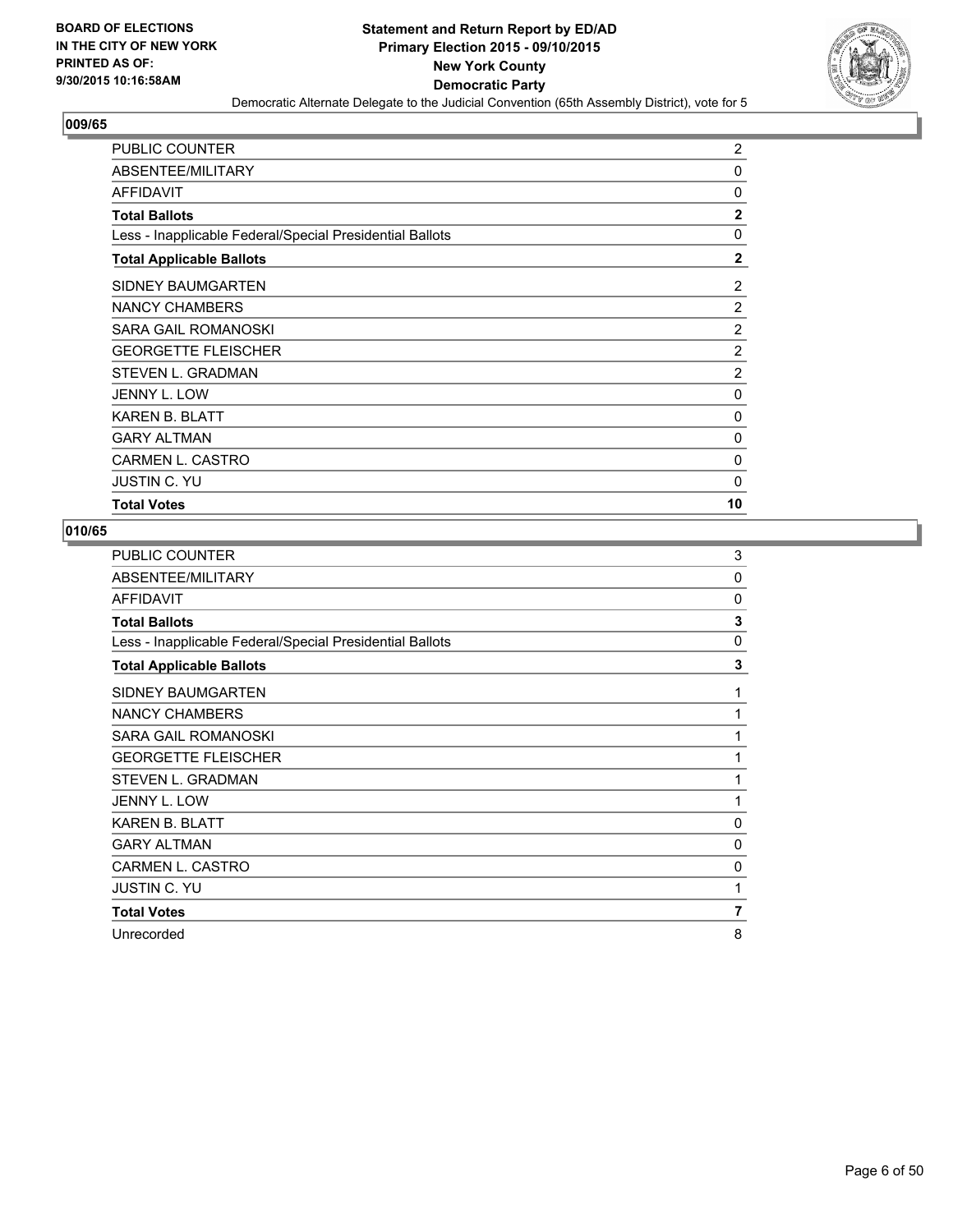

| <b>PUBLIC COUNTER</b>                                    | $\overline{2}$ |
|----------------------------------------------------------|----------------|
| ABSENTEE/MILITARY                                        | 0              |
| <b>AFFIDAVIT</b>                                         | 0              |
| <b>Total Ballots</b>                                     | $\mathbf{2}$   |
| Less - Inapplicable Federal/Special Presidential Ballots | $\Omega$       |
| <b>Total Applicable Ballots</b>                          | $\mathbf{2}$   |
| <b>SIDNEY BAUMGARTEN</b>                                 | 0              |
| NANCY CHAMBERS                                           | 0              |
| SARA GAIL ROMANOSKI                                      | 1              |
| <b>GEORGETTE FLEISCHER</b>                               | 1              |
| STEVEN L. GRADMAN                                        | 0              |
| JENNY L. LOW                                             | 1              |
| <b>KAREN B. BLATT</b>                                    | 1              |
| <b>GARY ALTMAN</b>                                       | 0              |
| <b>CARMEN L. CASTRO</b>                                  | 1              |
| <b>JUSTIN C. YU</b>                                      | 0              |
| <b>Total Votes</b>                                       | 5              |
| Unrecorded                                               | 5              |

| PUBLIC COUNTER                                           | 11             |
|----------------------------------------------------------|----------------|
| ABSENTEE/MILITARY                                        | 1              |
| <b>AFFIDAVIT</b>                                         | $\Omega$       |
| <b>Total Ballots</b>                                     | 12             |
| Less - Inapplicable Federal/Special Presidential Ballots | 0              |
| <b>Total Applicable Ballots</b>                          | 12             |
| SIDNEY BAUMGARTEN                                        | 7              |
| <b>NANCY CHAMBERS</b>                                    | 8              |
| SARA GAIL ROMANOSKI                                      | 7              |
| <b>GEORGETTE FLEISCHER</b>                               | 8              |
| STEVEN L. GRADMAN                                        | 6              |
| <b>JENNY L. LOW</b>                                      | 3              |
| <b>KAREN B. BLATT</b>                                    | 4              |
| <b>GARY ALTMAN</b>                                       | 3              |
| CARMEN L. CASTRO                                         | 1              |
| <b>JUSTIN C. YU</b>                                      | $\overline{2}$ |
| <b>Total Votes</b>                                       | 49             |
| Unrecorded                                               | 11             |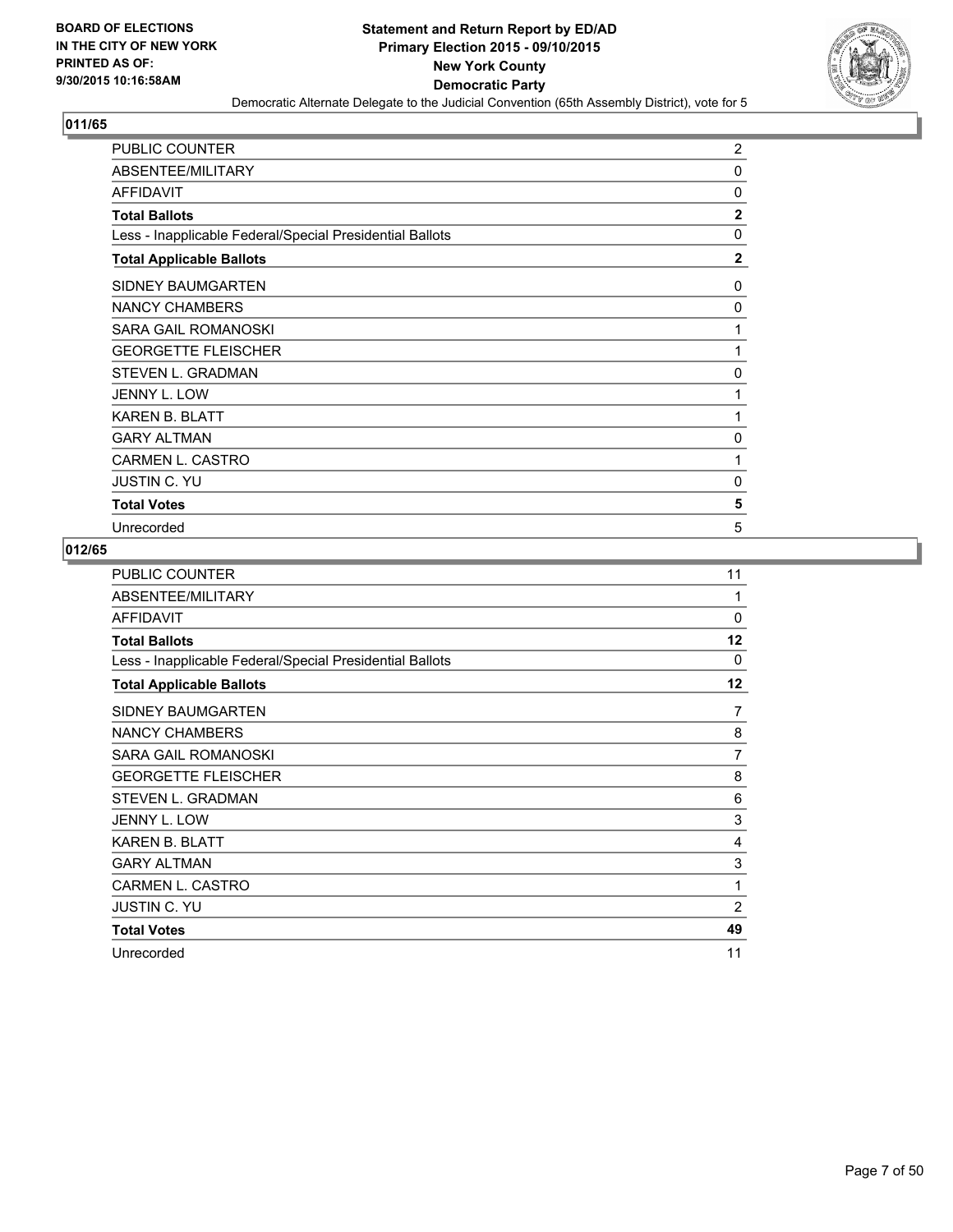

| <b>PUBLIC COUNTER</b>                                    | 10 |
|----------------------------------------------------------|----|
| ABSENTEE/MILITARY                                        | 0  |
| AFFIDAVIT                                                | 0  |
| <b>Total Ballots</b>                                     | 10 |
| Less - Inapplicable Federal/Special Presidential Ballots | 0  |
| <b>Total Applicable Ballots</b>                          | 10 |
| <b>SIDNEY BAUMGARTEN</b>                                 | 6  |
| NANCY CHAMBERS                                           | 5  |
| <b>SARA GAIL ROMANOSKI</b>                               | 4  |
| <b>GEORGETTE FLEISCHER</b>                               | 4  |
| STEVEN L. GRADMAN                                        | 2  |
| JENNY L. LOW                                             | 3  |
| <b>KAREN B. BLATT</b>                                    | 3  |
| <b>GARY ALTMAN</b>                                       | 3  |
| <b>CARMEN L. CASTRO</b>                                  | 6  |
| <b>JUSTIN C. YU</b>                                      | 4  |
| <b>Total Votes</b>                                       | 40 |
| Unrecorded                                               | 10 |

| PUBLIC COUNTER                                           | 8              |
|----------------------------------------------------------|----------------|
| ABSENTEE/MILITARY                                        | $\Omega$       |
| <b>AFFIDAVIT</b>                                         | $\Omega$       |
| <b>Total Ballots</b>                                     | 8              |
| Less - Inapplicable Federal/Special Presidential Ballots | 0              |
| <b>Total Applicable Ballots</b>                          | 8              |
| <b>SIDNEY BAUMGARTEN</b>                                 | 5              |
| <b>NANCY CHAMBERS</b>                                    | 6              |
| SARA GAIL ROMANOSKI                                      | 5              |
| <b>GEORGETTE FLEISCHER</b>                               | 6              |
| <b>STEVEN L. GRADMAN</b>                                 | 6              |
| JENNY L. LOW                                             | 3              |
| <b>KAREN B. BLATT</b>                                    | $\overline{2}$ |
| <b>GARY ALTMAN</b>                                       | 1              |
| CARMEN L. CASTRO                                         | $\overline{c}$ |
| JUSTIN C. YU                                             | 1              |
| <b>Total Votes</b>                                       | 37             |
| Unrecorded                                               | 3              |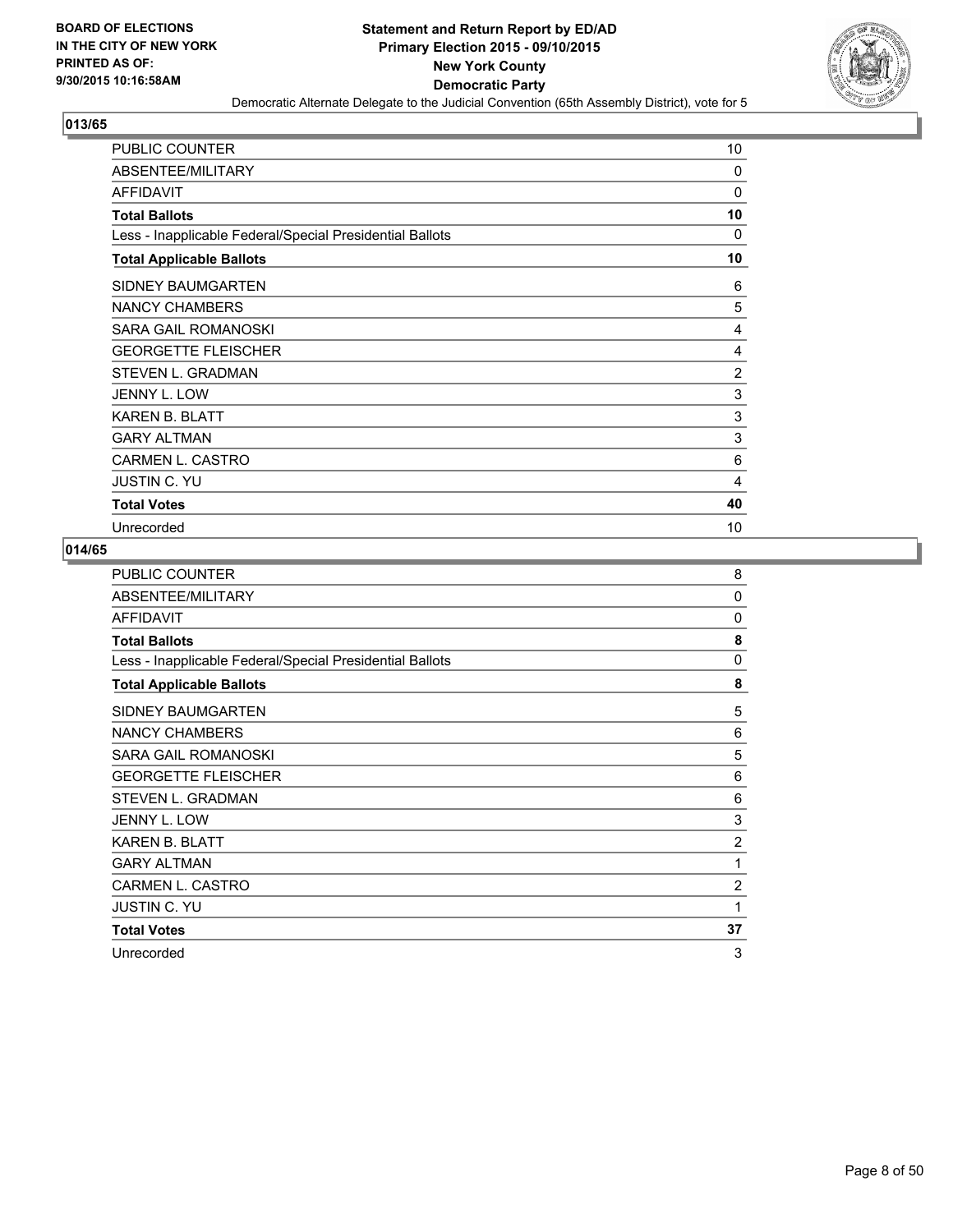

| <b>PUBLIC COUNTER</b>                                    | 16       |
|----------------------------------------------------------|----------|
| ABSENTEE/MILITARY                                        | $\Omega$ |
| <b>AFFIDAVIT</b>                                         | 0        |
| <b>Total Ballots</b>                                     | 16       |
| Less - Inapplicable Federal/Special Presidential Ballots | 0        |
| <b>Total Applicable Ballots</b>                          | 16       |
| SIDNEY BAUMGARTEN                                        | 9        |
| NANCY CHAMBERS                                           | 9        |
| SARA GAIL ROMANOSKI                                      | 10       |
| <b>GEORGETTE FLEISCHER</b>                               | 8        |
| STEVEN L. GRADMAN                                        | 8        |
| <b>JENNY L. LOW</b>                                      | 4        |
| <b>KAREN B. BLATT</b>                                    | 2        |
| <b>GARY ALTMAN</b>                                       | 2        |
| <b>CARMEN L. CASTRO</b>                                  | 2        |
| <b>JUSTIN C. YU</b>                                      | 1        |
| <b>Total Votes</b>                                       | 55       |
| Unrecorded                                               | 25       |

| PUBLIC COUNTER                                           | 8        |
|----------------------------------------------------------|----------|
| ABSENTEE/MILITARY                                        | 4        |
| <b>AFFIDAVIT</b>                                         | $\Omega$ |
| <b>Total Ballots</b>                                     | 12       |
| Less - Inapplicable Federal/Special Presidential Ballots | $\Omega$ |
| <b>Total Applicable Ballots</b>                          | 12       |
| SIDNEY BAUMGARTEN                                        | 9        |
| <b>NANCY CHAMBERS</b>                                    | 6        |
| SARA GAIL ROMANOSKI                                      | 6        |
| <b>GEORGETTE FLEISCHER</b>                               | 9        |
| <b>STEVEN L. GRADMAN</b>                                 | 8        |
| JENNY L. LOW                                             | 2        |
| <b>KAREN B. BLATT</b>                                    | 3        |
| <b>GARY ALTMAN</b>                                       | 3        |
| CARMEN L. CASTRO                                         | 3        |
| JUSTIN C. YU                                             | 3        |
| <b>Total Votes</b>                                       | 52       |
| Unrecorded                                               | 8        |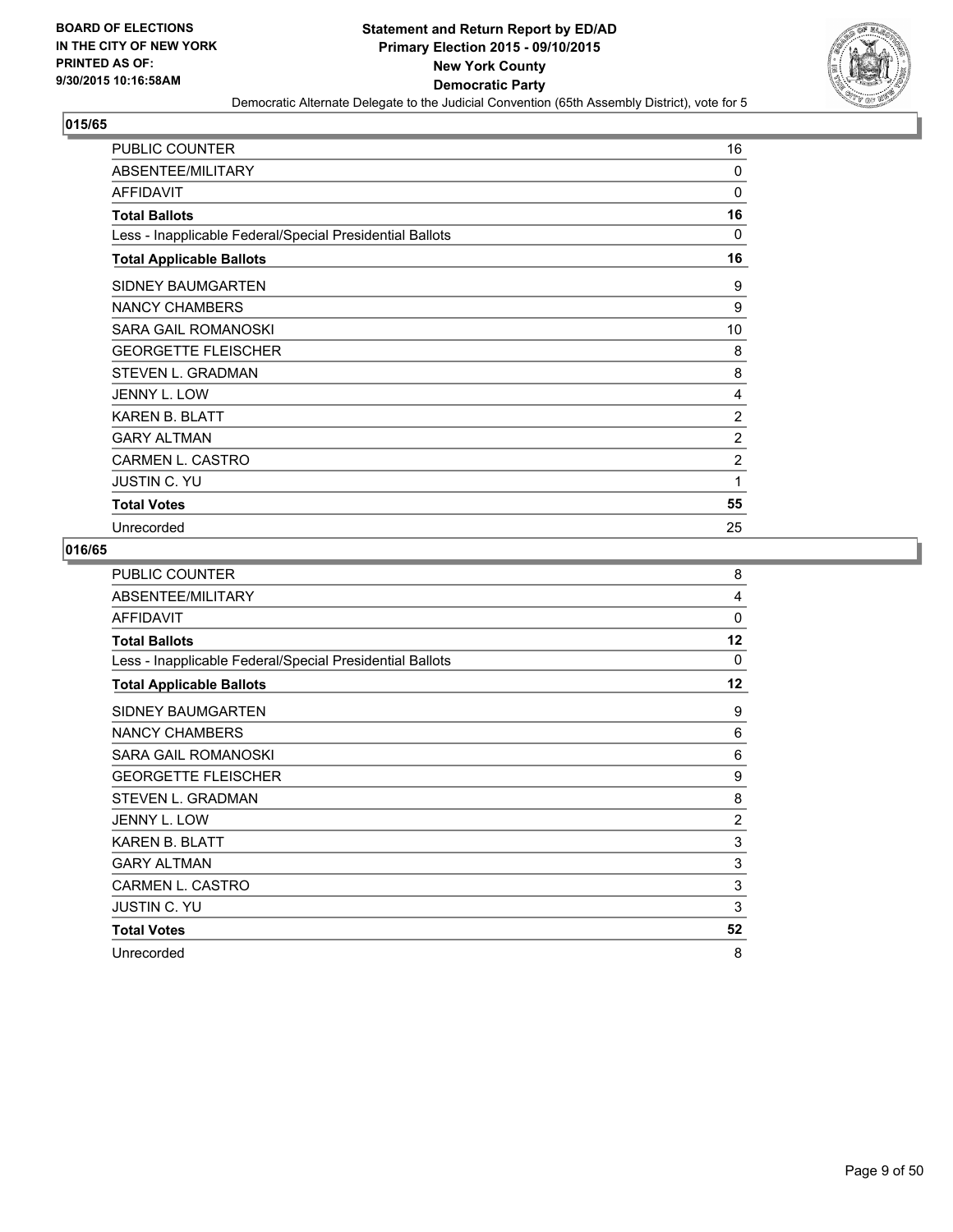

| PUBLIC COUNTER                                           | 0            |
|----------------------------------------------------------|--------------|
| ABSENTEE/MILITARY                                        | $\mathbf 0$  |
| AFFIDAVIT                                                | 0            |
| <b>Total Ballots</b>                                     | 0            |
| Less - Inapplicable Federal/Special Presidential Ballots | 0            |
| <b>Total Applicable Ballots</b>                          | 0            |
| SIDNEY BAUMGARTEN                                        | 0            |
| NANCY CHAMBERS                                           | 0            |
| SARA GAIL ROMANOSKI                                      | $\Omega$     |
| <b>GEORGETTE FLEISCHER</b>                               | 0            |
| STEVEN L. GRADMAN                                        | $\Omega$     |
| <b>JENNY L. LOW</b>                                      | 0            |
| <b>KAREN B. BLATT</b>                                    | 0            |
| <b>GARY ALTMAN</b>                                       | 0            |
| <b>CARMEN L. CASTRO</b>                                  | 0            |
| <b>JUSTIN C. YU</b>                                      | 0            |
| <b>Total Votes</b>                                       | $\mathbf{0}$ |

| <b>PUBLIC COUNTER</b>                                    | 14             |
|----------------------------------------------------------|----------------|
| ABSENTEE/MILITARY                                        | $\Omega$       |
| <b>AFFIDAVIT</b>                                         | 0              |
| <b>Total Ballots</b>                                     | 14             |
| Less - Inapplicable Federal/Special Presidential Ballots | $\Omega$       |
| <b>Total Applicable Ballots</b>                          | 14             |
| <b>SIDNEY BAUMGARTEN</b>                                 | 1              |
| <b>NANCY CHAMBERS</b>                                    | 3              |
| SARA GAIL ROMANOSKI                                      | $\overline{2}$ |
| <b>GEORGETTE FLEISCHER</b>                               | 2              |
| STEVEN L. GRADMAN                                        | 1              |
| JENNY L. LOW                                             | 5              |
| <b>KAREN B. BLATT</b>                                    | 4              |
| <b>GARY ALTMAN</b>                                       | 4              |
| <b>CARMEN L. CASTRO</b>                                  | 7              |
| <b>JUSTIN C. YU</b>                                      | 6              |
| <b>Total Votes</b>                                       | 35             |
| Unrecorded                                               | 35             |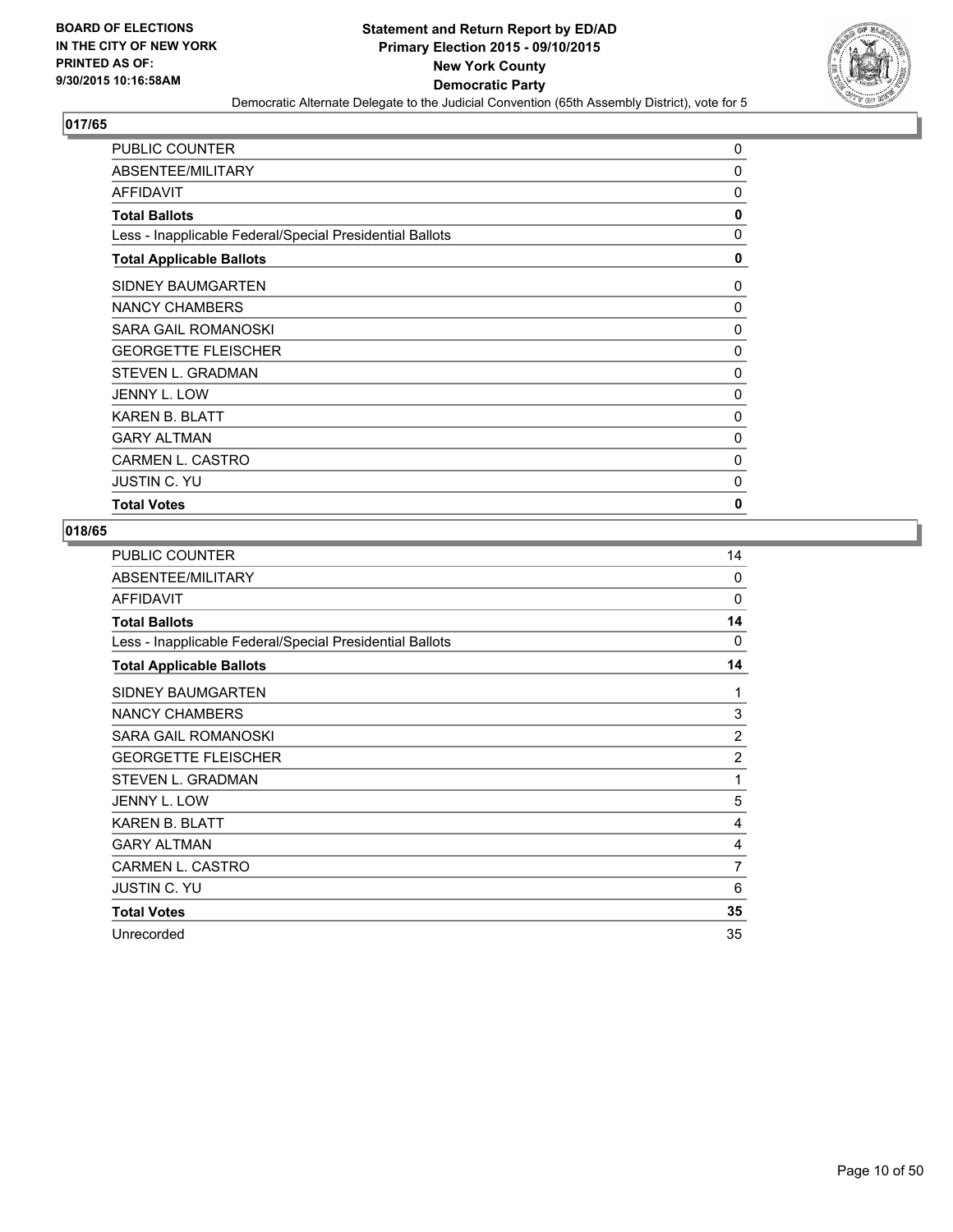

| <b>PUBLIC COUNTER</b>                                    | 28 |
|----------------------------------------------------------|----|
| ABSENTEE/MILITARY                                        | 1  |
| <b>AFFIDAVIT</b>                                         | 0  |
| <b>Total Ballots</b>                                     | 29 |
| Less - Inapplicable Federal/Special Presidential Ballots | 0  |
| <b>Total Applicable Ballots</b>                          | 29 |
| SIDNEY BAUMGARTEN                                        | 1  |
| NANCY CHAMBERS                                           | 4  |
| SARA GAIL ROMANOSKI                                      | 3  |
| <b>GEORGETTE FLEISCHER</b>                               | 0  |
| STEVEN L. GRADMAN                                        | 3  |
| <b>JENNY L. LOW</b>                                      | 8  |
| <b>KAREN B. BLATT</b>                                    | 7  |
| <b>GARY ALTMAN</b>                                       | 9  |
| <b>CARMEN L. CASTRO</b>                                  | 18 |
| <b>JUSTIN C. YU</b>                                      | 10 |
| <b>Total Votes</b>                                       | 63 |
| Unrecorded                                               | 82 |

| PUBLIC COUNTER                                           | 41             |
|----------------------------------------------------------|----------------|
| ABSENTEE/MILITARY                                        | $\overline{2}$ |
| <b>AFFIDAVIT</b>                                         | $\Omega$       |
| <b>Total Ballots</b>                                     | 43             |
| Less - Inapplicable Federal/Special Presidential Ballots | 0              |
| <b>Total Applicable Ballots</b>                          | 43             |
| SIDNEY BAUMGARTEN                                        | 4              |
| <b>NANCY CHAMBERS</b>                                    | 6              |
| SARA GAIL ROMANOSKI                                      | $\overline{2}$ |
| <b>GEORGETTE FLEISCHER</b>                               | 6              |
| <b>STEVEN L. GRADMAN</b>                                 | $\overline{2}$ |
| JENNY L. LOW                                             | 14             |
| <b>KAREN B. BLATT</b>                                    | 9              |
| <b>GARY ALTMAN</b>                                       | 10             |
| CARMEN L. CASTRO                                         | 23             |
| <b>JUSTIN C. YU</b>                                      | 14             |
| <b>Total Votes</b>                                       | 90             |
| Unrecorded                                               | 125            |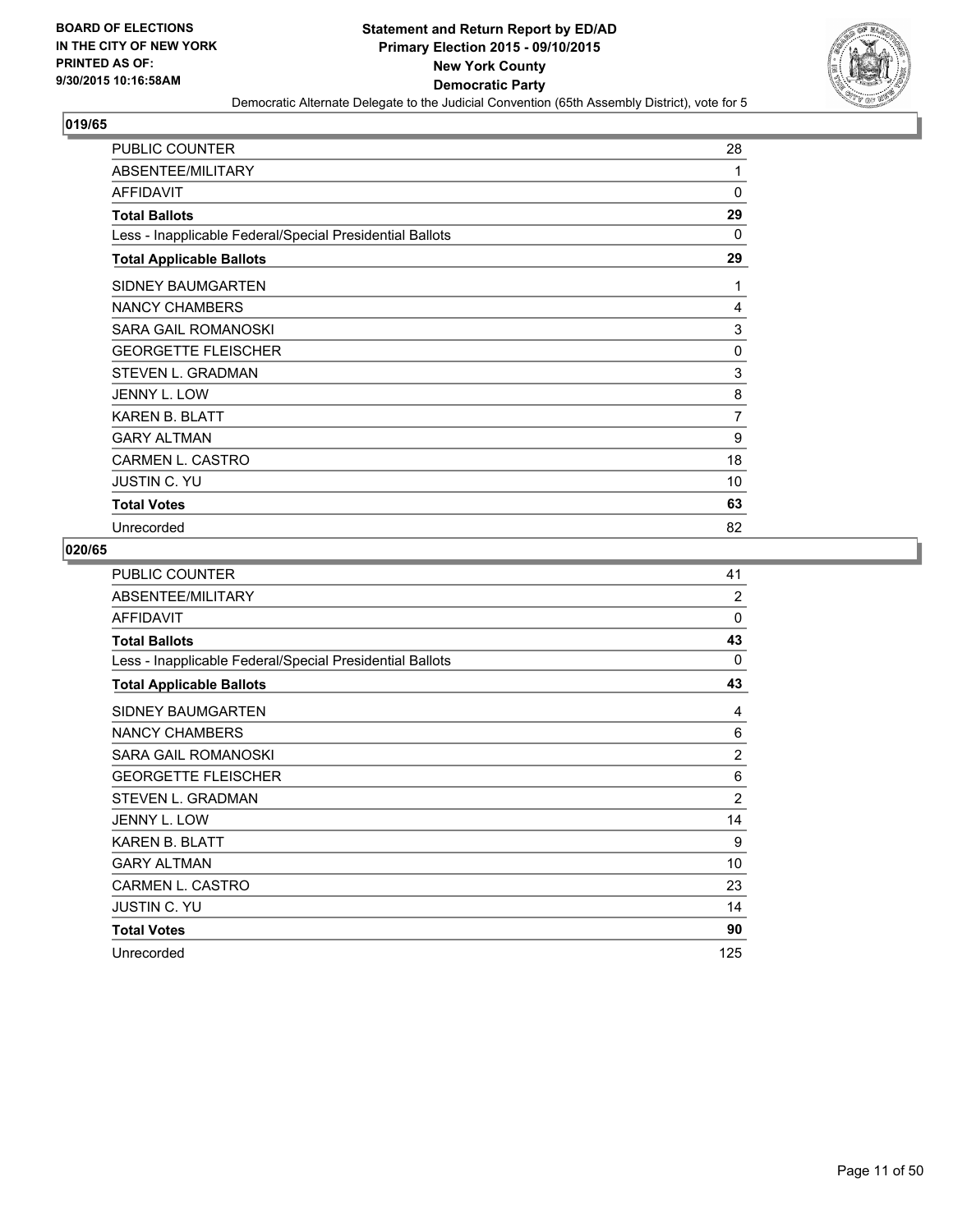

| <b>PUBLIC COUNTER</b>                                    | 25 |
|----------------------------------------------------------|----|
| ABSENTEE/MILITARY                                        | 0  |
| <b>AFFIDAVIT</b>                                         | 0  |
| <b>Total Ballots</b>                                     | 25 |
| Less - Inapplicable Federal/Special Presidential Ballots | 0  |
| <b>Total Applicable Ballots</b>                          | 25 |
| <b>SIDNEY BAUMGARTEN</b>                                 | 1  |
| NANCY CHAMBERS                                           | 3  |
| <b>SARA GAIL ROMANOSKI</b>                               | 1  |
| <b>GEORGETTE FLEISCHER</b>                               | 2  |
| STEVEN L. GRADMAN                                        | 2  |
| JENNY L. LOW                                             | 7  |
| <b>KAREN B. BLATT</b>                                    | 1  |
| <b>GARY ALTMAN</b>                                       | 3  |
| CARMEN L. CASTRO                                         | 12 |
| <b>JUSTIN C. YU</b>                                      | 10 |
| <b>Total Votes</b>                                       | 42 |
| Unrecorded                                               | 83 |

| <b>PUBLIC COUNTER</b>                                    | 27             |
|----------------------------------------------------------|----------------|
| ABSENTEE/MILITARY                                        | $\Omega$       |
| <b>AFFIDAVIT</b>                                         | $\Omega$       |
| <b>Total Ballots</b>                                     | 27             |
| Less - Inapplicable Federal/Special Presidential Ballots | $\Omega$       |
| <b>Total Applicable Ballots</b>                          | 27             |
| SIDNEY BAUMGARTEN                                        | 5              |
| <b>NANCY CHAMBERS</b>                                    | 5              |
| SARA GAIL ROMANOSKI                                      | $\overline{7}$ |
| <b>GEORGETTE FLEISCHER</b>                               | 5              |
| <b>STEVEN L. GRADMAN</b>                                 | 3              |
| JENNY L. LOW                                             | 19             |
| <b>KAREN B. BLATT</b>                                    | 12             |
| <b>GARY ALTMAN</b>                                       | 10             |
| CARMEN L. CASTRO                                         | 11             |
| <b>JUSTIN C. YU</b>                                      | 20             |
| <b>Total Votes</b>                                       | 97             |
| Unrecorded                                               | 38             |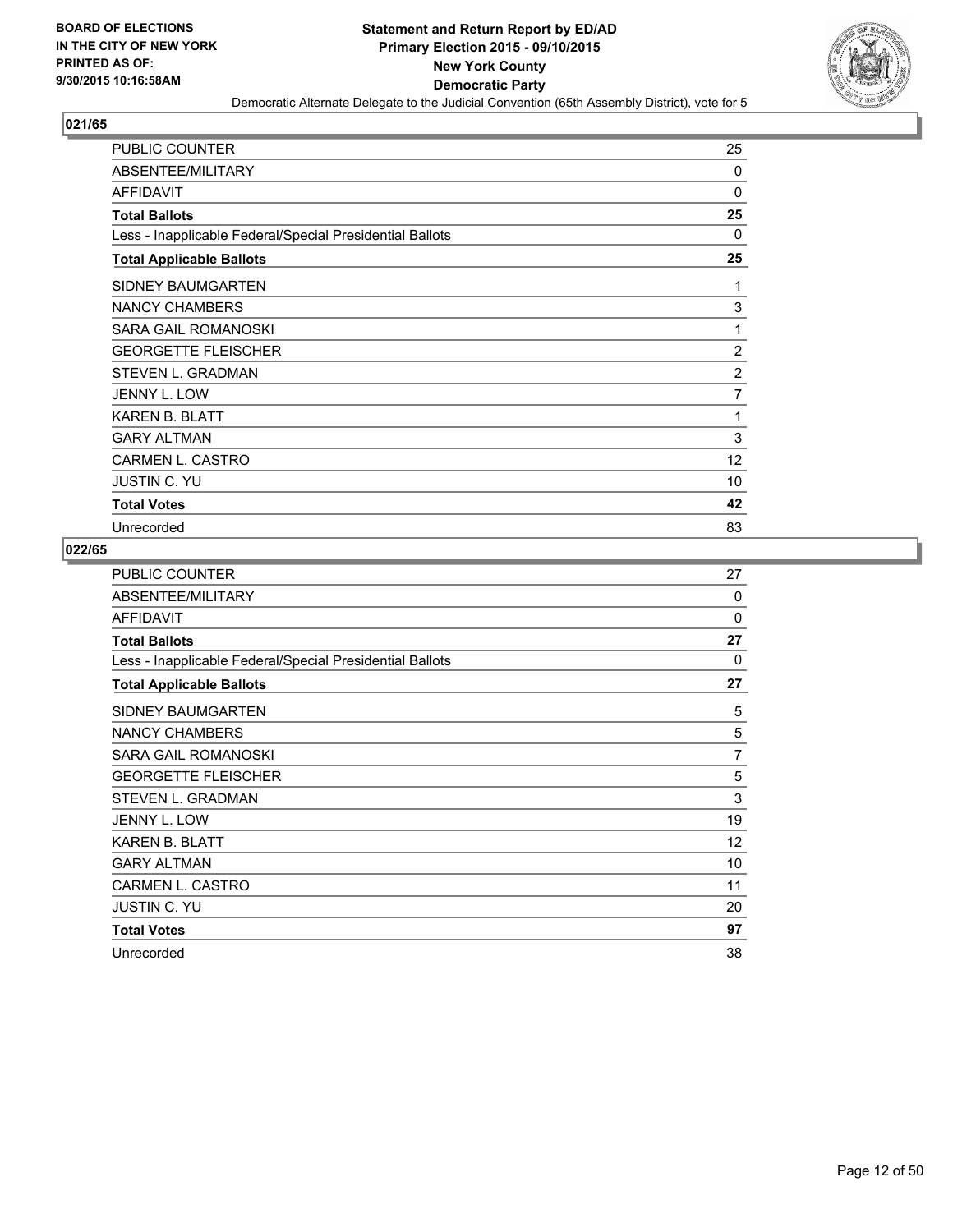

| <b>PUBLIC COUNTER</b>                                    | 25 |
|----------------------------------------------------------|----|
| ABSENTEE/MILITARY                                        | 1  |
| <b>AFFIDAVIT</b>                                         | 0  |
| <b>Total Ballots</b>                                     | 26 |
| Less - Inapplicable Federal/Special Presidential Ballots | 0  |
| <b>Total Applicable Ballots</b>                          | 26 |
| <b>SIDNEY BAUMGARTEN</b>                                 | 2  |
| NANCY CHAMBERS                                           | 4  |
| SARA GAIL ROMANOSKI                                      | 4  |
| <b>GEORGETTE FLEISCHER</b>                               | 3  |
| STEVEN L. GRADMAN                                        | 2  |
| <b>JENNY L. LOW</b>                                      | 21 |
| <b>KAREN B. BLATT</b>                                    | 15 |
| <b>GARY ALTMAN</b>                                       | 14 |
| <b>CARMEN L. CASTRO</b>                                  | 12 |
| <b>JUSTIN C. YU</b>                                      | 21 |
| <b>Total Votes</b>                                       | 98 |
| Unrecorded                                               | 32 |

| PUBLIC COUNTER                                           | 32             |
|----------------------------------------------------------|----------------|
| ABSENTEE/MILITARY                                        | 3              |
| <b>AFFIDAVIT</b>                                         | $\Omega$       |
| <b>Total Ballots</b>                                     | 35             |
| Less - Inapplicable Federal/Special Presidential Ballots | 0              |
| <b>Total Applicable Ballots</b>                          | 35             |
| SIDNEY BAUMGARTEN                                        | 3              |
| <b>NANCY CHAMBERS</b>                                    | 3              |
| SARA GAIL ROMANOSKI                                      | $\Omega$       |
| <b>GEORGETTE FLEISCHER</b>                               | $\overline{2}$ |
| STEVEN L. GRADMAN                                        | $\Omega$       |
| JENNY L. LOW                                             | 29             |
| <b>KAREN B. BLATT</b>                                    | 16             |
| <b>GARY ALTMAN</b>                                       | 16             |
| CARMEN L. CASTRO                                         | 15             |
| <b>JUSTIN C. YU</b>                                      | 31             |
| <b>Total Votes</b>                                       | 115            |
| Unrecorded                                               | 60             |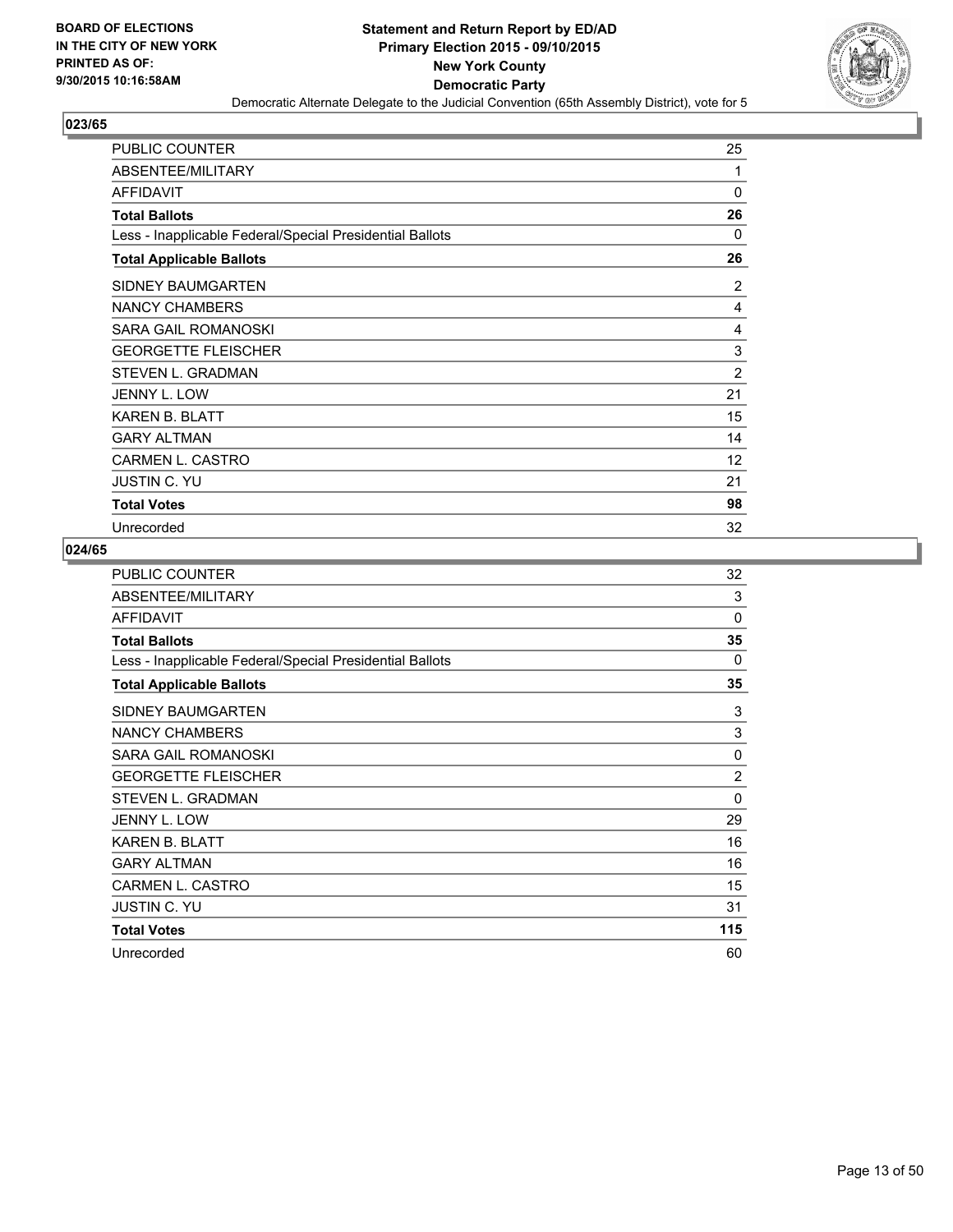

| <b>PUBLIC COUNTER</b>                                    | 7              |
|----------------------------------------------------------|----------------|
| ABSENTEE/MILITARY                                        | 2              |
| AFFIDAVIT                                                | 0              |
| <b>Total Ballots</b>                                     | 9              |
| Less - Inapplicable Federal/Special Presidential Ballots | 0              |
| <b>Total Applicable Ballots</b>                          | 9              |
| <b>SIDNEY BAUMGARTEN</b>                                 | 2              |
| NANCY CHAMBERS                                           | 5              |
| <b>SARA GAIL ROMANOSKI</b>                               | $\overline{2}$ |
| <b>GEORGETTE FLEISCHER</b>                               | 4              |
| STEVEN L. GRADMAN                                        | 4              |
| JENNY L. LOW                                             | 3              |
| <b>KAREN B. BLATT</b>                                    | 3              |
| <b>GARY ALTMAN</b>                                       | 0              |
| <b>CARMEN L. CASTRO</b>                                  | 3              |
| <b>JUSTIN C. YU</b>                                      | 5              |
| <b>Total Votes</b>                                       | 31             |
| Unrecorded                                               | 14             |

| PUBLIC COUNTER                                           | 13             |
|----------------------------------------------------------|----------------|
| ABSENTEE/MILITARY                                        | $\Omega$       |
| <b>AFFIDAVIT</b>                                         | $\Omega$       |
| <b>Total Ballots</b>                                     | 13             |
| Less - Inapplicable Federal/Special Presidential Ballots | $\Omega$       |
| <b>Total Applicable Ballots</b>                          | 13             |
| SIDNEY BAUMGARTEN                                        | 0              |
| <b>NANCY CHAMBERS</b>                                    | 5              |
| SARA GAIL ROMANOSKI                                      | $\overline{2}$ |
| <b>GEORGETTE FLEISCHER</b>                               | 1              |
| <b>STEVEN L. GRADMAN</b>                                 | 3              |
| JENNY L. LOW                                             | 6              |
| <b>KAREN B. BLATT</b>                                    | 6              |
| <b>GARY ALTMAN</b>                                       | 3              |
| CARMEN L. CASTRO                                         | 4              |
| <b>JUSTIN C. YU</b>                                      | 7              |
| <b>Total Votes</b>                                       | 37             |
| Unrecorded                                               | 28             |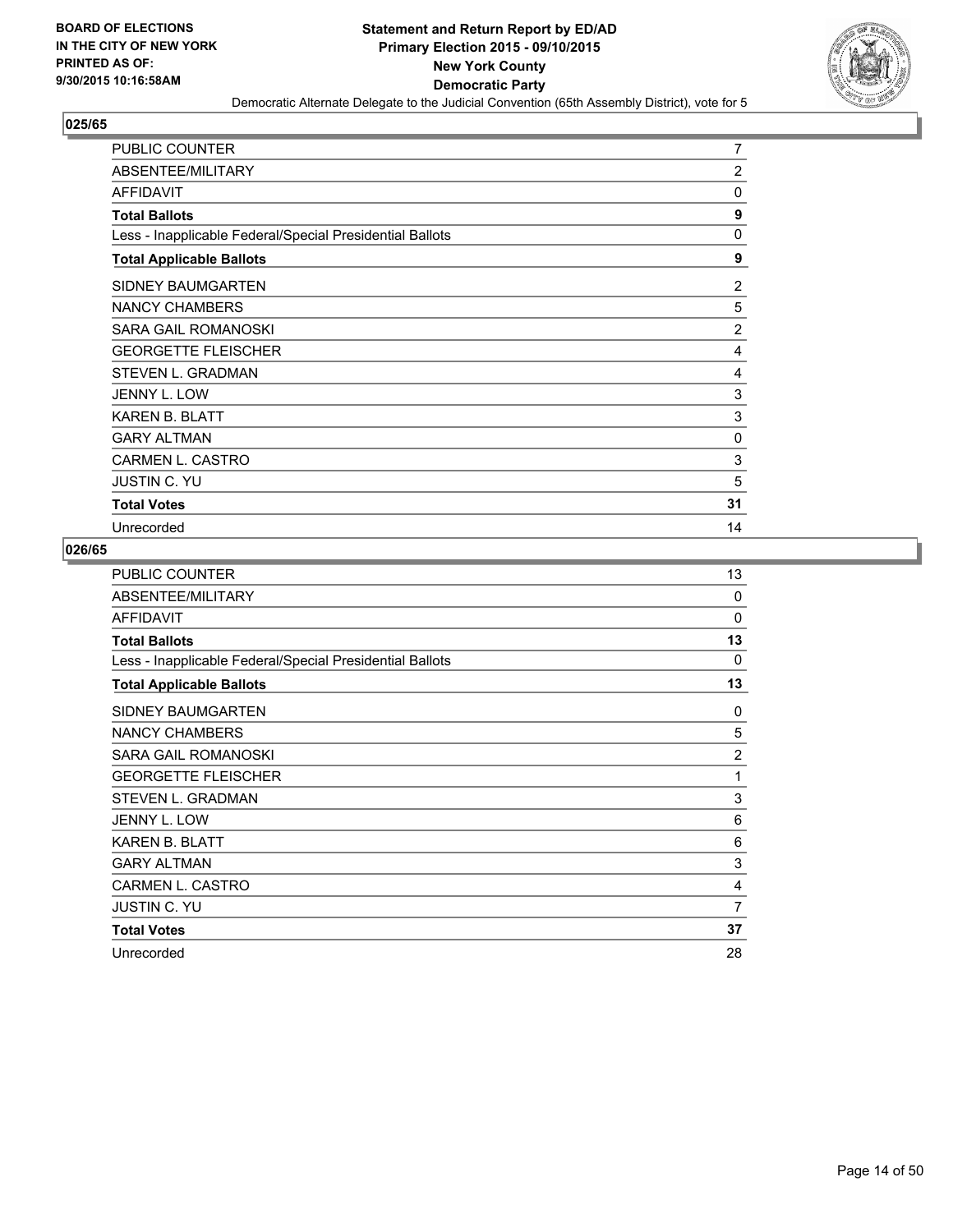

| <b>PUBLIC COUNTER</b>                                    | 16             |
|----------------------------------------------------------|----------------|
| ABSENTEE/MILITARY                                        | $\Omega$       |
| <b>AFFIDAVIT</b>                                         | $\Omega$       |
| <b>Total Ballots</b>                                     | 16             |
| Less - Inapplicable Federal/Special Presidential Ballots | 0              |
| <b>Total Applicable Ballots</b>                          | 16             |
| SIDNEY BAUMGARTEN                                        | 6              |
| NANCY CHAMBERS                                           | $\overline{2}$ |
| SARA GAIL ROMANOSKI                                      | 3              |
| <b>GEORGETTE FLEISCHER</b>                               | 4              |
| STEVEN L. GRADMAN                                        | 4              |
| JENNY L. LOW                                             | 8              |
| <b>KAREN B. BLATT</b>                                    | 5              |
| <b>GARY ALTMAN</b>                                       | 6              |
| <b>CARMEN L. CASTRO</b>                                  | 2              |
| <b>JUSTIN C. YU</b>                                      | 10             |
| <b>Total Votes</b>                                       | 50             |
| Unrecorded                                               | 30             |

| PUBLIC COUNTER                                           | 7              |
|----------------------------------------------------------|----------------|
| ABSENTEE/MILITARY                                        | $\Omega$       |
| <b>AFFIDAVIT</b>                                         | 0              |
| <b>Total Ballots</b>                                     | $\overline{7}$ |
| Less - Inapplicable Federal/Special Presidential Ballots | 0              |
| <b>Total Applicable Ballots</b>                          | $\overline{7}$ |
| <b>SIDNEY BAUMGARTEN</b>                                 | 1              |
| <b>NANCY CHAMBERS</b>                                    | 2              |
| <b>SARA GAIL ROMANOSKI</b>                               | 1              |
| <b>GEORGETTE FLEISCHER</b>                               | $\Omega$       |
| <b>STEVEN L. GRADMAN</b>                                 | 0              |
| <b>JENNY L. LOW</b>                                      | 5              |
| <b>KAREN B. BLATT</b>                                    | $\overline{c}$ |
| <b>GARY ALTMAN</b>                                       | $\overline{2}$ |
| CARMEN L. CASTRO                                         | 1              |
| <b>JUSTIN C. YU</b>                                      | 7              |
| <b>Total Votes</b>                                       | 21             |
| Unrecorded                                               | 14             |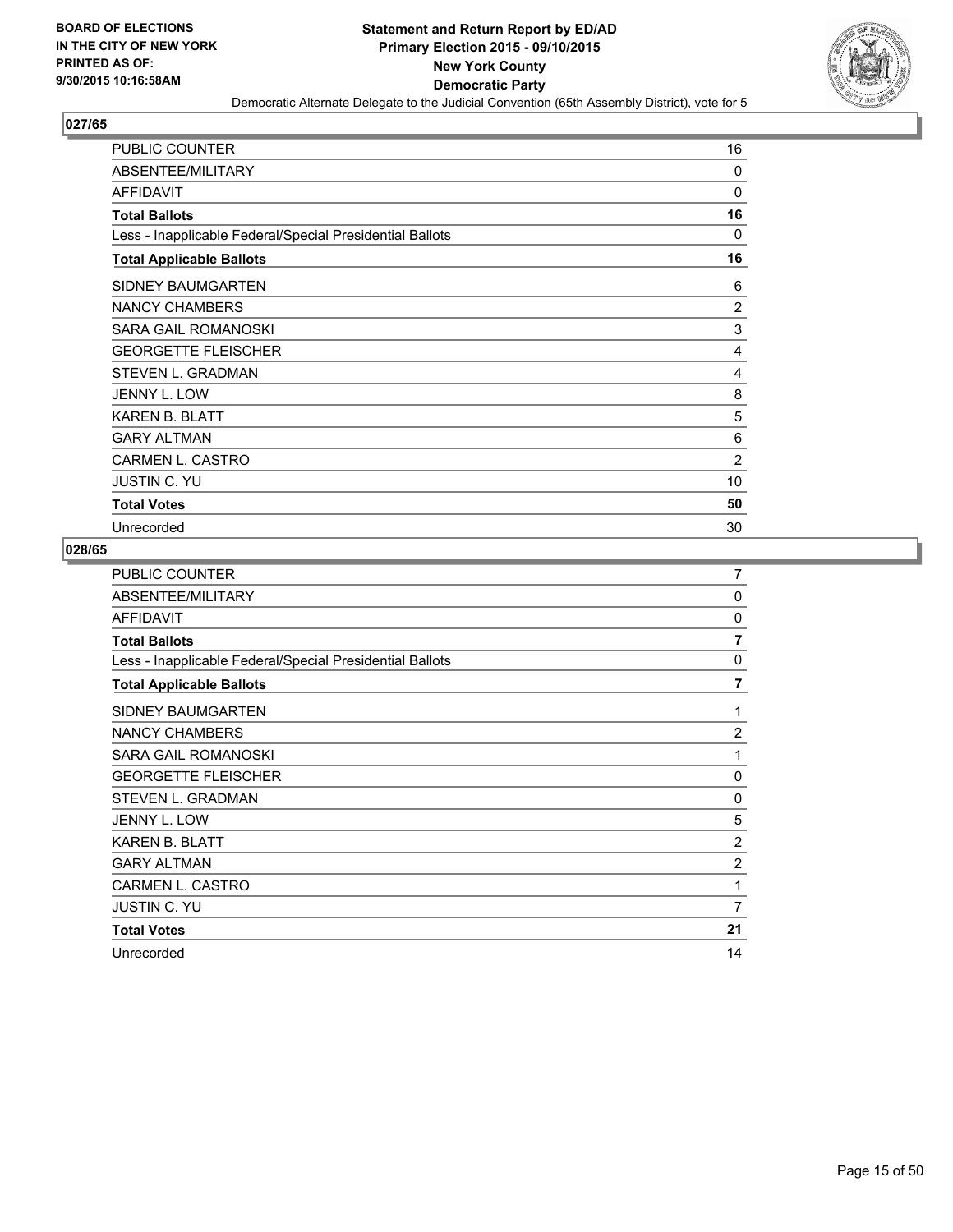

| <b>PUBLIC COUNTER</b>                                    | 13             |
|----------------------------------------------------------|----------------|
| ABSENTEE/MILITARY                                        | 0              |
| <b>AFFIDAVIT</b>                                         | 0              |
| <b>Total Ballots</b>                                     | 13             |
| Less - Inapplicable Federal/Special Presidential Ballots | 0              |
| <b>Total Applicable Ballots</b>                          | 13             |
| <b>SIDNEY BAUMGARTEN</b>                                 | 0              |
| NANCY CHAMBERS                                           | 2              |
| <b>SARA GAIL ROMANOSKI</b>                               | $\overline{2}$ |
| <b>GEORGETTE FLEISCHER</b>                               | 1              |
| STEVEN L. GRADMAN                                        | 0              |
| JENNY L. LOW                                             | 9              |
| <b>KAREN B. BLATT</b>                                    | 6              |
| <b>GARY ALTMAN</b>                                       | 7              |
| <b>CARMEN L. CASTRO</b>                                  | 4              |
| <b>JUSTIN C. YU</b>                                      | 7              |
| <b>Total Votes</b>                                       | 38             |
| Unrecorded                                               | 27             |

| <b>PUBLIC COUNTER</b>                                    | 96  |
|----------------------------------------------------------|-----|
| ABSENTEE/MILITARY                                        | 5   |
| <b>AFFIDAVIT</b>                                         | 0   |
| <b>Total Ballots</b>                                     | 101 |
| Less - Inapplicable Federal/Special Presidential Ballots | 0   |
| <b>Total Applicable Ballots</b>                          | 101 |
| SIDNEY BAUMGARTEN                                        | 6   |
| <b>NANCY CHAMBERS</b>                                    | 15  |
| SARA GAIL ROMANOSKI                                      | 7   |
| <b>GEORGETTE FLEISCHER</b>                               | 8   |
| <b>STEVEN L. GRADMAN</b>                                 | 6   |
| <b>JENNY L. LOW</b>                                      | 89  |
| <b>KAREN B. BLATT</b>                                    | 58  |
| <b>GARY ALTMAN</b>                                       | 58  |
| <b>CARMEN L. CASTRO</b>                                  | 54  |
| <b>JUSTIN C. YU</b>                                      | 90  |
| <b>Total Votes</b>                                       | 391 |
| Unrecorded                                               | 114 |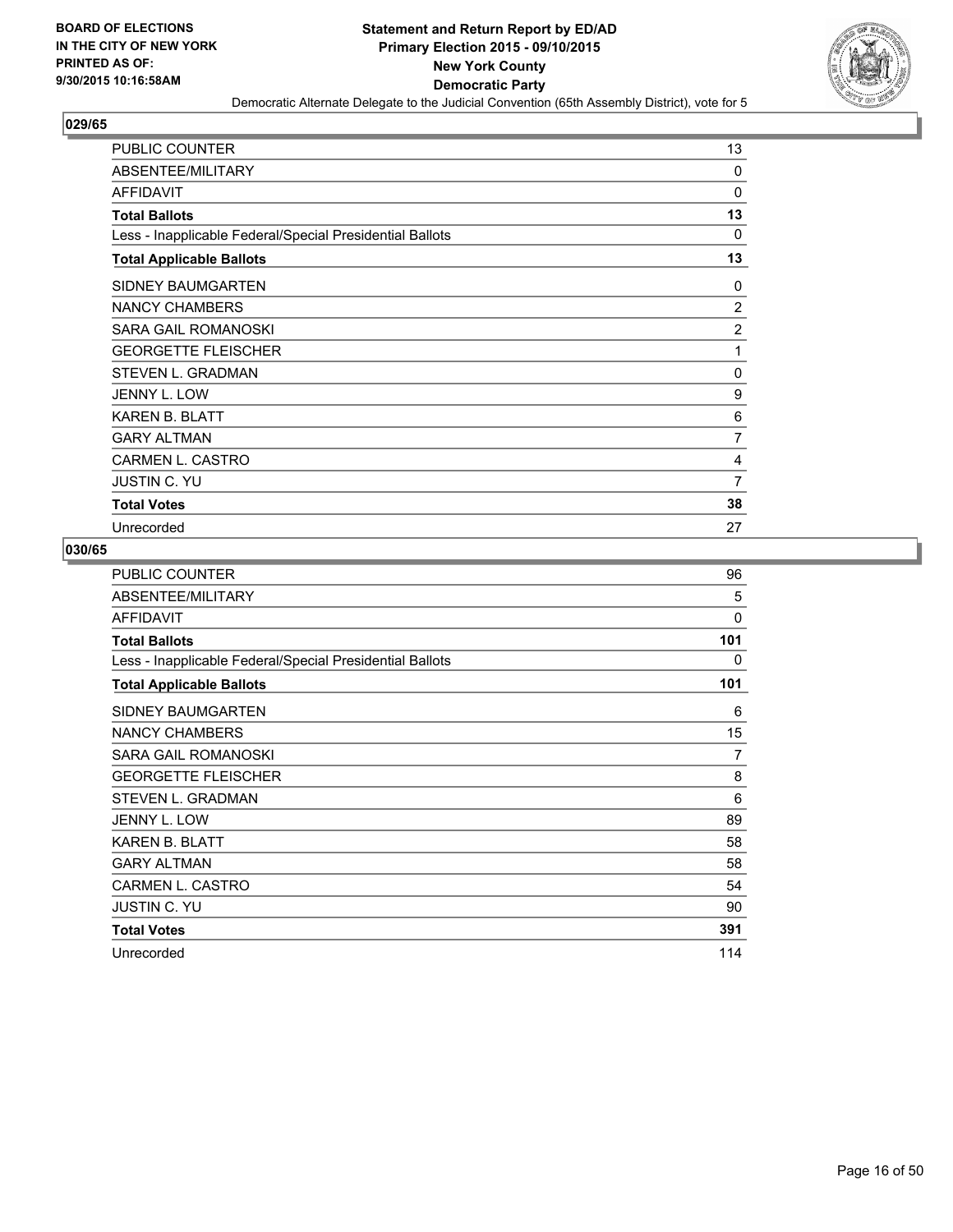

| <b>PUBLIC COUNTER</b>                                    | 203 |
|----------------------------------------------------------|-----|
| ABSENTEE/MILITARY                                        | 1   |
| <b>AFFIDAVIT</b>                                         | 0   |
| <b>Total Ballots</b>                                     | 204 |
| Less - Inapplicable Federal/Special Presidential Ballots | 0   |
| <b>Total Applicable Ballots</b>                          | 204 |
| <b>SIDNEY BAUMGARTEN</b>                                 | 15  |
| <b>NANCY CHAMBERS</b>                                    | 15  |
| <b>SARA GAIL ROMANOSKI</b>                               | 13  |
| <b>GEORGETTE FLEISCHER</b>                               | 10  |
| <b>STEVEN L. GRADMAN</b>                                 | 10  |
| JENNY L. LOW                                             | 165 |
| <b>KAREN B. BLATT</b>                                    | 123 |
| <b>GARY ALTMAN</b>                                       | 124 |
| <b>CARMEN L. CASTRO</b>                                  | 116 |
| <b>JUSTIN C. YU</b>                                      | 181 |
| UNATTRIBUTABLE WRITE-IN (WRITE-IN)                       | 3   |
| <b>Total Votes</b>                                       | 775 |
| Unrecorded                                               | 245 |

| <b>PUBLIC COUNTER</b>                                    | 28       |
|----------------------------------------------------------|----------|
| ABSENTEE/MILITARY                                        | $\Omega$ |
| <b>AFFIDAVIT</b>                                         | 1        |
| <b>Total Ballots</b>                                     | 29       |
| Less - Inapplicable Federal/Special Presidential Ballots | $\Omega$ |
| <b>Total Applicable Ballots</b>                          | 29       |
| SIDNEY BAUMGARTEN                                        | 4        |
| <b>NANCY CHAMBERS</b>                                    | 6        |
| SARA GAIL ROMANOSKI                                      | 6        |
| <b>GEORGETTE FLEISCHER</b>                               | 6        |
| <b>STEVEN L. GRADMAN</b>                                 | 4        |
| <b>JENNY L. LOW</b>                                      | 22       |
| <b>KAREN B. BLATT</b>                                    | 19       |
| <b>GARY ALTMAN</b>                                       | 18       |
| <b>CARMEN L. CASTRO</b>                                  | 16       |
| <b>JUSTIN C. YU</b>                                      | 21       |
| <b>Total Votes</b>                                       | 122      |
| Unrecorded                                               | 23       |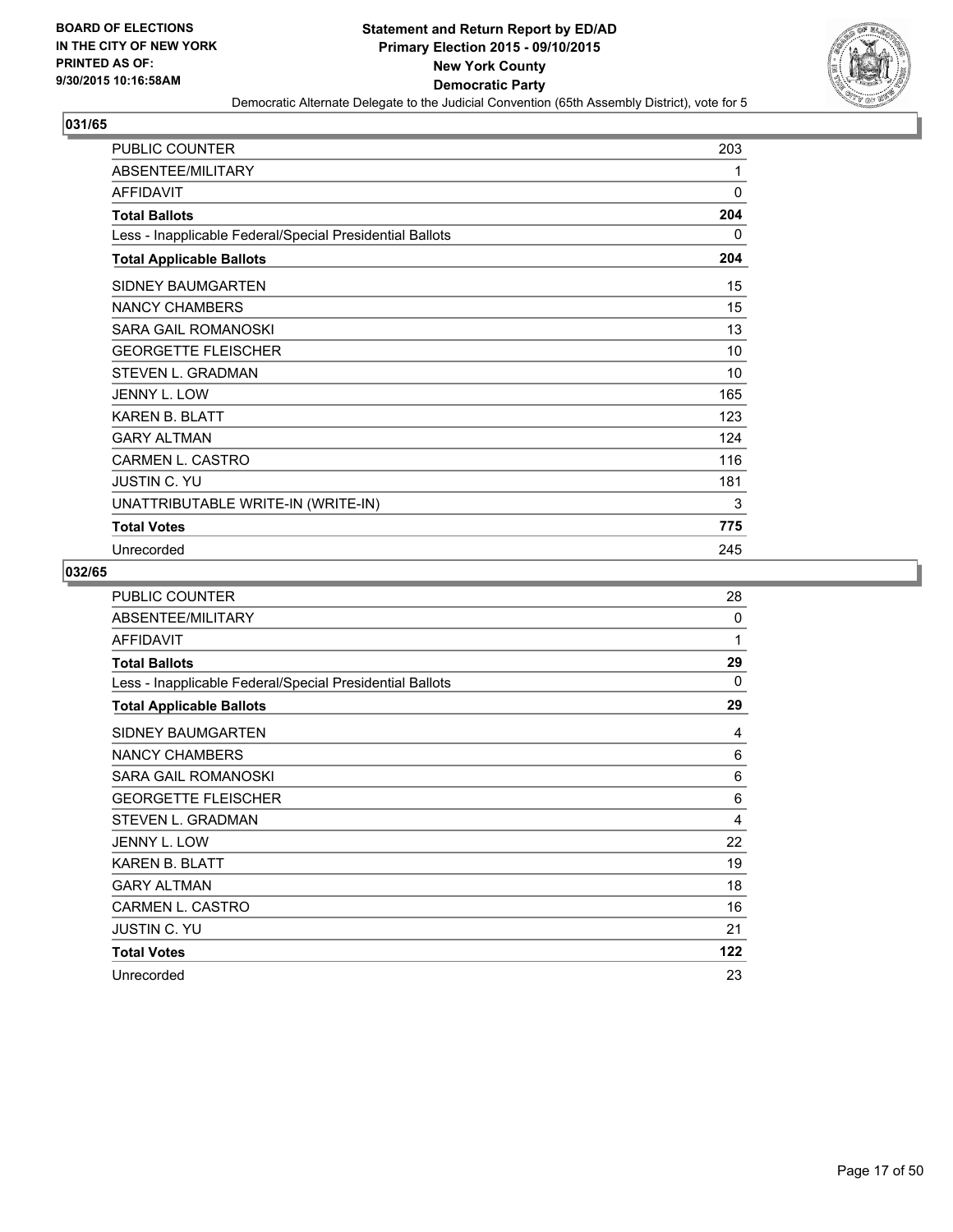

| <b>PUBLIC COUNTER</b>                                    | 21 |
|----------------------------------------------------------|----|
| ABSENTEE/MILITARY                                        | 4  |
| AFFIDAVIT                                                | 0  |
| <b>Total Ballots</b>                                     | 25 |
| Less - Inapplicable Federal/Special Presidential Ballots | 0  |
| <b>Total Applicable Ballots</b>                          | 25 |
| <b>SIDNEY BAUMGARTEN</b>                                 | 4  |
| NANCY CHAMBERS                                           | 8  |
| SARA GAIL ROMANOSKI                                      | 8  |
| <b>GEORGETTE FLEISCHER</b>                               | 6  |
| STEVEN L. GRADMAN                                        | 6  |
| JENNY L. LOW                                             | 8  |
| <b>KAREN B. BLATT</b>                                    | 2  |
| <b>GARY ALTMAN</b>                                       | 2  |
| <b>CARMEN L. CASTRO</b>                                  | 4  |
| <b>JUSTIN C. YU</b>                                      | 10 |
| <b>Total Votes</b>                                       | 58 |
| Unrecorded                                               | 67 |

| <b>PUBLIC COUNTER</b>                                    | 22             |
|----------------------------------------------------------|----------------|
| ABSENTEE/MILITARY                                        | $\overline{2}$ |
| <b>AFFIDAVIT</b>                                         | $\Omega$       |
| <b>Total Ballots</b>                                     | 24             |
| Less - Inapplicable Federal/Special Presidential Ballots | $\mathbf{0}$   |
| <b>Total Applicable Ballots</b>                          | 24             |
| SIDNEY BAUMGARTEN                                        | 3              |
| <b>NANCY CHAMBERS</b>                                    | 5              |
| SARA GAIL ROMANOSKI                                      | 3              |
| <b>GEORGETTE FLEISCHER</b>                               | 3              |
| <b>STEVEN L. GRADMAN</b>                                 | $\overline{2}$ |
| JENNY L. LOW                                             | 12             |
| <b>KAREN B. BLATT</b>                                    | 10             |
| <b>GARY ALTMAN</b>                                       | 10             |
| CARMEN L. CASTRO                                         | 12             |
| <b>JUSTIN C. YU</b>                                      | 12             |
| <b>Total Votes</b>                                       | 72             |
| Unrecorded                                               | 48             |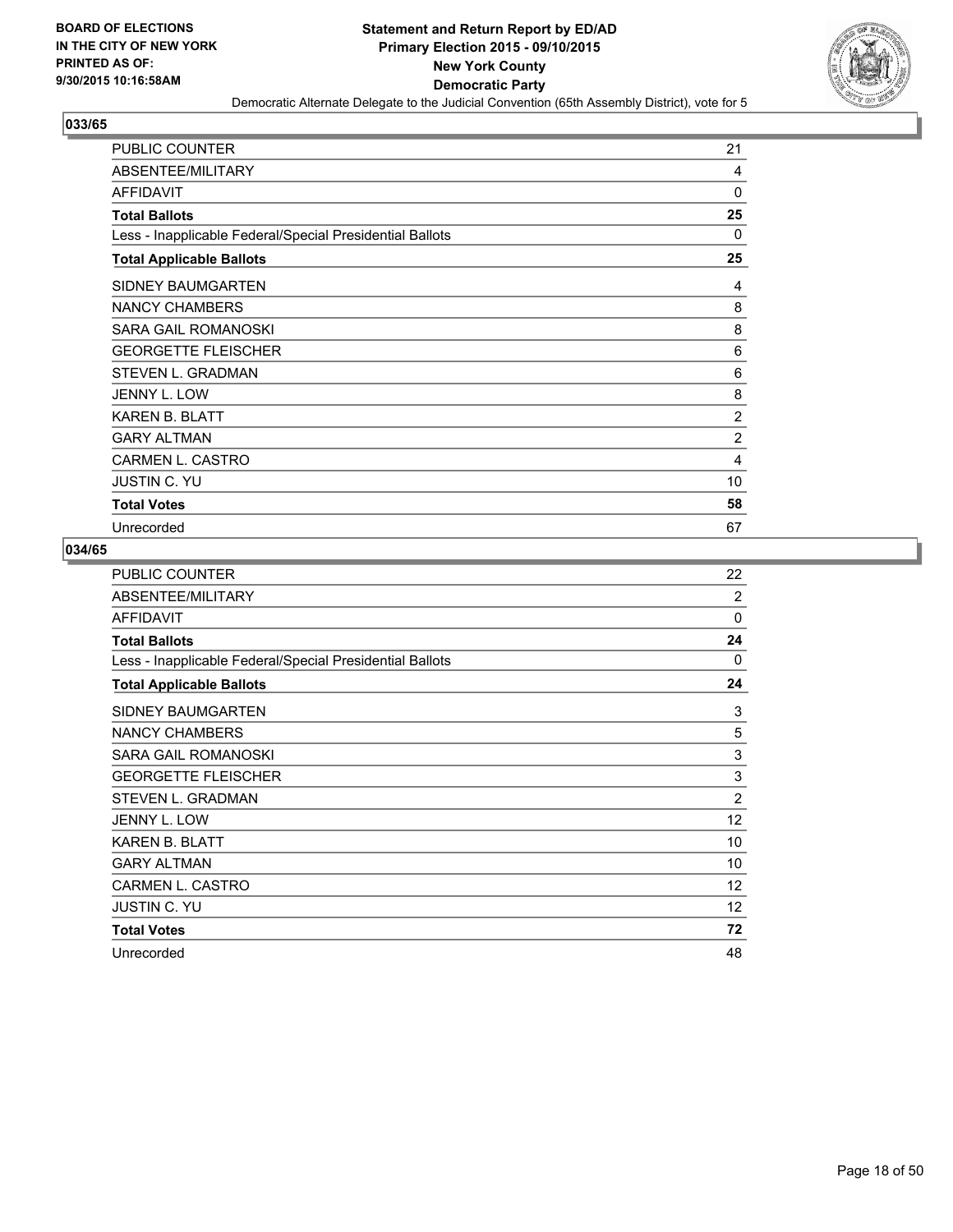

| <b>PUBLIC COUNTER</b>                                    | 23             |
|----------------------------------------------------------|----------------|
| ABSENTEE/MILITARY                                        | 0              |
| <b>AFFIDAVIT</b>                                         | 0              |
| <b>Total Ballots</b>                                     | 23             |
| Less - Inapplicable Federal/Special Presidential Ballots | 0              |
| <b>Total Applicable Ballots</b>                          | 23             |
| SIDNEY BAUMGARTEN                                        | 7              |
| <b>NANCY CHAMBERS</b>                                    | $\overline{7}$ |
| SARA GAIL ROMANOSKI                                      | 6              |
| <b>GEORGETTE FLEISCHER</b>                               | 6              |
| STEVEN L. GRADMAN                                        | 5              |
| <b>JENNY L. LOW</b>                                      | 9              |
| <b>KAREN B. BLATT</b>                                    | 7              |
| <b>GARY ALTMAN</b>                                       | 7              |
| <b>CARMEN L. CASTRO</b>                                  | 13             |
| <b>JUSTIN C. YU</b>                                      | 11             |
| <b>Total Votes</b>                                       | 78             |
| Unrecorded                                               | 37             |

| PUBLIC COUNTER                                           | 25             |
|----------------------------------------------------------|----------------|
| ABSENTEE/MILITARY                                        | $\Omega$       |
| <b>AFFIDAVIT</b>                                         | $\Omega$       |
| <b>Total Ballots</b>                                     | 25             |
| Less - Inapplicable Federal/Special Presidential Ballots | 0              |
| <b>Total Applicable Ballots</b>                          | 25             |
| SIDNEY BAUMGARTEN                                        | 11             |
| <b>NANCY CHAMBERS</b>                                    | 9              |
| SARA GAIL ROMANOSKI                                      | 6              |
| <b>GEORGETTE FLEISCHER</b>                               | 7              |
| <b>STEVEN L. GRADMAN</b>                                 | 7              |
| JENNY L. LOW                                             | 9              |
| <b>KAREN B. BLATT</b>                                    | $\overline{2}$ |
| <b>GARY ALTMAN</b>                                       | $\overline{2}$ |
| CARMEN L. CASTRO                                         | $\overline{7}$ |
| <b>JUSTIN C. YU</b>                                      | 7              |
| <b>Total Votes</b>                                       | 67             |
| Unrecorded                                               | 58             |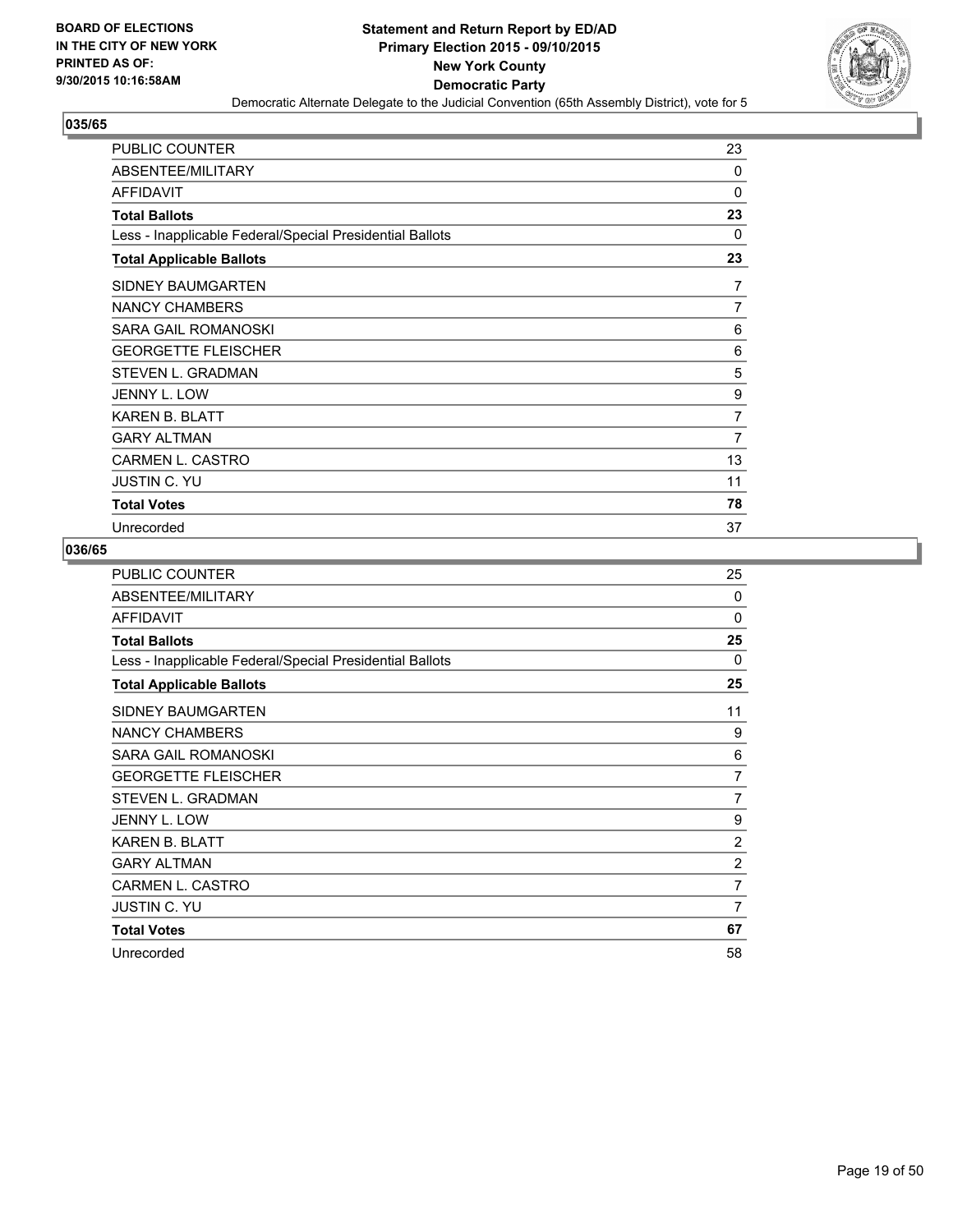

| <b>PUBLIC COUNTER</b>                                    | 31  |
|----------------------------------------------------------|-----|
| ABSENTEE/MILITARY                                        | 1   |
| <b>AFFIDAVIT</b>                                         | 0   |
| <b>Total Ballots</b>                                     | 32  |
| Less - Inapplicable Federal/Special Presidential Ballots | 0   |
| <b>Total Applicable Ballots</b>                          | 32  |
| <b>SIDNEY BAUMGARTEN</b>                                 | 1   |
| NANCY CHAMBERS                                           | 4   |
| SARA GAIL ROMANOSKI                                      | 1   |
| <b>GEORGETTE FLEISCHER</b>                               | 2   |
| STEVEN L. GRADMAN                                        | 4   |
| JENNY L. LOW                                             | 9   |
| <b>KAREN B. BLATT</b>                                    | 6   |
| <b>GARY ALTMAN</b>                                       | 5   |
| <b>CARMEN L. CASTRO</b>                                  | 11  |
| <b>JUSTIN C. YU</b>                                      | 13  |
| <b>Total Votes</b>                                       | 56  |
| Unrecorded                                               | 104 |

| PUBLIC COUNTER                                           | 20             |
|----------------------------------------------------------|----------------|
| ABSENTEE/MILITARY                                        | $\overline{2}$ |
| <b>AFFIDAVIT</b>                                         | 0              |
| <b>Total Ballots</b>                                     | 22             |
| Less - Inapplicable Federal/Special Presidential Ballots | 0              |
| <b>Total Applicable Ballots</b>                          | 22             |
| SIDNEY BAUMGARTEN                                        | 8              |
| <b>NANCY CHAMBERS</b>                                    | 9              |
| SARA GAIL ROMANOSKI                                      | 11             |
| <b>GEORGETTE FLEISCHER</b>                               | 7              |
| <b>STEVEN L. GRADMAN</b>                                 | 11             |
| JENNY L. LOW                                             | 8              |
| <b>KAREN B. BLATT</b>                                    | 3              |
| <b>GARY ALTMAN</b>                                       | 4              |
| CARMEN L. CASTRO                                         | $\overline{7}$ |
| <b>JUSTIN C. YU</b>                                      | 8              |
| <b>Total Votes</b>                                       | 76             |
| Unrecorded                                               | 34             |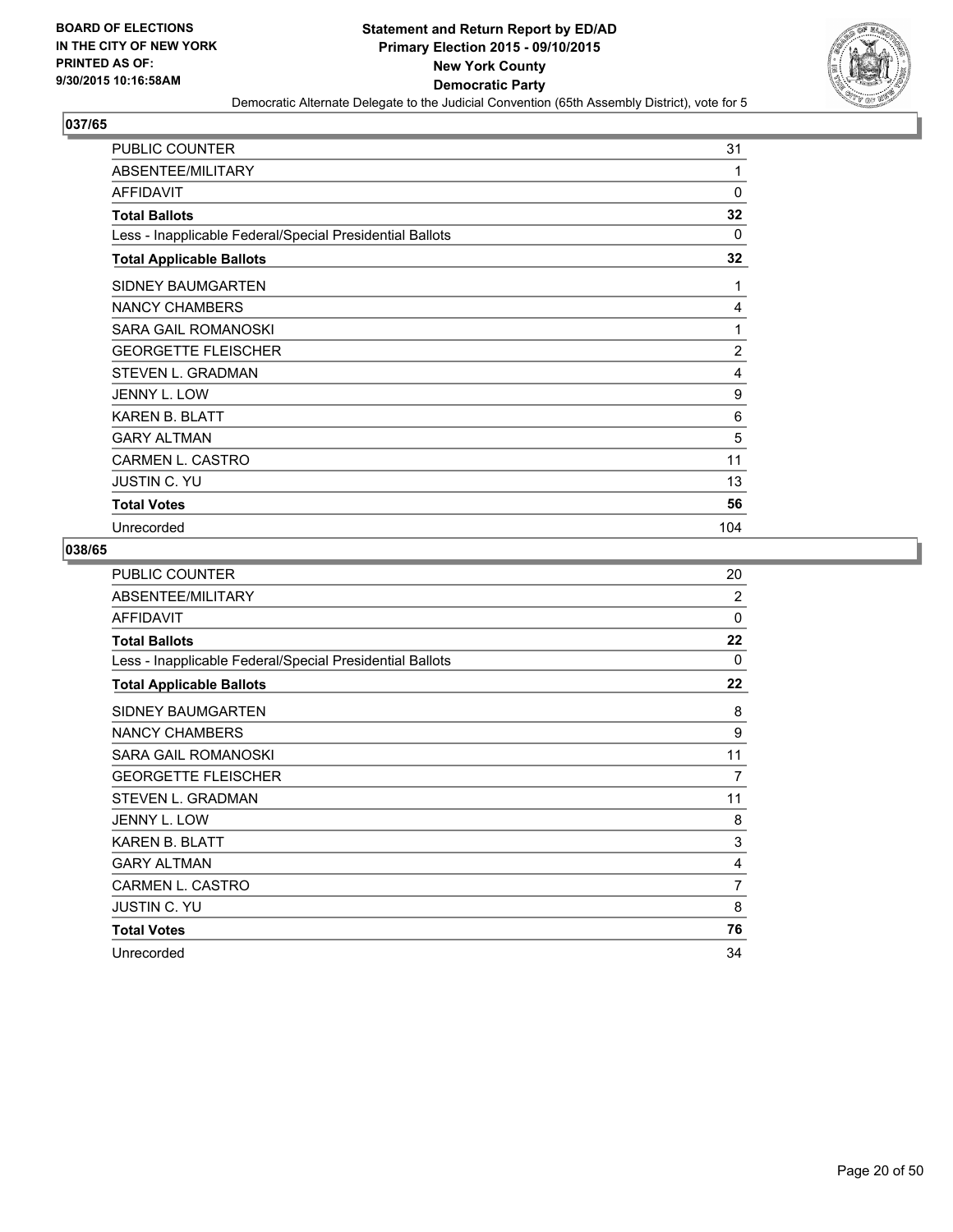

| <b>PUBLIC COUNTER</b>                                    | 8              |
|----------------------------------------------------------|----------------|
| ABSENTEE/MILITARY                                        | 0              |
| <b>AFFIDAVIT</b>                                         | 0              |
| <b>Total Ballots</b>                                     | 8              |
| Less - Inapplicable Federal/Special Presidential Ballots | $\mathbf{0}$   |
| <b>Total Applicable Ballots</b>                          | 8              |
| SIDNEY BAUMGARTEN                                        | 1              |
| NANCY CHAMBERS                                           | $\overline{2}$ |
| SARA GAIL ROMANOSKI                                      | 0              |
| <b>GEORGETTE FLEISCHER</b>                               | 1              |
| STEVEN L. GRADMAN                                        | 0              |
| JENNY L. LOW                                             | 2              |
| <b>KAREN B. BLATT</b>                                    | 3              |
| <b>GARY ALTMAN</b>                                       | 1              |
| <b>CARMEN L. CASTRO</b>                                  | 1              |
| <b>JUSTIN C. YU</b>                                      | 3              |
| <b>Total Votes</b>                                       | 14             |
| Unrecorded                                               | 26             |

| PUBLIC COUNTER                                           | 18       |
|----------------------------------------------------------|----------|
| ABSENTEE/MILITARY                                        | $\Omega$ |
| <b>AFFIDAVIT</b>                                         | $\Omega$ |
| <b>Total Ballots</b>                                     | 18       |
| Less - Inapplicable Federal/Special Presidential Ballots | 0        |
| <b>Total Applicable Ballots</b>                          | 18       |
| SIDNEY BAUMGARTEN                                        | 1        |
| <b>NANCY CHAMBERS</b>                                    | 11       |
| SARA GAIL ROMANOSKI                                      | 2        |
| <b>GEORGETTE FLEISCHER</b>                               | 7        |
| STEVEN L. GRADMAN                                        | 4        |
| JENNY L. LOW                                             | 5        |
| KAREN B. BLATT                                           | 5        |
| <b>GARY ALTMAN</b>                                       | 4        |
| CARMEN L. CASTRO                                         | 12       |
| <b>JUSTIN C. YU</b>                                      | 3        |
| <b>Total Votes</b>                                       | 54       |
| Unrecorded                                               | 36       |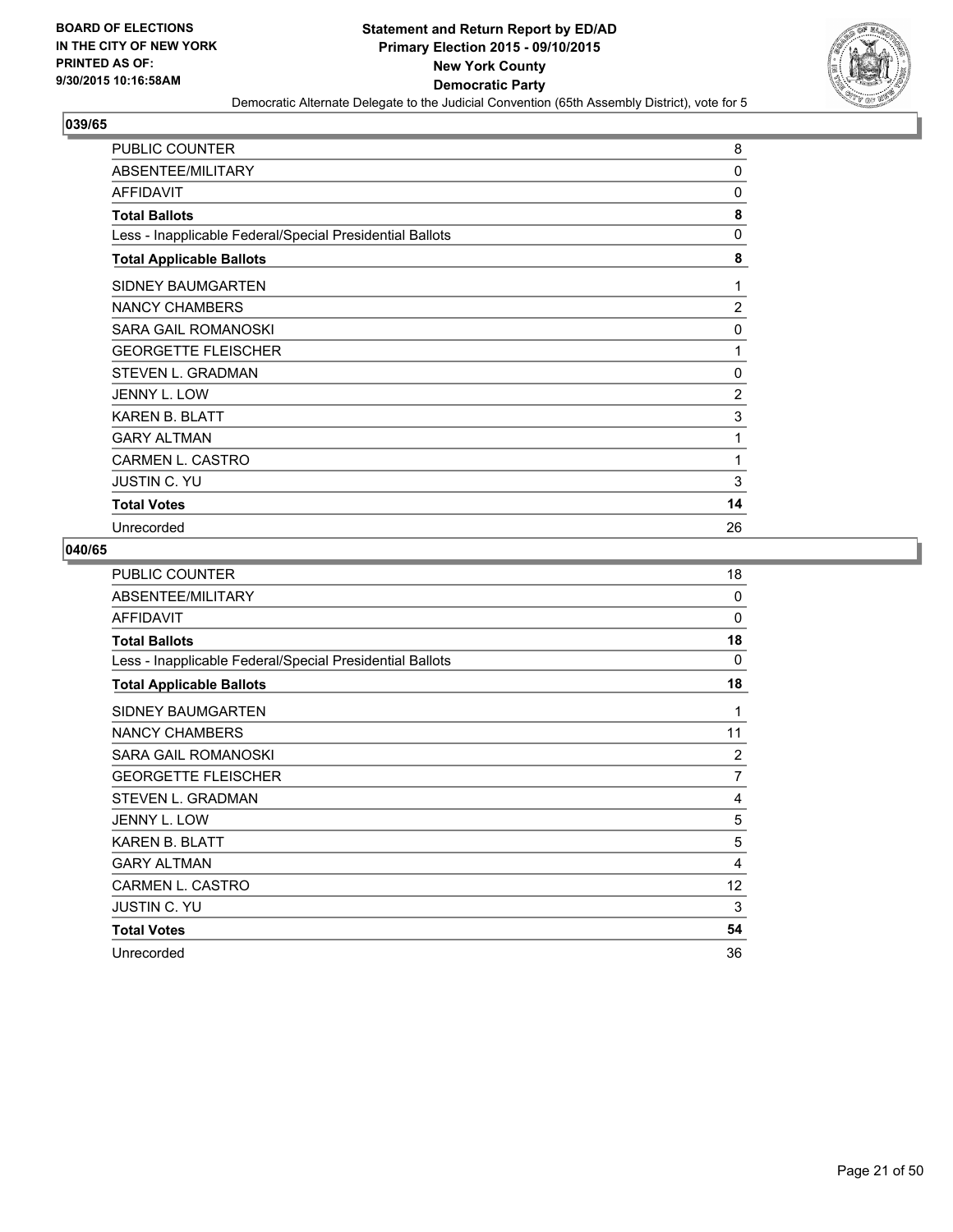

| <b>PUBLIC COUNTER</b>                                    | 24 |
|----------------------------------------------------------|----|
| ABSENTEE/MILITARY                                        | 2  |
| <b>AFFIDAVIT</b>                                         | 0  |
| <b>Total Ballots</b>                                     | 26 |
| Less - Inapplicable Federal/Special Presidential Ballots | 0  |
| <b>Total Applicable Ballots</b>                          | 26 |
| SIDNEY BAUMGARTEN                                        | 4  |
| NANCY CHAMBERS                                           | 8  |
| SARA GAIL ROMANOSKI                                      | 4  |
| <b>GEORGETTE FLEISCHER</b>                               | 3  |
| STEVEN L. GRADMAN                                        | 4  |
| <b>JENNY L. LOW</b>                                      | 14 |
| <b>KAREN B. BLATT</b>                                    | 3  |
| <b>GARY ALTMAN</b>                                       | 5  |
| CARMEN L. CASTRO                                         | 9  |
| <b>JUSTIN C. YU</b>                                      | 16 |
| <b>Total Votes</b>                                       | 70 |
| Unrecorded                                               | 60 |

| <b>PUBLIC COUNTER</b>                                    | 16       |
|----------------------------------------------------------|----------|
| ABSENTEE/MILITARY                                        | 4        |
| <b>AFFIDAVIT</b>                                         | $\Omega$ |
| <b>Total Ballots</b>                                     | 20       |
| Less - Inapplicable Federal/Special Presidential Ballots | $\Omega$ |
| <b>Total Applicable Ballots</b>                          | 20       |
| SIDNEY BAUMGARTEN                                        | 8        |
| <b>NANCY CHAMBERS</b>                                    | 9        |
| SARA GAIL ROMANOSKI                                      | 9        |
| <b>GEORGETTE FLEISCHER</b>                               | 8        |
| <b>STEVEN L. GRADMAN</b>                                 | 5        |
| JENNY L. LOW                                             | 5        |
| <b>KAREN B. BLATT</b>                                    | 5        |
| <b>GARY ALTMAN</b>                                       | 4        |
| CARMEN L. CASTRO                                         | 6        |
| <b>JUSTIN C. YU</b>                                      | 5        |
| <b>Total Votes</b>                                       | 64       |
| Unrecorded                                               | 36       |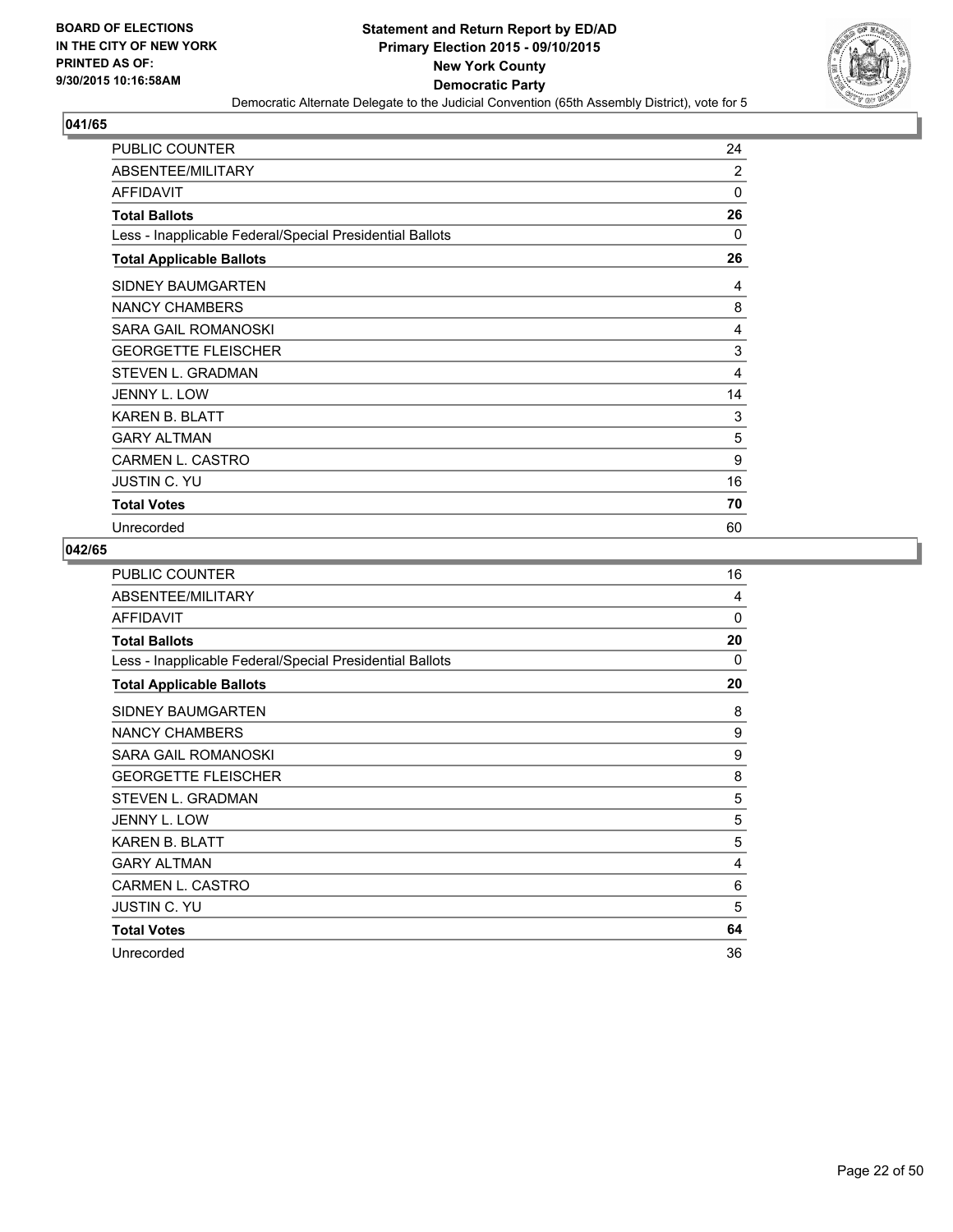

| <b>PUBLIC COUNTER</b>                                    | 18             |
|----------------------------------------------------------|----------------|
| ABSENTEE/MILITARY                                        | $\overline{4}$ |
| <b>AFFIDAVIT</b>                                         | 0              |
| <b>Total Ballots</b>                                     | 22             |
| Less - Inapplicable Federal/Special Presidential Ballots | 0              |
| <b>Total Applicable Ballots</b>                          | 22             |
| SIDNEY BAUMGARTEN                                        | 7              |
| <b>NANCY CHAMBERS</b>                                    | 7              |
| <b>SARA GAIL ROMANOSKI</b>                               | $\overline{7}$ |
| <b>GEORGETTE FLEISCHER</b>                               | 6              |
| <b>STEVEN L. GRADMAN</b>                                 | 9              |
| JENNY L. LOW                                             | 8              |
| <b>KAREN B. BLATT</b>                                    | 7              |
| <b>GARY ALTMAN</b>                                       | 9              |
| <b>CARMEN L. CASTRO</b>                                  | 8              |
| <b>JUSTIN C. YU</b>                                      | 9              |
| UNATTRIBUTABLE WRITE-IN (WRITE-IN)                       | 1              |
| <b>Total Votes</b>                                       | 78             |
| Unrecorded                                               | 32             |

| <b>PUBLIC COUNTER</b>                                    | 121          |
|----------------------------------------------------------|--------------|
| ABSENTEE/MILITARY                                        | $\mathbf{0}$ |
| <b>AFFIDAVIT</b>                                         | $\Omega$     |
| <b>Total Ballots</b>                                     | 121          |
| Less - Inapplicable Federal/Special Presidential Ballots | 0            |
| <b>Total Applicable Ballots</b>                          | 121          |
| SIDNEY BAUMGARTEN                                        | 48           |
| <b>NANCY CHAMBERS</b>                                    | 49           |
| SARA GAIL ROMANOSKI                                      | 44           |
| <b>GEORGETTE FLEISCHER</b>                               | 46           |
| <b>STEVEN L. GRADMAN</b>                                 | 50           |
| <b>JENNY L. LOW</b>                                      | 49           |
| <b>KAREN B. BLATT</b>                                    | 50           |
| <b>GARY ALTMAN</b>                                       | 56           |
| <b>CARMEN L. CASTRO</b>                                  | 51           |
| <b>JUSTIN C. YU</b>                                      | 46           |
| UNATTRIBUTABLE WRITE-IN (WRITE-IN)                       | 1            |
| <b>Total Votes</b>                                       | 490          |
| Unrecorded                                               | 115          |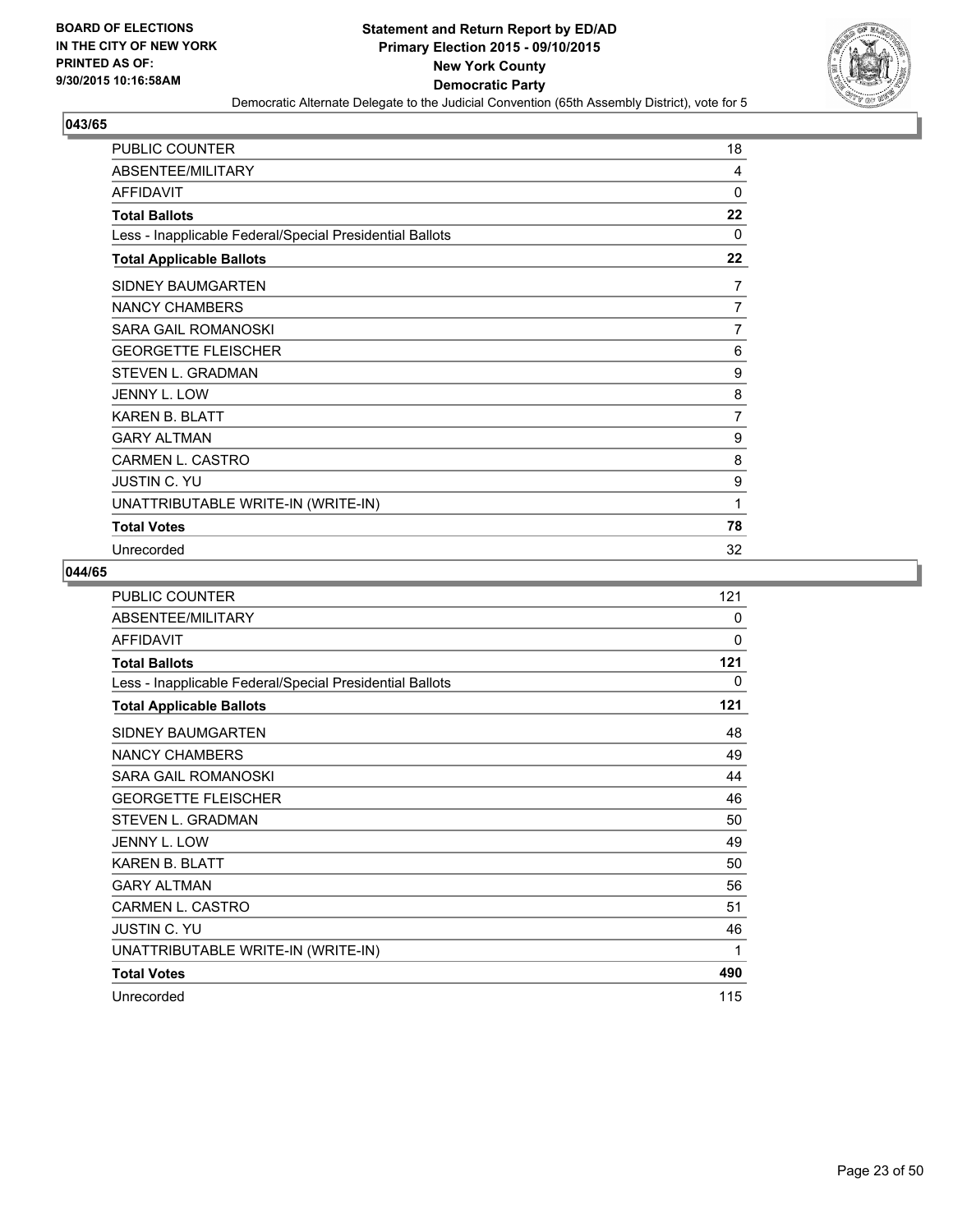

| <b>PUBLIC COUNTER</b>                                    | 131 |
|----------------------------------------------------------|-----|
| ABSENTEE/MILITARY                                        | 3   |
| <b>AFFIDAVIT</b>                                         | 1   |
| <b>Total Ballots</b>                                     | 135 |
| Less - Inapplicable Federal/Special Presidential Ballots | 0   |
| <b>Total Applicable Ballots</b>                          | 135 |
| <b>SIDNEY BAUMGARTEN</b>                                 | 43  |
| <b>NANCY CHAMBERS</b>                                    | 49  |
| <b>SARA GAIL ROMANOSKI</b>                               | 47  |
| <b>GEORGETTE FLEISCHER</b>                               | 50  |
| <b>STEVEN L. GRADMAN</b>                                 | 42  |
| JENNY L. LOW                                             | 68  |
| <b>KAREN B. BLATT</b>                                    | 62  |
| <b>GARY ALTMAN</b>                                       | 63  |
| <b>CARMEN L. CASTRO</b>                                  | 68  |
| <b>JUSTIN C. YU</b>                                      | 62  |
| UNATTRIBUTABLE WRITE-IN (WRITE-IN)                       | 5   |
| <b>Total Votes</b>                                       | 559 |
| Unrecorded                                               | 116 |

| <b>PUBLIC COUNTER</b>                                    | 102 |
|----------------------------------------------------------|-----|
| ABSENTEE/MILITARY                                        | 0   |
| <b>AFFIDAVIT</b>                                         | 2   |
| <b>Total Ballots</b>                                     | 104 |
| Less - Inapplicable Federal/Special Presidential Ballots | 0   |
| <b>Total Applicable Ballots</b>                          | 104 |
| SIDNEY BAUMGARTEN                                        | 38  |
| <b>NANCY CHAMBERS</b>                                    | 36  |
| SARA GAIL ROMANOSKI                                      | 37  |
| <b>GEORGETTE FLEISCHER</b>                               | 35  |
| STEVEN L. GRADMAN                                        | 32  |
| <b>JENNY L. LOW</b>                                      | 52  |
| <b>KAREN B. BLATT</b>                                    | 55  |
| <b>GARY ALTMAN</b>                                       | 58  |
| <b>CARMEN L. CASTRO</b>                                  | 49  |
| <b>JUSTIN C. YU</b>                                      | 49  |
| <b>Total Votes</b>                                       | 441 |
| Unrecorded                                               | 79  |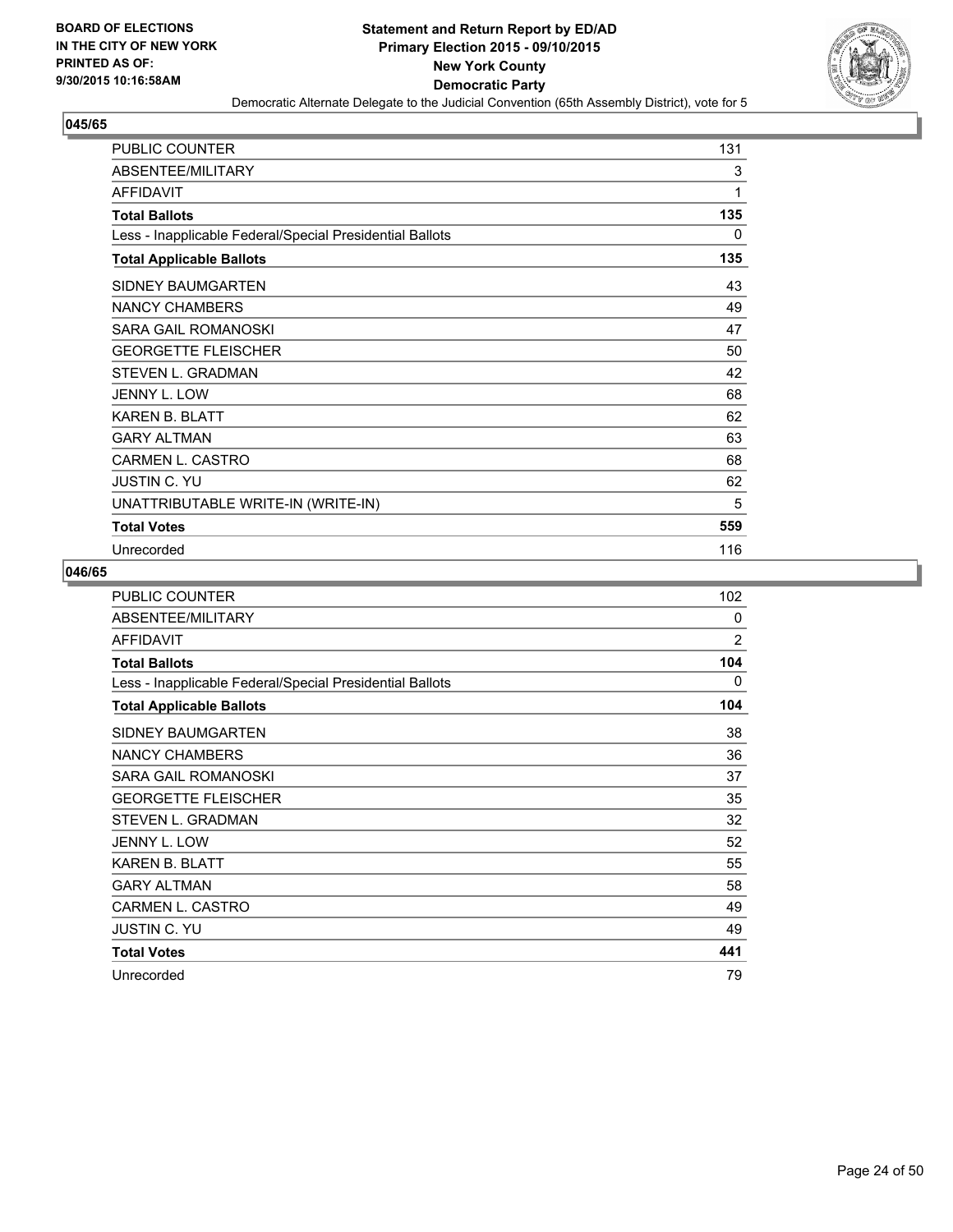

| PUBLIC COUNTER                                           | 117          |
|----------------------------------------------------------|--------------|
| ABSENTEE/MILITARY                                        | 2            |
| <b>AFFIDAVIT</b>                                         | $\mathbf{0}$ |
| <b>Total Ballots</b>                                     | 119          |
| Less - Inapplicable Federal/Special Presidential Ballots | 0            |
| <b>Total Applicable Ballots</b>                          | 119          |
| SIDNEY BAUMGARTEN                                        | 52           |
| NANCY CHAMBERS                                           | 51           |
| SARA GAIL ROMANOSKI                                      | 48           |
| <b>GEORGETTE FLEISCHER</b>                               | 54           |
| STEVEN L. GRADMAN                                        | 52           |
| JENNY L. LOW                                             | 56           |
| <b>KAREN B. BLATT</b>                                    | 54           |
| <b>GARY ALTMAN</b>                                       | 60           |
| CARMEN L. CASTRO                                         | 64           |
| <b>JUSTIN C. YU</b>                                      | 53           |
| <b>Total Votes</b>                                       | 544          |
| Unrecorded                                               | 51           |

| PUBLIC COUNTER                                           | 96       |
|----------------------------------------------------------|----------|
| ABSENTEE/MILITARY                                        | 1        |
| <b>AFFIDAVIT</b>                                         | $\Omega$ |
| <b>Total Ballots</b>                                     | 97       |
| Less - Inapplicable Federal/Special Presidential Ballots | 0        |
| <b>Total Applicable Ballots</b>                          | 97       |
| SIDNEY BAUMGARTEN                                        | 23       |
| <b>NANCY CHAMBERS</b>                                    | 22       |
| SARA GAIL ROMANOSKI                                      | 22       |
| <b>GEORGETTE FLEISCHER</b>                               | 24       |
| STEVEN L. GRADMAN                                        | 20       |
| JENNY L. LOW                                             | 61       |
| <b>KAREN B. BLATT</b>                                    | 65       |
| <b>GARY ALTMAN</b>                                       | 63       |
| CARMEN L. CASTRO                                         | 61       |
| <b>JUSTIN C. YU</b>                                      | 57       |
| <b>Total Votes</b>                                       | 418      |
| Unrecorded                                               | 67       |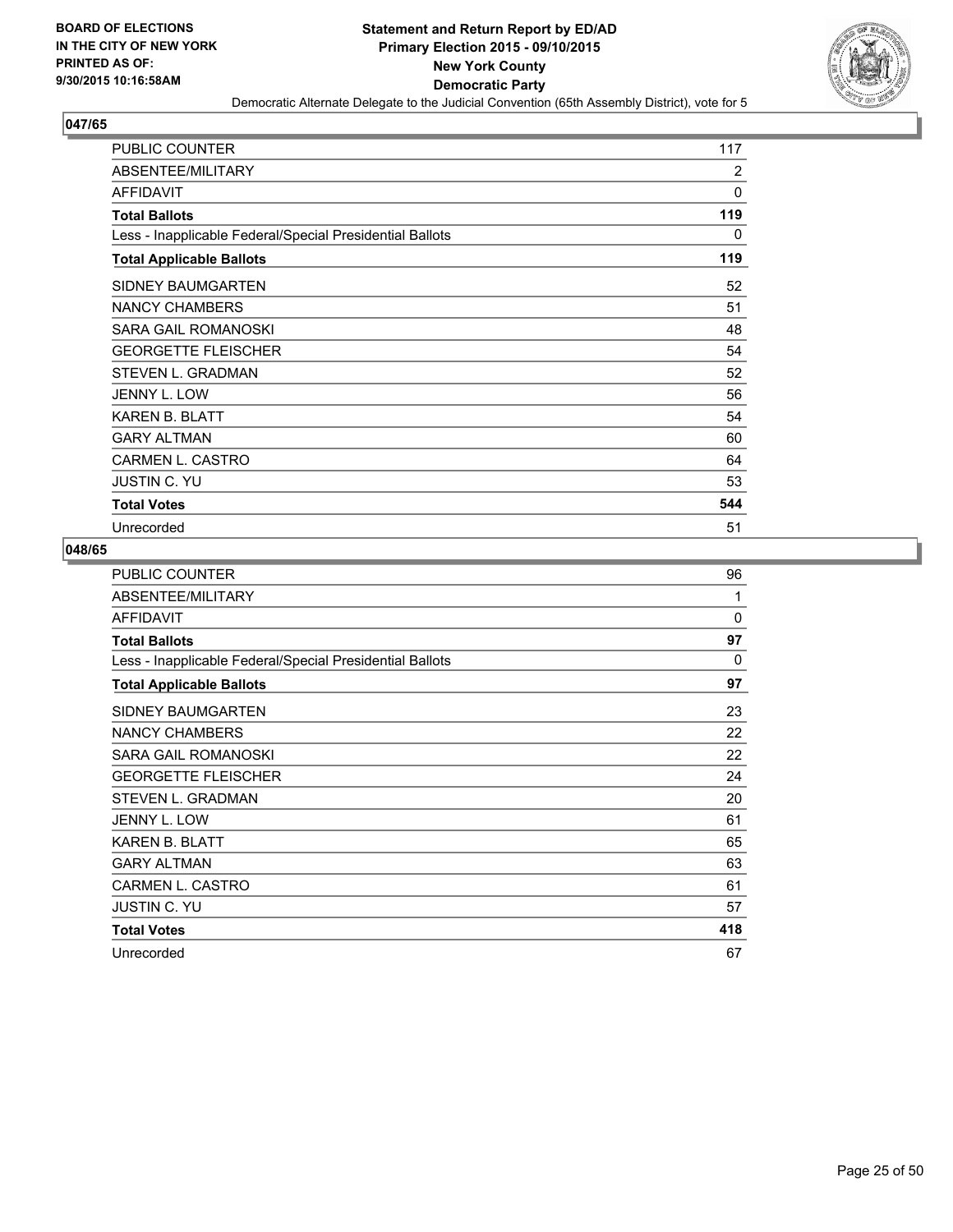

| <b>PUBLIC COUNTER</b>                                    | 36  |
|----------------------------------------------------------|-----|
| ABSENTEE/MILITARY                                        | 2   |
| <b>AFFIDAVIT</b>                                         | 0   |
| <b>Total Ballots</b>                                     | 38  |
| Less - Inapplicable Federal/Special Presidential Ballots | 0   |
| <b>Total Applicable Ballots</b>                          | 38  |
| SIDNEY BAUMGARTEN                                        | 16  |
| NANCY CHAMBERS                                           | 14  |
| SARA GAIL ROMANOSKI                                      | 16  |
| <b>GEORGETTE FLEISCHER</b>                               | 16  |
| STEVEN L. GRADMAN                                        | 16  |
| <b>JENNY L. LOW</b>                                      | 7   |
| <b>KAREN B. BLATT</b>                                    | 3   |
| <b>GARY ALTMAN</b>                                       | 4   |
| CARMEN L. CASTRO                                         | 11  |
| <b>JUSTIN C. YU</b>                                      | 8   |
| <b>Total Votes</b>                                       | 111 |
| Unrecorded                                               | 79  |

| PUBLIC COUNTER                                           | 29       |
|----------------------------------------------------------|----------|
| ABSENTEE/MILITARY                                        | 3        |
| <b>AFFIDAVIT</b>                                         | $\Omega$ |
| <b>Total Ballots</b>                                     | 32       |
| Less - Inapplicable Federal/Special Presidential Ballots | 0        |
| <b>Total Applicable Ballots</b>                          | 32       |
| SIDNEY BAUMGARTEN                                        | 14       |
| <b>NANCY CHAMBERS</b>                                    | 21       |
| SARA GAIL ROMANOSKI                                      | 16       |
| <b>GEORGETTE FLEISCHER</b>                               | 15       |
| STEVEN L. GRADMAN                                        | 19       |
| JENNY L. LOW                                             | 9        |
| KAREN B. BLATT                                           | 4        |
| <b>GARY ALTMAN</b>                                       | 6        |
| CARMEN L. CASTRO                                         | 9        |
| <b>JUSTIN C. YU</b>                                      | 8        |
| <b>Total Votes</b>                                       | 121      |
| Unrecorded                                               | 39       |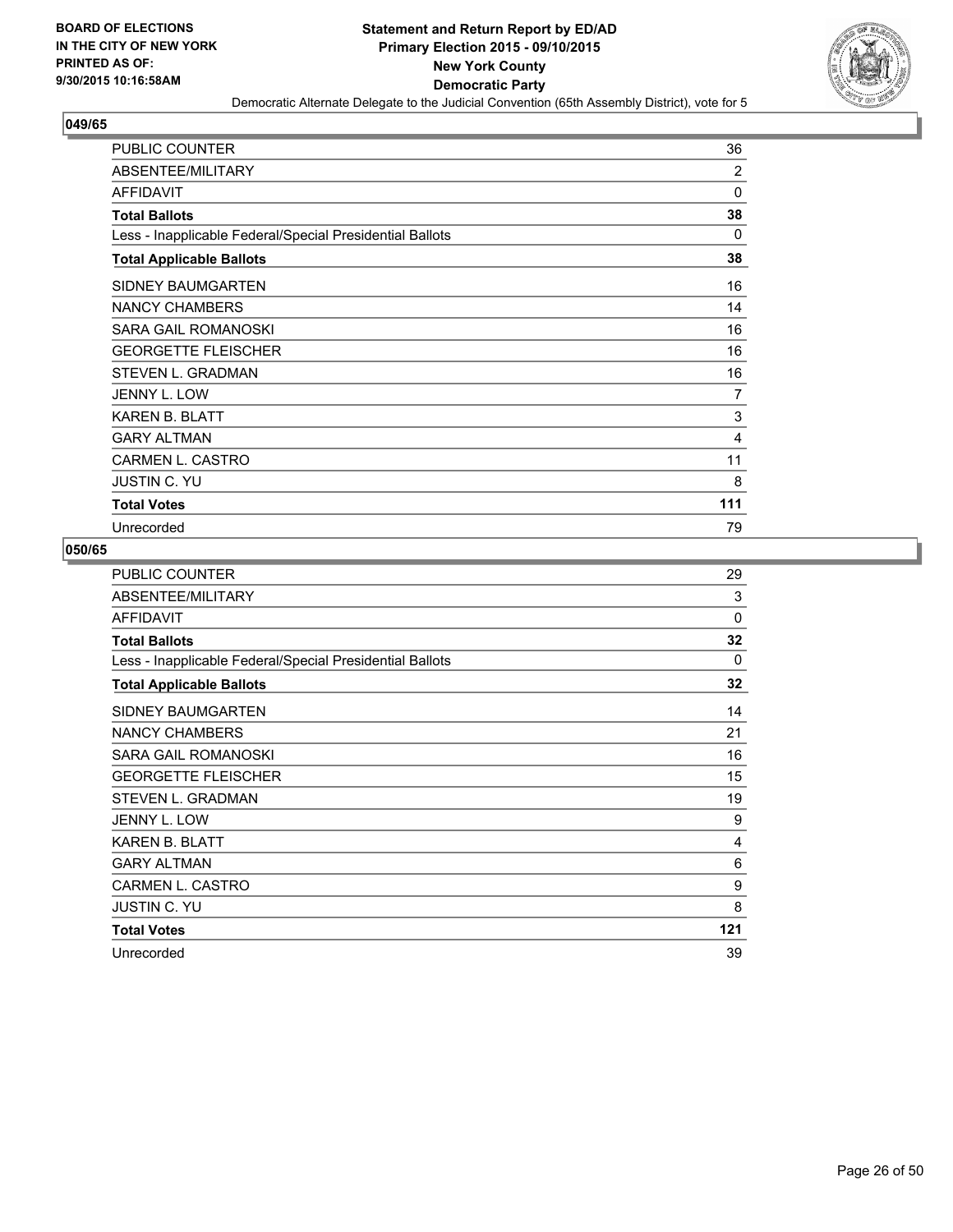

| <b>PUBLIC COUNTER</b>                                    | 70  |
|----------------------------------------------------------|-----|
| ABSENTEE/MILITARY                                        | 7   |
| <b>AFFIDAVIT</b>                                         | 0   |
| <b>Total Ballots</b>                                     | 77  |
| Less - Inapplicable Federal/Special Presidential Ballots | 0   |
| <b>Total Applicable Ballots</b>                          | 77  |
| <b>SIDNEY BAUMGARTEN</b>                                 | 14  |
| NANCY CHAMBERS                                           | 16  |
| SARA GAIL ROMANOSKI                                      | 14  |
| <b>GEORGETTE FLEISCHER</b>                               | 15  |
| STEVEN L. GRADMAN                                        | 14  |
| <b>JENNY L. LOW</b>                                      | 46  |
| <b>KAREN B. BLATT</b>                                    | 50  |
| <b>GARY ALTMAN</b>                                       | 55  |
| CARMEN L. CASTRO                                         | 48  |
| <b>JUSTIN C. YU</b>                                      | 47  |
| <b>Total Votes</b>                                       | 319 |
| Unrecorded                                               | 66  |

| <b>PUBLIC COUNTER</b>                                    | 92             |
|----------------------------------------------------------|----------------|
| ABSENTEE/MILITARY                                        | $\overline{2}$ |
| <b>AFFIDAVIT</b>                                         | 1              |
| <b>Total Ballots</b>                                     | 95             |
| Less - Inapplicable Federal/Special Presidential Ballots | $\Omega$       |
| <b>Total Applicable Ballots</b>                          | 95             |
| SIDNEY BAUMGARTEN                                        | 38             |
| <b>NANCY CHAMBERS</b>                                    | 35             |
| SARA GAIL ROMANOSKI                                      | 37             |
| <b>GEORGETTE FLEISCHER</b>                               | 31             |
| STEVEN L. GRADMAN                                        | 37             |
| <b>JENNY L. LOW</b>                                      | 39             |
| <b>KAREN B. BLATT</b>                                    | 57             |
| <b>GARY ALTMAN</b>                                       | 46             |
| CARMEN L. CASTRO                                         | 44             |
| <b>JUSTIN C. YU</b>                                      | 41             |
| ED HANNA (WRITE-IN)                                      | 1              |
| <b>Total Votes</b>                                       | 406            |
| Unrecorded                                               | 69             |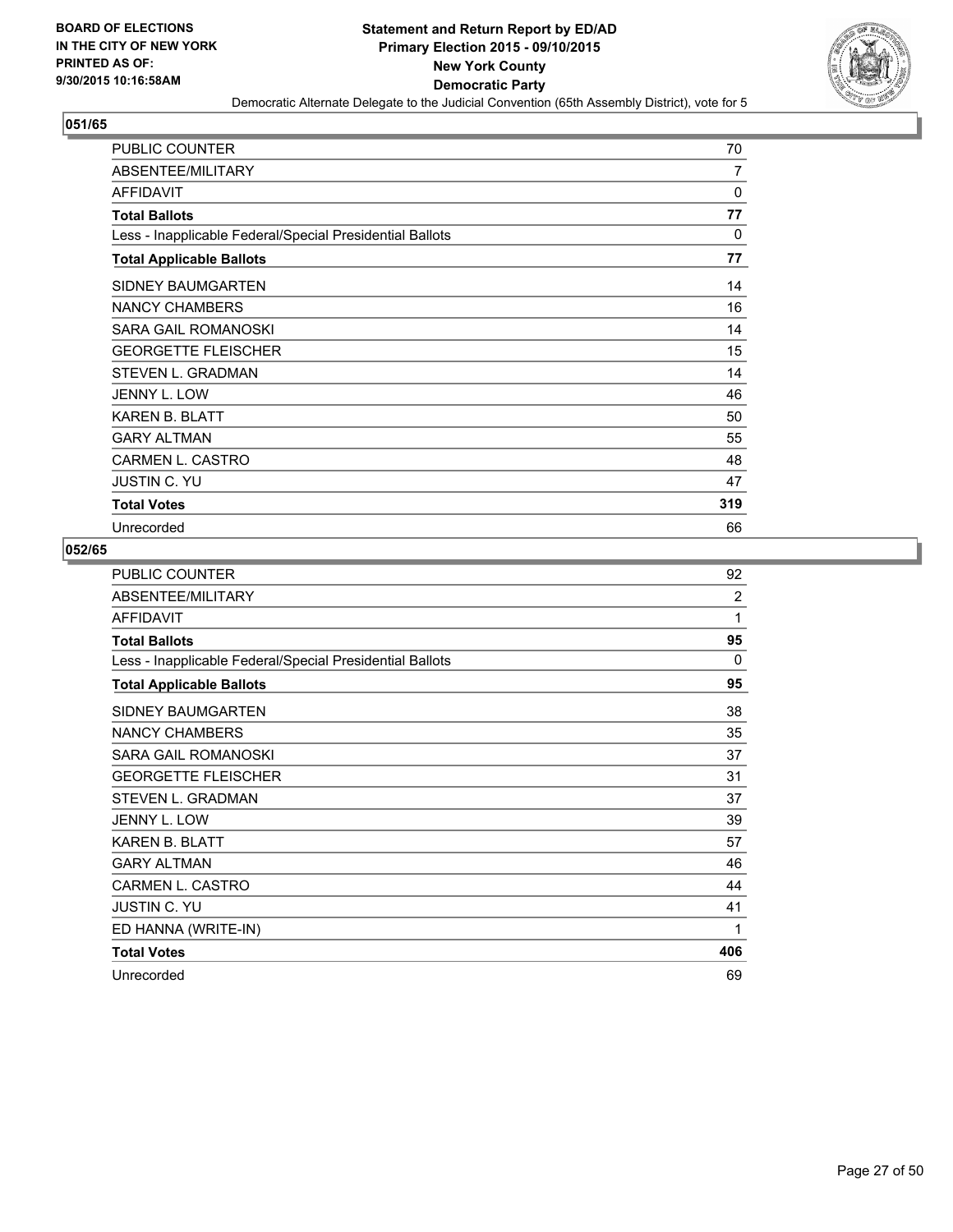

| <b>PUBLIC COUNTER</b>                                    | 75  |
|----------------------------------------------------------|-----|
| ABSENTEE/MILITARY                                        | 1   |
| <b>AFFIDAVIT</b>                                         | 1   |
| <b>Total Ballots</b>                                     | 77  |
| Less - Inapplicable Federal/Special Presidential Ballots | 0   |
| <b>Total Applicable Ballots</b>                          | 77  |
| SIDNEY BAUMGARTEN                                        | 27  |
| NANCY CHAMBERS                                           | 28  |
| SARA GAIL ROMANOSKI                                      | 27  |
| <b>GEORGETTE FLEISCHER</b>                               | 25  |
| STEVEN L. GRADMAN                                        | 26  |
| <b>JENNY L. LOW</b>                                      | 48  |
| <b>KAREN B. BLATT</b>                                    | 46  |
| <b>GARY ALTMAN</b>                                       | 43  |
| CARMEN L. CASTRO                                         | 43  |
| <b>JUSTIN C. YU</b>                                      | 44  |
| <b>Total Votes</b>                                       | 357 |
| Unrecorded                                               | 28  |

| PUBLIC COUNTER                                           | 82           |
|----------------------------------------------------------|--------------|
| ABSENTEE/MILITARY                                        | $\mathbf{0}$ |
| <b>AFFIDAVIT</b>                                         | $\mathbf{0}$ |
| <b>Total Ballots</b>                                     | 82           |
| Less - Inapplicable Federal/Special Presidential Ballots | 0            |
| <b>Total Applicable Ballots</b>                          | 82           |
| SIDNEY BAUMGARTEN                                        | 37           |
| <b>NANCY CHAMBERS</b>                                    | 37           |
| SARA GAIL ROMANOSKI                                      | 36           |
| <b>GEORGETTE FLEISCHER</b>                               | 35           |
| STEVEN L. GRADMAN                                        | 35           |
| JENNY L. LOW                                             | 35           |
| <b>KAREN B. BLATT</b>                                    | 36           |
| <b>GARY ALTMAN</b>                                       | 35           |
| <b>CARMEN L. CASTRO</b>                                  | 34           |
| <b>JUSTIN C. YU</b>                                      | 33           |
| <b>Total Votes</b>                                       | 353          |
| Unrecorded                                               | 57           |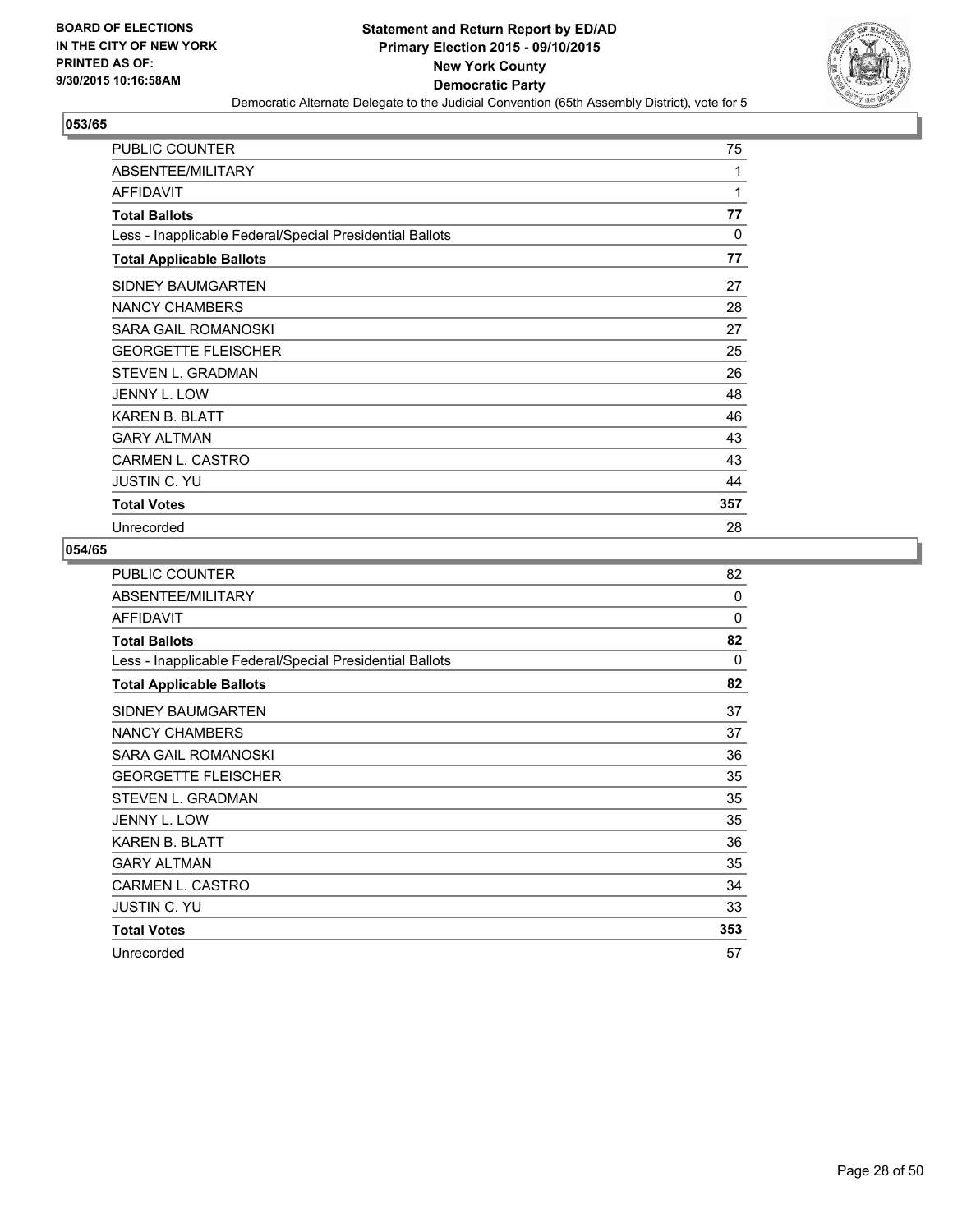

| <b>PUBLIC COUNTER</b>                                    | 79  |
|----------------------------------------------------------|-----|
| ABSENTEE/MILITARY                                        | 0   |
| <b>AFFIDAVIT</b>                                         | 0   |
| <b>Total Ballots</b>                                     | 79  |
| Less - Inapplicable Federal/Special Presidential Ballots | 0   |
| <b>Total Applicable Ballots</b>                          | 79  |
| <b>SIDNEY BAUMGARTEN</b>                                 | 29  |
| <b>NANCY CHAMBERS</b>                                    | 25  |
| SARA GAIL ROMANOSKI                                      | 24  |
| <b>GEORGETTE FLEISCHER</b>                               | 31  |
| STEVEN L. GRADMAN                                        | 24  |
| JENNY L. LOW                                             | 32  |
| <b>KAREN B. BLATT</b>                                    | 45  |
| <b>GARY ALTMAN</b>                                       | 35  |
| CARMEN L. CASTRO                                         | 33  |
| <b>JUSTIN C. YU</b>                                      | 30  |
| <b>Total Votes</b>                                       | 308 |
| Unrecorded                                               | 87  |

| PUBLIC COUNTER                                           | 15             |
|----------------------------------------------------------|----------------|
| ABSENTEE/MILITARY                                        | $\Omega$       |
| <b>AFFIDAVIT</b>                                         | $\Omega$       |
| <b>Total Ballots</b>                                     | 15             |
| Less - Inapplicable Federal/Special Presidential Ballots | $\Omega$       |
| <b>Total Applicable Ballots</b>                          | 15             |
| SIDNEY BAUMGARTEN                                        | $\overline{2}$ |
| <b>NANCY CHAMBERS</b>                                    | 1              |
| SARA GAIL ROMANOSKI                                      | 3              |
| <b>GEORGETTE FLEISCHER</b>                               | 1              |
| <b>STEVEN L. GRADMAN</b>                                 | 2              |
| JENNY L. LOW                                             | 4              |
| <b>KAREN B. BLATT</b>                                    | 4              |
| <b>GARY ALTMAN</b>                                       | $\overline{2}$ |
| CARMEN L. CASTRO                                         | 3              |
| <b>JUSTIN C. YU</b>                                      | 5              |
| <b>Total Votes</b>                                       | 27             |
| Unrecorded                                               | 48             |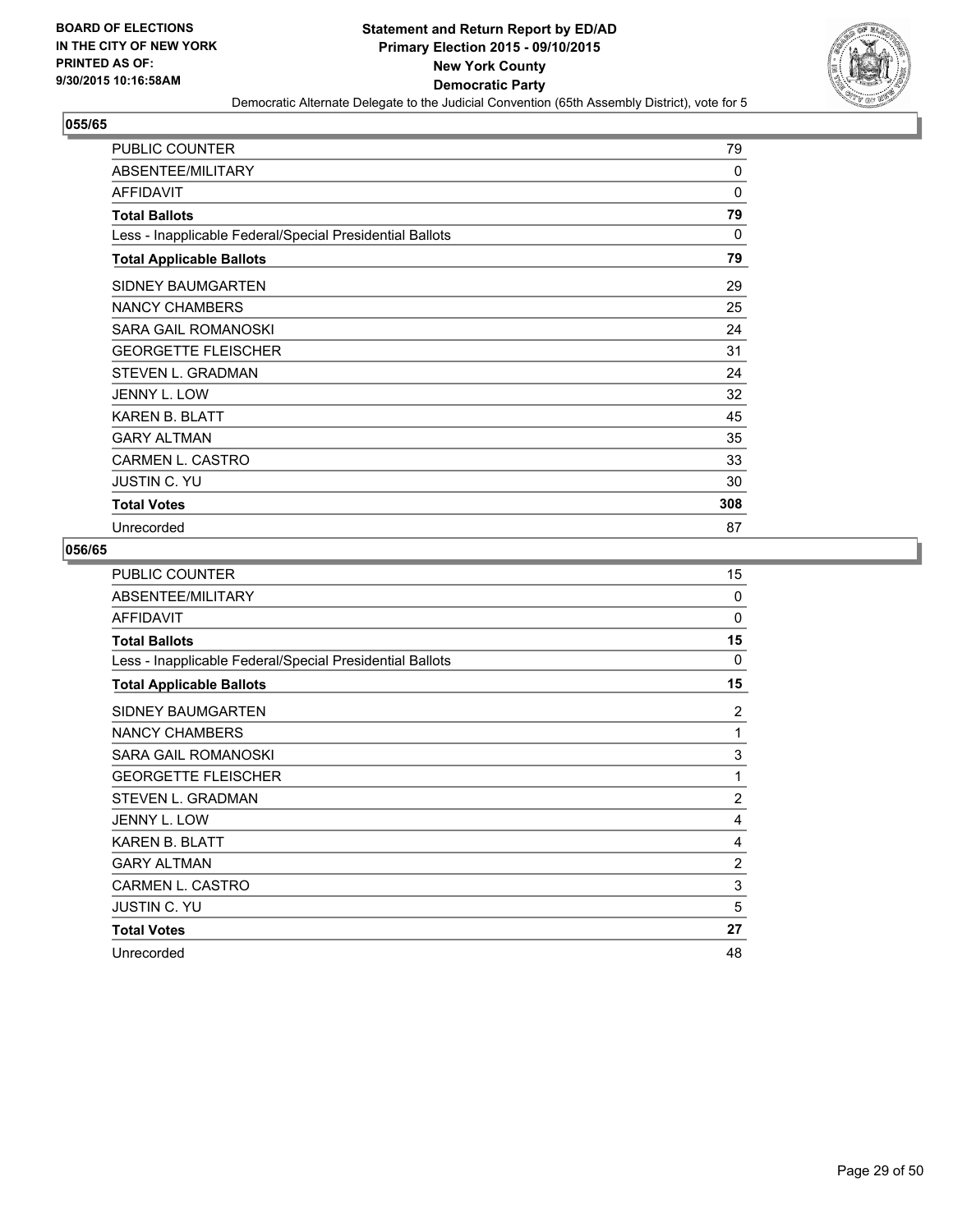

| <b>PUBLIC COUNTER</b>                                    | 17             |
|----------------------------------------------------------|----------------|
| ABSENTEE/MILITARY                                        | 1              |
| AFFIDAVIT                                                | 0              |
| <b>Total Ballots</b>                                     | 18             |
| Less - Inapplicable Federal/Special Presidential Ballots | 0              |
| <b>Total Applicable Ballots</b>                          | 18             |
| <b>SIDNEY BAUMGARTEN</b>                                 | 1              |
| NANCY CHAMBERS                                           | $\overline{2}$ |
| SARA GAIL ROMANOSKI                                      | 2              |
| <b>GEORGETTE FLEISCHER</b>                               | 2              |
| STEVEN L. GRADMAN                                        | 2              |
| JENNY L. LOW                                             | 11             |
| <b>KAREN B. BLATT</b>                                    | 5              |
| <b>GARY ALTMAN</b>                                       | 4              |
| CARMEN L. CASTRO                                         | 8              |
| <b>JUSTIN C. YU</b>                                      | 12             |
| <b>Total Votes</b>                                       | 49             |
| Unrecorded                                               | 41             |

| PUBLIC COUNTER                                           | 19       |
|----------------------------------------------------------|----------|
| ABSENTEE/MILITARY                                        | $\Omega$ |
| <b>AFFIDAVIT</b>                                         | $\Omega$ |
| <b>Total Ballots</b>                                     | 19       |
| Less - Inapplicable Federal/Special Presidential Ballots | 0        |
| <b>Total Applicable Ballots</b>                          | 19       |
| SIDNEY BAUMGARTEN                                        | 1        |
| <b>NANCY CHAMBERS</b>                                    | 3        |
| SARA GAIL ROMANOSKI                                      | 1        |
| <b>GEORGETTE FLEISCHER</b>                               | 1        |
| STEVEN L. GRADMAN                                        | 1        |
| JENNY L. LOW                                             | 14       |
| KAREN B. BLATT                                           | 10       |
| <b>GARY ALTMAN</b>                                       | 10       |
| CARMEN L. CASTRO                                         | 10       |
| <b>JUSTIN C. YU</b>                                      | 13       |
| <b>Total Votes</b>                                       | 64       |
| Unrecorded                                               | 31       |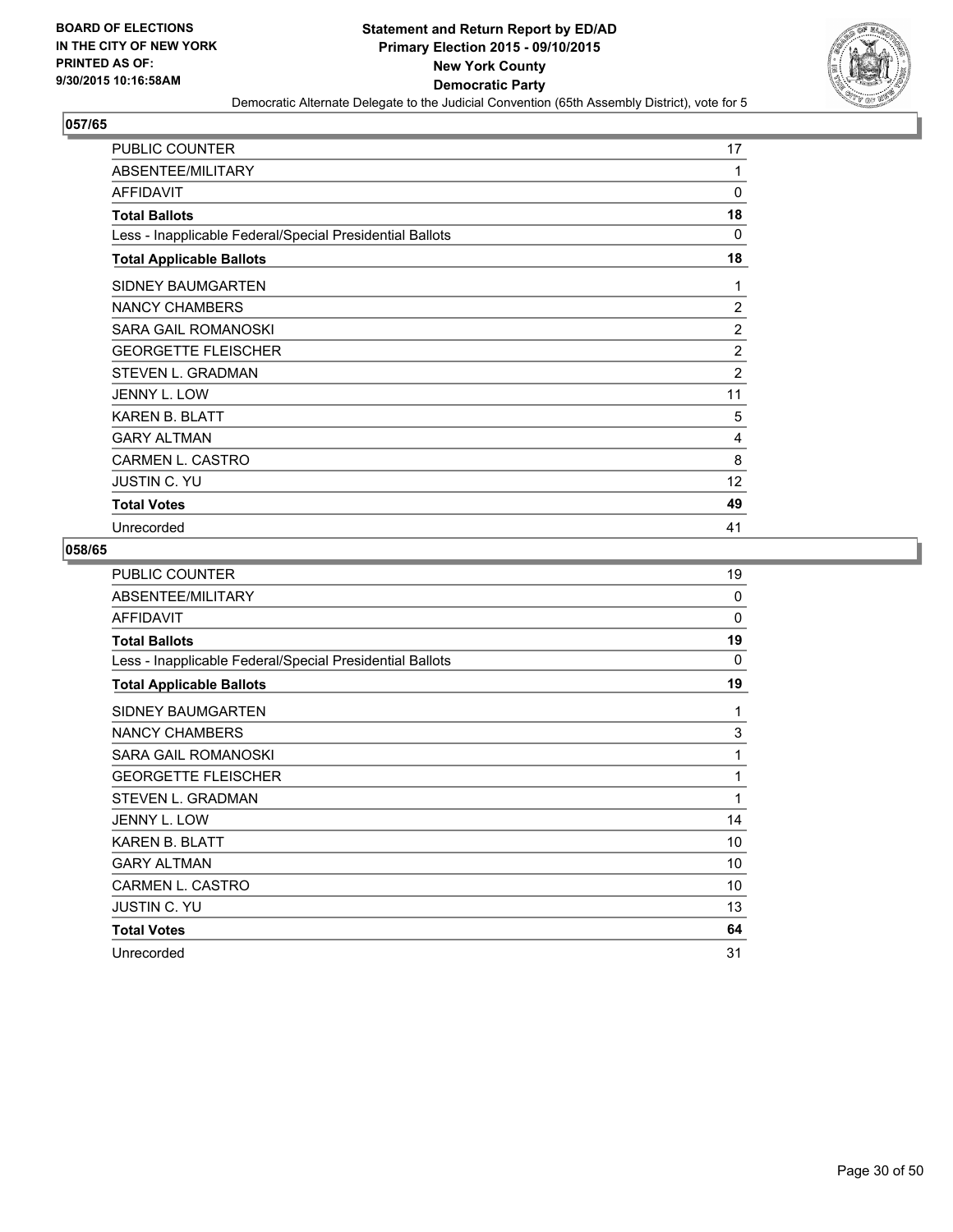

| <b>PUBLIC COUNTER</b>                                    | 8  |
|----------------------------------------------------------|----|
| ABSENTEE/MILITARY                                        | 0  |
| AFFIDAVIT                                                | 0  |
| <b>Total Ballots</b>                                     | 8  |
| Less - Inapplicable Federal/Special Presidential Ballots | 0  |
| <b>Total Applicable Ballots</b>                          | 8  |
| <b>SIDNEY BAUMGARTEN</b>                                 | 5  |
| NANCY CHAMBERS                                           | 4  |
| <b>SARA GAIL ROMANOSKI</b>                               | 5  |
| <b>GEORGETTE FLEISCHER</b>                               | 4  |
| STEVEN L. GRADMAN                                        | 4  |
| JENNY L. LOW                                             | 3  |
| <b>KAREN B. BLATT</b>                                    | 3  |
| <b>GARY ALTMAN</b>                                       | 3  |
| CARMEN L. CASTRO                                         | 3  |
| <b>JUSTIN C. YU</b>                                      | 3  |
| <b>Total Votes</b>                                       | 37 |
| Unrecorded                                               | 3  |

| <b>PUBLIC COUNTER</b>                                    | 20       |
|----------------------------------------------------------|----------|
| ABSENTEE/MILITARY                                        | 1        |
| <b>AFFIDAVIT</b>                                         | $\Omega$ |
| <b>Total Ballots</b>                                     | 21       |
| Less - Inapplicable Federal/Special Presidential Ballots | $\Omega$ |
| <b>Total Applicable Ballots</b>                          | 21       |
| SIDNEY BAUMGARTEN                                        | 3        |
| <b>NANCY CHAMBERS</b>                                    | 4        |
| <b>SARA GAIL ROMANOSKI</b>                               | 4        |
| <b>GEORGETTE FLEISCHER</b>                               | 5        |
| STEVEN L. GRADMAN                                        | 5        |
| JENNY L. LOW                                             | 16       |
| <b>KAREN B. BLATT</b>                                    | 8        |
| <b>GARY ALTMAN</b>                                       | 6        |
| <b>CARMEN L. CASTRO</b>                                  | 9        |
| <b>JUSTIN C. YU</b>                                      | 16       |
| UNATTRIBUTABLE WRITE-IN (WRITE-IN)                       | 1        |
| <b>Total Votes</b>                                       | 77       |
| Unrecorded                                               | 28       |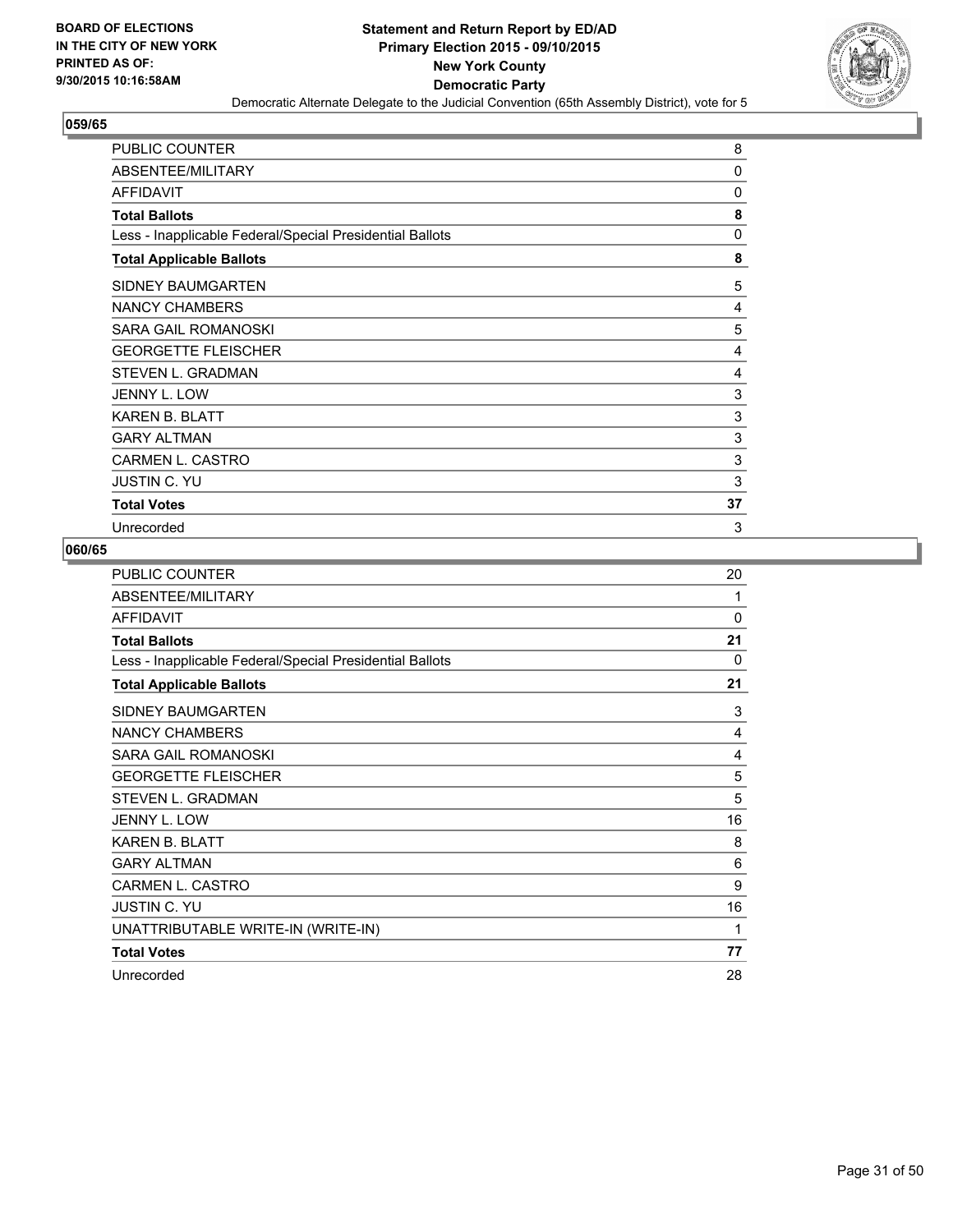

| <b>PUBLIC COUNTER</b>                                    | 21             |
|----------------------------------------------------------|----------------|
| ABSENTEE/MILITARY                                        | 0              |
| AFFIDAVIT                                                | 0              |
| <b>Total Ballots</b>                                     | 21             |
| Less - Inapplicable Federal/Special Presidential Ballots | 0              |
| <b>Total Applicable Ballots</b>                          | 21             |
| SIDNEY BAUMGARTEN                                        | 5              |
| NANCY CHAMBERS                                           | 5              |
| SARA GAIL ROMANOSKI                                      | $\overline{7}$ |
| <b>GEORGETTE FLEISCHER</b>                               | 5              |
| STEVEN L. GRADMAN                                        | 5              |
| JENNY L. LOW                                             | 12             |
| <b>KAREN B. BLATT</b>                                    | 12             |
| <b>GARY ALTMAN</b>                                       | 14             |
| <b>CARMEN L. CASTRO</b>                                  | 11             |
| <b>JUSTIN C. YU</b>                                      | 14             |
| <b>Total Votes</b>                                       | 90             |
| Unrecorded                                               | 15             |

| <b>PUBLIC COUNTER</b>                                    | 19             |
|----------------------------------------------------------|----------------|
| ABSENTEE/MILITARY                                        | $\Omega$       |
| <b>AFFIDAVIT</b>                                         | 0              |
| <b>Total Ballots</b>                                     | 19             |
| Less - Inapplicable Federal/Special Presidential Ballots | $\Omega$       |
| <b>Total Applicable Ballots</b>                          | 19             |
| SIDNEY BAUMGARTEN                                        | 3              |
| <b>NANCY CHAMBERS</b>                                    | 4              |
| SARA GAIL ROMANOSKI                                      | 2              |
| <b>GEORGETTE FLEISCHER</b>                               | 4              |
| <b>STEVEN L. GRADMAN</b>                                 | $\overline{2}$ |
| <b>JENNY L. LOW</b>                                      | 12             |
| <b>KAREN B. BLATT</b>                                    | 10             |
| <b>GARY ALTMAN</b>                                       | 9              |
| <b>CARMEN L. CASTRO</b>                                  | 11             |
| <b>JUSTIN C. YU</b>                                      | 11             |
| VICTORIA LAW (WRITE-IN)                                  | 1              |
| <b>Total Votes</b>                                       | 69             |
| Unrecorded                                               | 26             |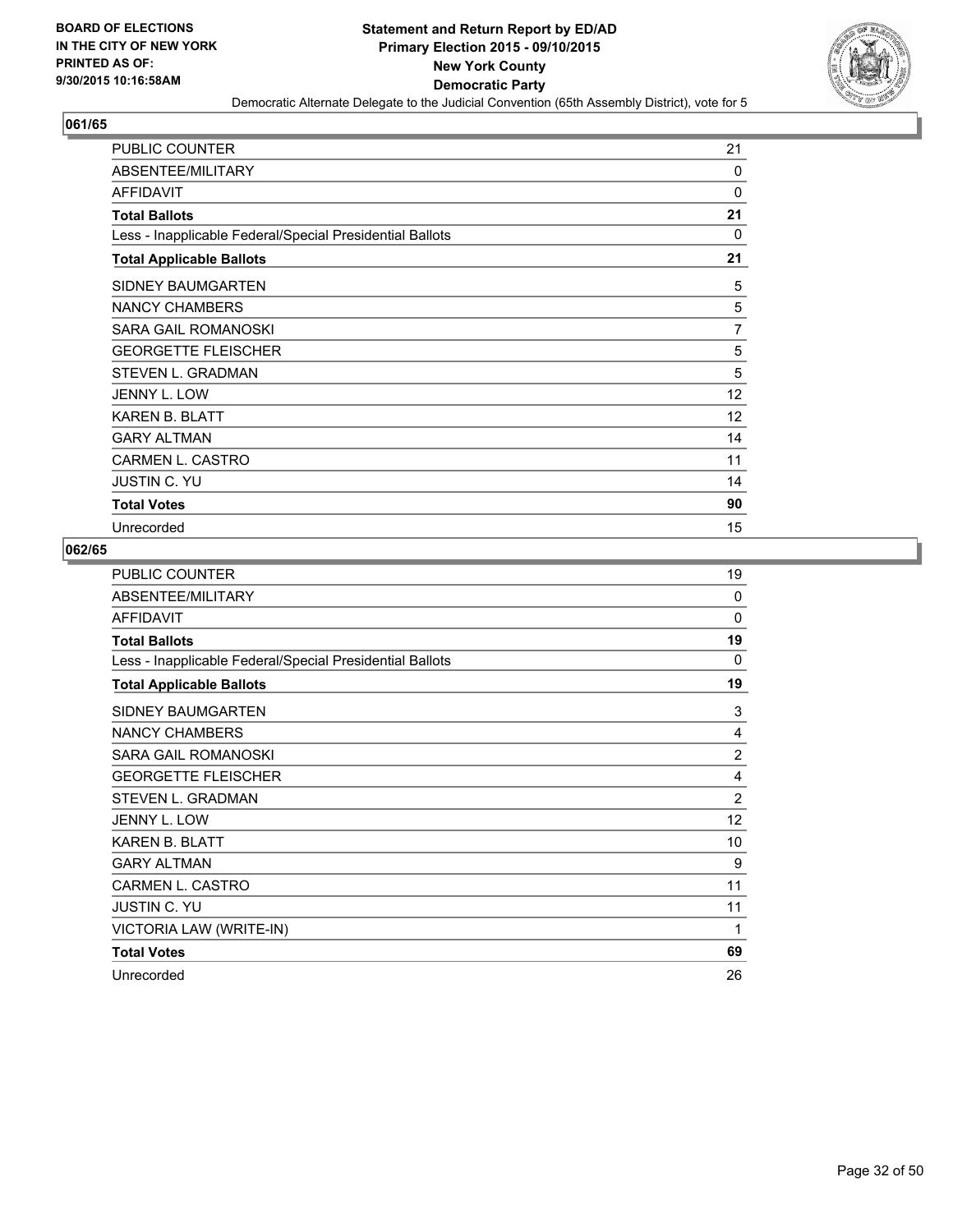

| <b>PUBLIC COUNTER</b>                                    | 15 |
|----------------------------------------------------------|----|
| ABSENTEE/MILITARY                                        | 0  |
| <b>AFFIDAVIT</b>                                         | 0  |
| <b>Total Ballots</b>                                     | 15 |
| Less - Inapplicable Federal/Special Presidential Ballots | 0  |
| <b>Total Applicable Ballots</b>                          | 15 |
| <b>SIDNEY BAUMGARTEN</b>                                 | 1  |
| NANCY CHAMBERS                                           | 2  |
| SARA GAIL ROMANOSKI                                      | 2  |
| <b>GEORGETTE FLEISCHER</b>                               | 1  |
| STEVEN L. GRADMAN                                        | 2  |
| <b>JENNY L. LOW</b>                                      | 11 |
| <b>KAREN B. BLATT</b>                                    | 5  |
| <b>GARY ALTMAN</b>                                       | 6  |
| <b>CARMEN L. CASTRO</b>                                  | 6  |
| <b>JUSTIN C. YU</b>                                      | 15 |
| <b>Total Votes</b>                                       | 51 |
| Unrecorded                                               | 24 |

| <b>PUBLIC COUNTER</b>                                    | 16       |
|----------------------------------------------------------|----------|
| ABSENTEE/MILITARY                                        | 0        |
| <b>AFFIDAVIT</b>                                         | $\Omega$ |
| <b>Total Ballots</b>                                     | 16       |
| Less - Inapplicable Federal/Special Presidential Ballots | 0        |
| <b>Total Applicable Ballots</b>                          | 16       |
| SIDNEY BAUMGARTEN                                        | 6        |
| <b>NANCY CHAMBERS</b>                                    | 6        |
| <b>SARA GAIL ROMANOSKI</b>                               | 7        |
| <b>GEORGETTE FLEISCHER</b>                               | 6        |
| <b>STEVEN L. GRADMAN</b>                                 | 8        |
| <b>JENNY L. LOW</b>                                      | 6        |
| <b>KAREN B. BLATT</b>                                    | 4        |
| <b>GARY ALTMAN</b>                                       | 3        |
| <b>CARMEN L. CASTRO</b>                                  | 5        |
| <b>JUSTIN C. YU</b>                                      | 7        |
| <b>Total Votes</b>                                       | 58       |
| Unrecorded                                               | 22       |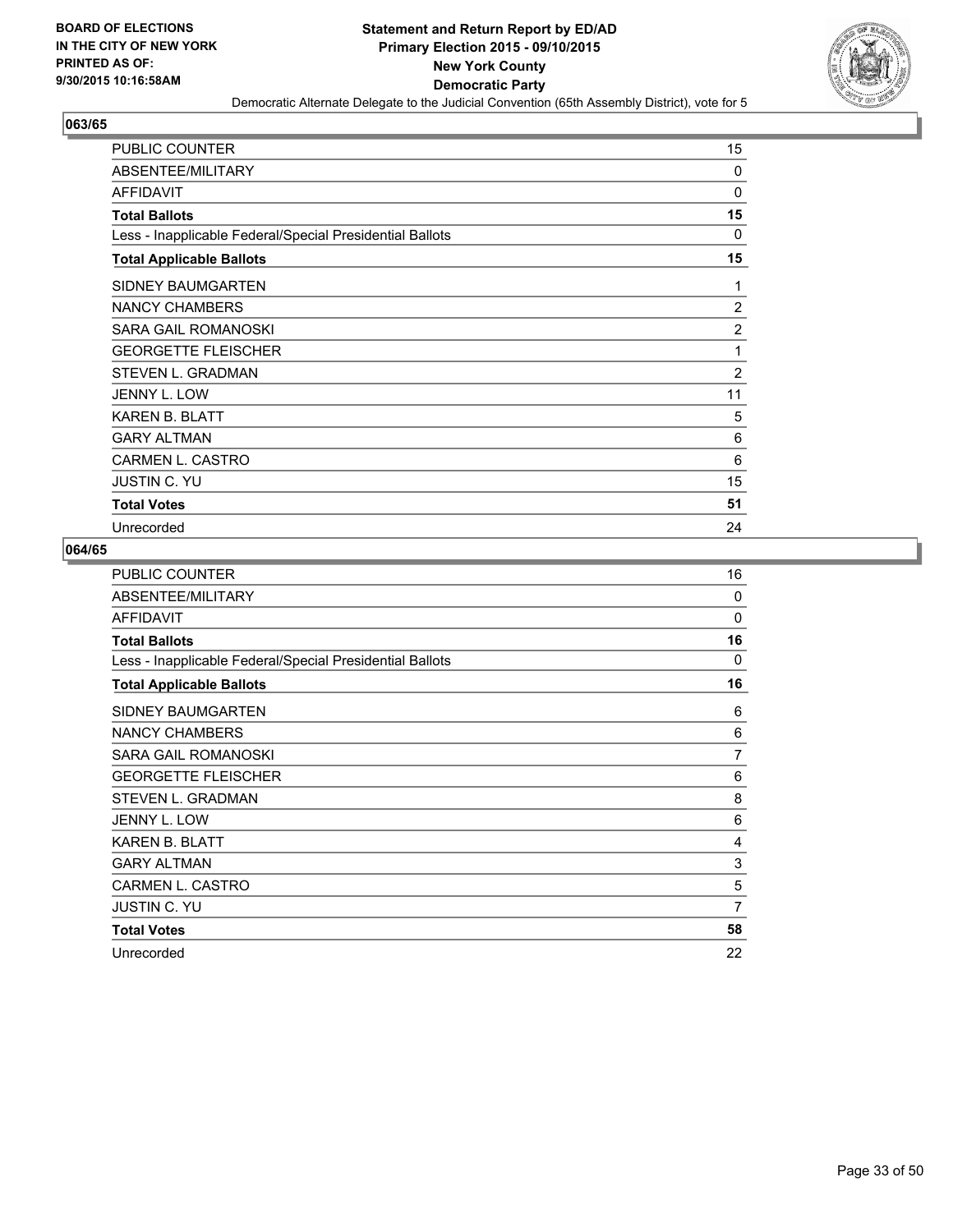

| <b>PUBLIC COUNTER</b>                                    | 12 |
|----------------------------------------------------------|----|
| ABSENTEE/MILITARY                                        | 0  |
| AFFIDAVIT                                                | 1  |
| <b>Total Ballots</b>                                     | 13 |
| Less - Inapplicable Federal/Special Presidential Ballots | 0  |
| <b>Total Applicable Ballots</b>                          | 13 |
| <b>SIDNEY BAUMGARTEN</b>                                 | 5  |
| NANCY CHAMBERS                                           | 6  |
| SARA GAIL ROMANOSKI                                      | 6  |
| <b>GEORGETTE FLEISCHER</b>                               | 5  |
| STEVEN L. GRADMAN                                        | 5  |
| JENNY L. LOW                                             | 5  |
| <b>KAREN B. BLATT</b>                                    | 6  |
| <b>GARY ALTMAN</b>                                       | 3  |
| <b>CARMEN L. CASTRO</b>                                  | 4  |
| <b>JUSTIN C. YU</b>                                      | 4  |
| <b>Total Votes</b>                                       | 49 |
| Unrecorded                                               | 16 |

| PUBLIC COUNTER                                           | 25           |
|----------------------------------------------------------|--------------|
| ABSENTEE/MILITARY                                        | $\Omega$     |
| <b>AFFIDAVIT</b>                                         | $\Omega$     |
| <b>Total Ballots</b>                                     | 25           |
| Less - Inapplicable Federal/Special Presidential Ballots | $\mathbf{0}$ |
| <b>Total Applicable Ballots</b>                          | 25           |
| SIDNEY BAUMGARTEN                                        | 19           |
| <b>NANCY CHAMBERS</b>                                    | 22           |
| SARA GAIL ROMANOSKI                                      | 20           |
| <b>GEORGETTE FLEISCHER</b>                               | 22           |
| <b>STEVEN L. GRADMAN</b>                                 | 19           |
| JENNY L. LOW                                             | 4            |
| <b>KAREN B. BLATT</b>                                    | 4            |
| <b>GARY ALTMAN</b>                                       | 4            |
| CARMEN L. CASTRO                                         | 5            |
| <b>JUSTIN C. YU</b>                                      | 3            |
| <b>Total Votes</b>                                       | 122          |
| Unrecorded                                               | 3            |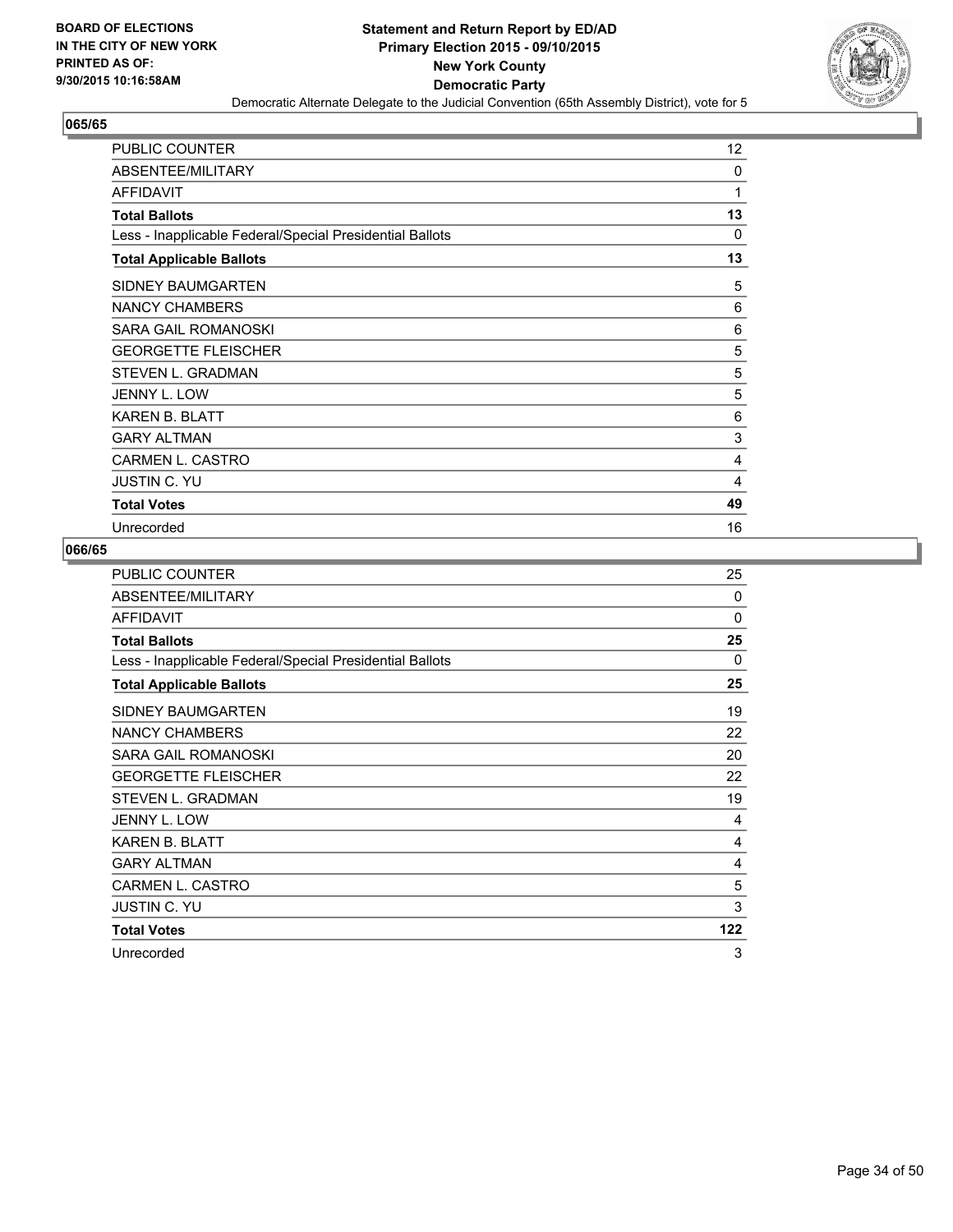

| <b>PUBLIC COUNTER</b>                                    | 6  |
|----------------------------------------------------------|----|
| ABSENTEE/MILITARY                                        | 0  |
| <b>AFFIDAVIT</b>                                         | 0  |
| <b>Total Ballots</b>                                     | 6  |
| Less - Inapplicable Federal/Special Presidential Ballots | 0  |
| <b>Total Applicable Ballots</b>                          | 6  |
| SIDNEY BAUMGARTEN                                        | 5  |
| NANCY CHAMBERS                                           | 5  |
| <b>SARA GAIL ROMANOSKI</b>                               | 5  |
| <b>GEORGETTE FLEISCHER</b>                               | 6  |
| STEVEN L. GRADMAN                                        | 5  |
| JENNY L. LOW                                             | 0  |
| <b>KAREN B. BLATT</b>                                    | 0  |
| <b>GARY ALTMAN</b>                                       | 0  |
| <b>CARMEN L. CASTRO</b>                                  | 0  |
| <b>JUSTIN C. YU</b>                                      | 0  |
| <b>Total Votes</b>                                       | 26 |
| Unrecorded                                               | 4  |

| PUBLIC COUNTER                                           | 26  |
|----------------------------------------------------------|-----|
| ABSENTEE/MILITARY                                        | 1   |
| <b>AFFIDAVIT</b>                                         | 1   |
| <b>Total Ballots</b>                                     | 28  |
| Less - Inapplicable Federal/Special Presidential Ballots | 0   |
| <b>Total Applicable Ballots</b>                          | 28  |
| SIDNEY BAUMGARTEN                                        | 10  |
| <b>NANCY CHAMBERS</b>                                    | 16  |
| <b>SARA GAIL ROMANOSKI</b>                               | 9   |
| <b>GEORGETTE FLEISCHER</b>                               | 11  |
| STEVEN L. GRADMAN                                        | 9   |
| JENNY L. LOW                                             | 11  |
| <b>KAREN B. BLATT</b>                                    | 8   |
| <b>GARY ALTMAN</b>                                       | 8   |
| CARMEN L. CASTRO                                         | 11  |
| <b>JUSTIN C. YU</b>                                      | 10  |
| <b>Total Votes</b>                                       | 103 |
| Unrecorded                                               | 37  |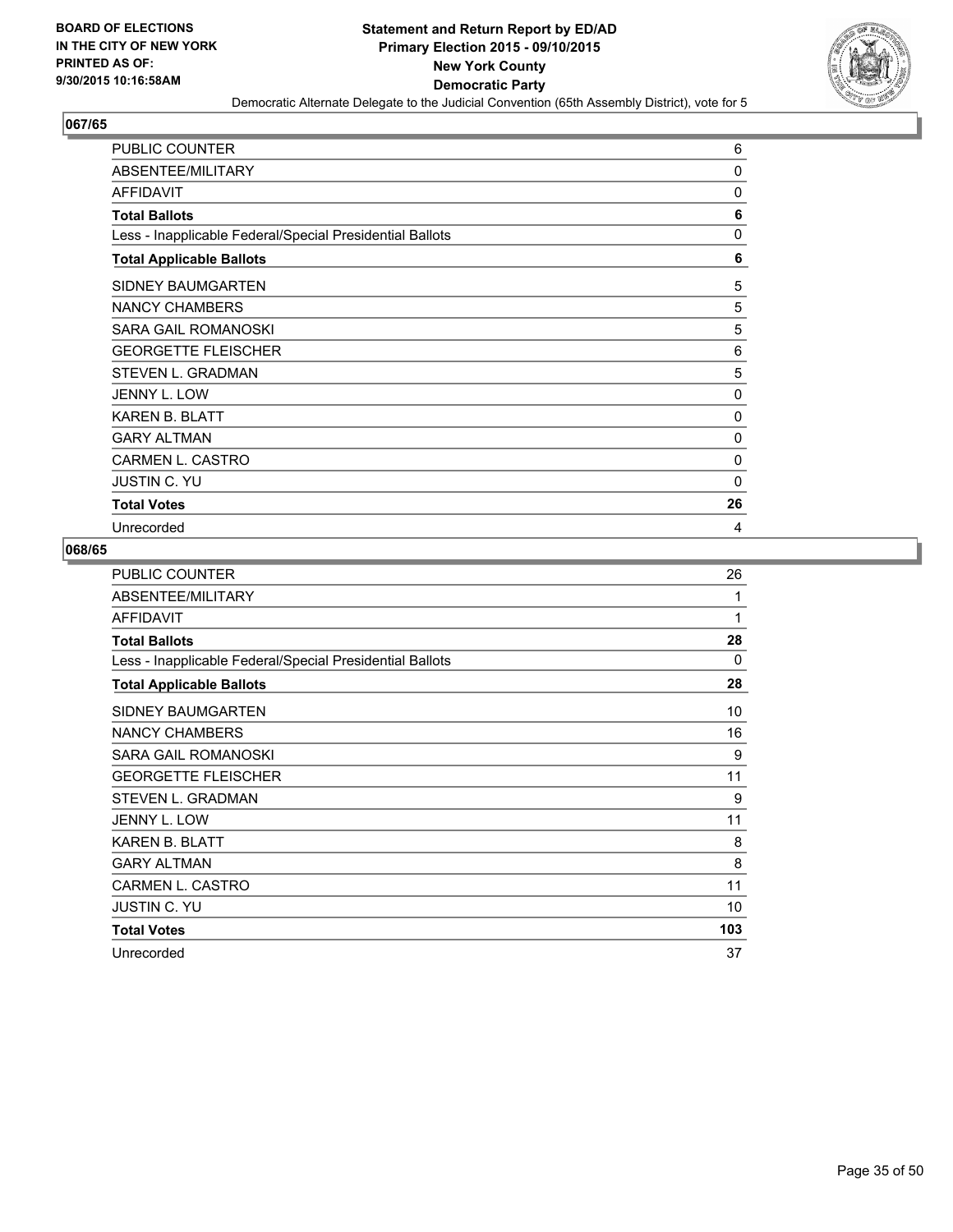

| <b>PUBLIC COUNTER</b>                                    | 6  |
|----------------------------------------------------------|----|
| ABSENTEE/MILITARY                                        | 1  |
| <b>AFFIDAVIT</b>                                         | 0  |
| <b>Total Ballots</b>                                     | 7  |
| Less - Inapplicable Federal/Special Presidential Ballots | 0  |
| <b>Total Applicable Ballots</b>                          | 7  |
| SIDNEY BAUMGARTEN                                        | 3  |
| NANCY CHAMBERS                                           | 4  |
| SARA GAIL ROMANOSKI                                      | 4  |
| <b>GEORGETTE FLEISCHER</b>                               | 4  |
| STEVEN L. GRADMAN                                        | 3  |
| JENNY L. LOW                                             | 0  |
| <b>KAREN B. BLATT</b>                                    | 1  |
| <b>GARY ALTMAN</b>                                       | 0  |
| <b>CARMEN L. CASTRO</b>                                  | 1  |
| <b>JUSTIN C. YU</b>                                      | 1  |
| <b>Total Votes</b>                                       | 21 |
| Unrecorded                                               | 14 |

| <b>PUBLIC COUNTER</b>                                    | 1        |
|----------------------------------------------------------|----------|
| ABSENTEE/MILITARY                                        | $\Omega$ |
| <b>AFFIDAVIT</b>                                         | 0        |
| <b>Total Ballots</b>                                     | 1        |
| Less - Inapplicable Federal/Special Presidential Ballots | 0        |
| <b>Total Applicable Ballots</b>                          | 1        |
| SIDNEY BAUMGARTEN                                        | 1        |
| <b>NANCY CHAMBERS</b>                                    | 1        |
| SARA GAIL ROMANOSKI                                      | 1        |
| <b>GEORGETTE FLEISCHER</b>                               | 1        |
| STEVEN L. GRADMAN                                        | 1        |
| JENNY L. LOW                                             | 0        |
| <b>KAREN B. BLATT</b>                                    | 0        |
| <b>GARY ALTMAN</b>                                       | 0        |
| <b>CARMEN L. CASTRO</b>                                  | 0        |
| <b>JUSTIN C. YU</b>                                      | 0        |
| <b>Total Votes</b>                                       | 5        |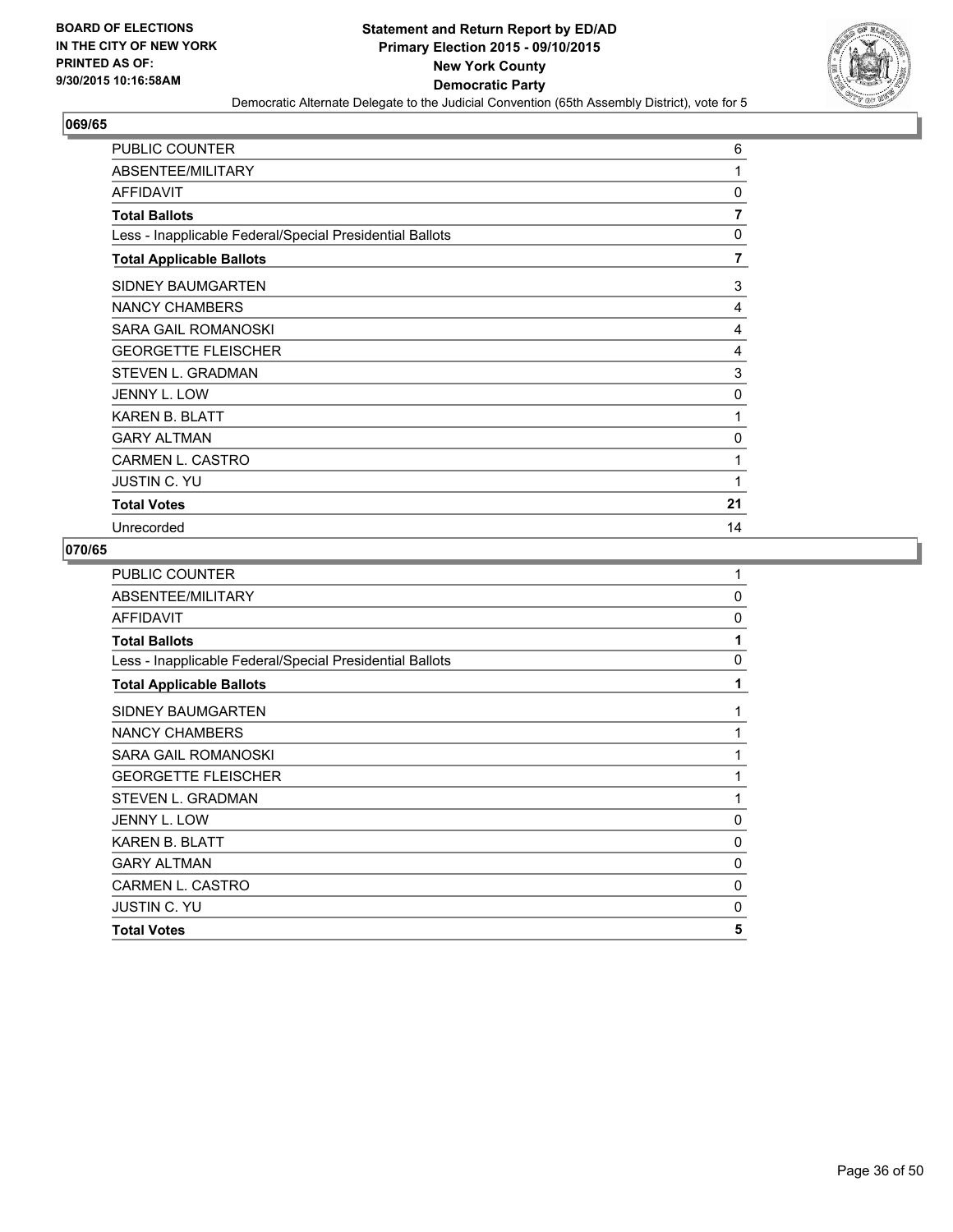

| <b>PUBLIC COUNTER</b>                                    | 25 |
|----------------------------------------------------------|----|
| ABSENTEE/MILITARY                                        | 0  |
| AFFIDAVIT                                                | 0  |
| <b>Total Ballots</b>                                     | 25 |
| Less - Inapplicable Federal/Special Presidential Ballots | 0  |
| <b>Total Applicable Ballots</b>                          | 25 |
| <b>SIDNEY BAUMGARTEN</b>                                 | 4  |
| NANCY CHAMBERS                                           | 4  |
| SARA GAIL ROMANOSKI                                      | 6  |
| <b>GEORGETTE FLEISCHER</b>                               | 4  |
| STEVEN L. GRADMAN                                        | 6  |
| JENNY L. LOW                                             | 10 |
| <b>KAREN B. BLATT</b>                                    | 8  |
| <b>GARY ALTMAN</b>                                       | 7  |
| <b>CARMEN L. CASTRO</b>                                  | 8  |
| <b>JUSTIN C. YU</b>                                      | 14 |
| <b>Total Votes</b>                                       | 71 |
| Unrecorded                                               | 54 |

| <b>PUBLIC COUNTER</b>                                    | 13             |
|----------------------------------------------------------|----------------|
| ABSENTEE/MILITARY                                        | $\Omega$       |
| <b>AFFIDAVIT</b>                                         | $\Omega$       |
| <b>Total Ballots</b>                                     | 13             |
| Less - Inapplicable Federal/Special Presidential Ballots | $\Omega$       |
| <b>Total Applicable Ballots</b>                          | 13             |
| SIDNEY BAUMGARTEN                                        | 4              |
| <b>NANCY CHAMBERS</b>                                    | 5              |
| SARA GAIL ROMANOSKI                                      | 5              |
| <b>GEORGETTE FLEISCHER</b>                               | 6              |
| <b>STEVEN L. GRADMAN</b>                                 | 4              |
| JENNY L. LOW                                             | $\overline{c}$ |
| <b>KAREN B. BLATT</b>                                    | $\overline{2}$ |
| <b>GARY ALTMAN</b>                                       | $\overline{2}$ |
| CARMEN L. CASTRO                                         | $\overline{2}$ |
| <b>JUSTIN C. YU</b>                                      | 2              |
| <b>Total Votes</b>                                       | 34             |
| Unrecorded                                               | 31             |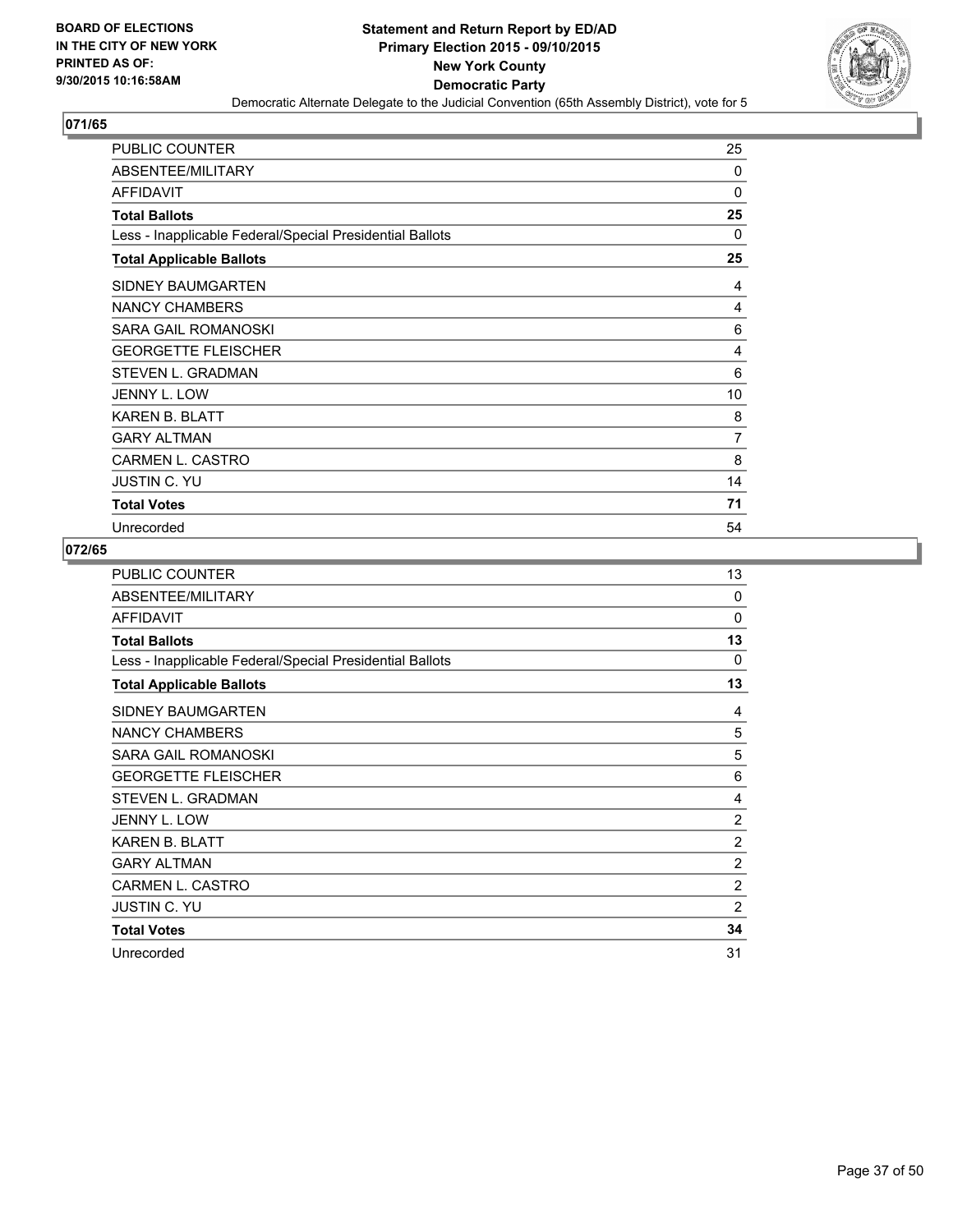

| PUBLIC COUNTER                                           | 31  |
|----------------------------------------------------------|-----|
| ABSENTEE/MILITARY                                        | 1   |
| <b>AFFIDAVIT</b>                                         | 1   |
| <b>Total Ballots</b>                                     | 33  |
| Less - Inapplicable Federal/Special Presidential Ballots | 0   |
| <b>Total Applicable Ballots</b>                          | 33  |
| SIDNEY BAUMGARTEN                                        | 10  |
| NANCY CHAMBERS                                           | 13  |
| SARA GAIL ROMANOSKI                                      | 10  |
| <b>GEORGETTE FLEISCHER</b>                               | 11  |
| STEVEN L. GRADMAN                                        | 10  |
| <b>JENNY L. LOW</b>                                      | 9   |
| <b>KAREN B. BLATT</b>                                    | 9   |
| <b>GARY ALTMAN</b>                                       | 10  |
| <b>CARMEN L. CASTRO</b>                                  | 13  |
| <b>JUSTIN C. YU</b>                                      | 11  |
| <b>Total Votes</b>                                       | 106 |
| Unrecorded                                               | 59  |

| <b>PUBLIC COUNTER</b>                                    | 33           |
|----------------------------------------------------------|--------------|
| ABSENTEE/MILITARY                                        | 1            |
| <b>AFFIDAVIT</b>                                         | $\mathbf{0}$ |
| <b>Total Ballots</b>                                     | 34           |
| Less - Inapplicable Federal/Special Presidential Ballots | 0            |
| <b>Total Applicable Ballots</b>                          | 34           |
| SIDNEY BAUMGARTEN                                        | 7            |
| <b>NANCY CHAMBERS</b>                                    | 10           |
| SARA GAIL ROMANOSKI                                      | 11           |
| <b>GEORGETTE FLEISCHER</b>                               | 10           |
| <b>STEVEN L. GRADMAN</b>                                 | 8            |
| JENNY L. LOW                                             | 15           |
| <b>KAREN B. BLATT</b>                                    | 9            |
| <b>GARY AI TMAN</b>                                      | 8            |
| <b>CARMEN L. CASTRO</b>                                  | 13           |
| <b>JUSTIN C. YU</b>                                      | 11           |
| DAVID ROGOW (WRITE-IN)                                   | 1            |
| ROBERT CROZIER (WRITE-IN)                                | 1            |
| <b>Total Votes</b>                                       | 104          |
| Unrecorded                                               | 66           |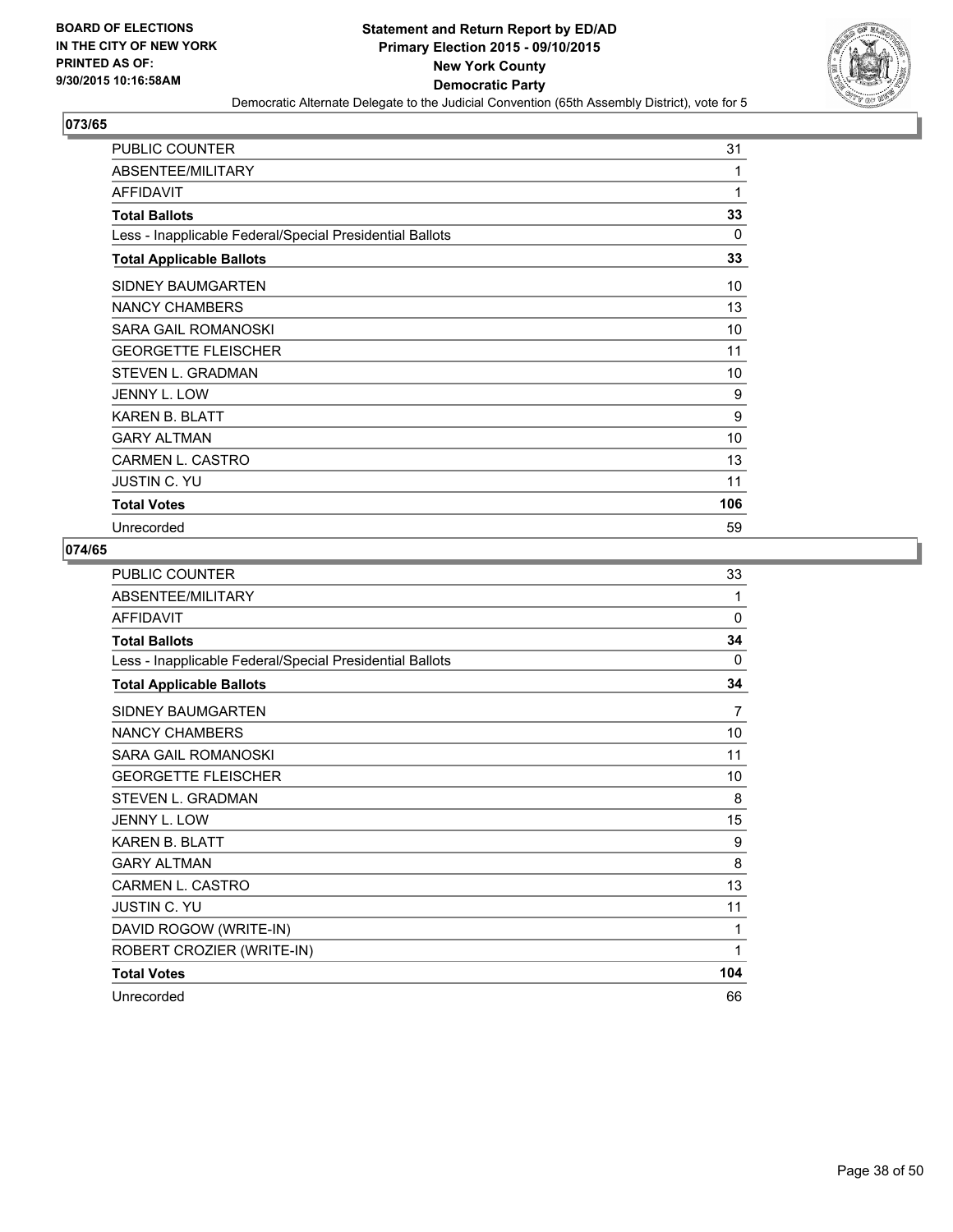

| <b>PUBLIC COUNTER</b>                                    | 19       |
|----------------------------------------------------------|----------|
| ABSENTEE/MILITARY                                        | $\Omega$ |
| <b>AFFIDAVIT</b>                                         | 0        |
| <b>Total Ballots</b>                                     | 19       |
| Less - Inapplicable Federal/Special Presidential Ballots | 0        |
| <b>Total Applicable Ballots</b>                          | 19       |
| SIDNEY BAUMGARTEN                                        | 9        |
| NANCY CHAMBERS                                           | 12       |
| SARA GAIL ROMANOSKI                                      | 12       |
| <b>GEORGETTE FLEISCHER</b>                               | 11       |
| STEVEN L. GRADMAN                                        | 11       |
| <b>JENNY L. LOW</b>                                      | 3        |
| <b>KAREN B. BLATT</b>                                    | 2        |
| <b>GARY ALTMAN</b>                                       | 2        |
| <b>CARMEN L. CASTRO</b>                                  | 6        |
| <b>JUSTIN C. YU</b>                                      | 3        |
| <b>Total Votes</b>                                       | 71       |
| Unrecorded                                               | 24       |

| PUBLIC COUNTER                                           | 20             |
|----------------------------------------------------------|----------------|
| ABSENTEE/MILITARY                                        | $\Omega$       |
| <b>AFFIDAVIT</b>                                         | $\overline{2}$ |
| <b>Total Ballots</b>                                     | 22             |
| Less - Inapplicable Federal/Special Presidential Ballots | $\mathbf{0}$   |
| <b>Total Applicable Ballots</b>                          | 22             |
| SIDNEY BAUMGARTEN                                        | 11             |
| <b>NANCY CHAMBERS</b>                                    | 13             |
| SARA GAIL ROMANOSKI                                      | 13             |
| <b>GEORGETTE FLEISCHER</b>                               | 12             |
| <b>STEVEN L. GRADMAN</b>                                 | 10             |
| JENNY L. LOW                                             | 5              |
| <b>KAREN B. BLATT</b>                                    | 6              |
| <b>GARY ALTMAN</b>                                       | 4              |
| CARMEN L. CASTRO                                         | 5              |
| <b>JUSTIN C. YU</b>                                      | 6              |
| <b>Total Votes</b>                                       | 85             |
| Unrecorded                                               | 25             |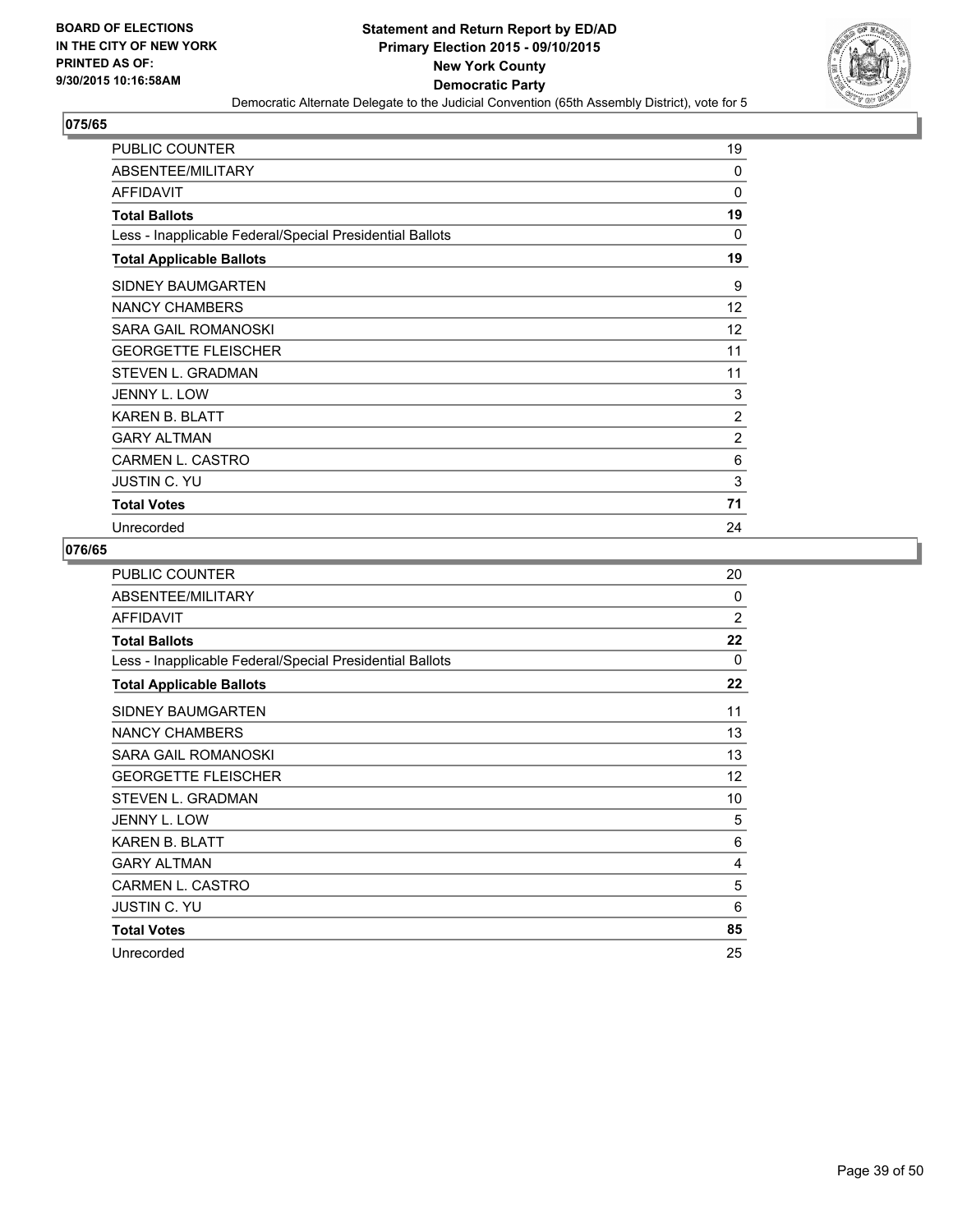

| <b>PUBLIC COUNTER</b>                                    | 38  |
|----------------------------------------------------------|-----|
| ABSENTEE/MILITARY                                        | 0   |
| <b>AFFIDAVIT</b>                                         | 0   |
| <b>Total Ballots</b>                                     | 38  |
| Less - Inapplicable Federal/Special Presidential Ballots | 0   |
| <b>Total Applicable Ballots</b>                          | 38  |
| SIDNEY BAUMGARTEN                                        | 10  |
| <b>NANCY CHAMBERS</b>                                    | 14  |
| SARA GAIL ROMANOSKI                                      | 9   |
| <b>GEORGETTE FLEISCHER</b>                               | 10  |
| STEVEN L. GRADMAN                                        | 9   |
| <b>JENNY L. LOW</b>                                      | 9   |
| <b>KAREN B. BLATT</b>                                    | 3   |
| <b>GARY ALTMAN</b>                                       | 4   |
| <b>CARMEN L. CASTRO</b>                                  | 6   |
| <b>JUSTIN C. YU</b>                                      | 9   |
| <b>Total Votes</b>                                       | 83  |
| Unrecorded                                               | 107 |

| <b>PUBLIC COUNTER</b>                                    | 7              |
|----------------------------------------------------------|----------------|
| ABSENTEE/MILITARY                                        | 0              |
| AFFIDAVIT                                                | 0              |
| <b>Total Ballots</b>                                     | $\overline{7}$ |
| Less - Inapplicable Federal/Special Presidential Ballots | 0              |
| <b>Total Applicable Ballots</b>                          | 7              |
| SIDNEY BAUMGARTEN                                        | 5              |
| NANCY CHAMBERS                                           | 5              |
| <b>SARA GAIL ROMANOSKI</b>                               | 3              |
| <b>GEORGETTE FLEISCHER</b>                               | 7              |
| STEVEN L. GRADMAN                                        | 4              |
| JENNY L. LOW                                             | 3              |
| <b>KAREN B. BLATT</b>                                    | 3              |
| <b>GARY ALTMAN</b>                                       | 3              |
| <b>CARMEN L. CASTRO</b>                                  | 1              |
| <b>JUSTIN C. YU</b>                                      | 1              |
| <b>Total Votes</b>                                       | 35             |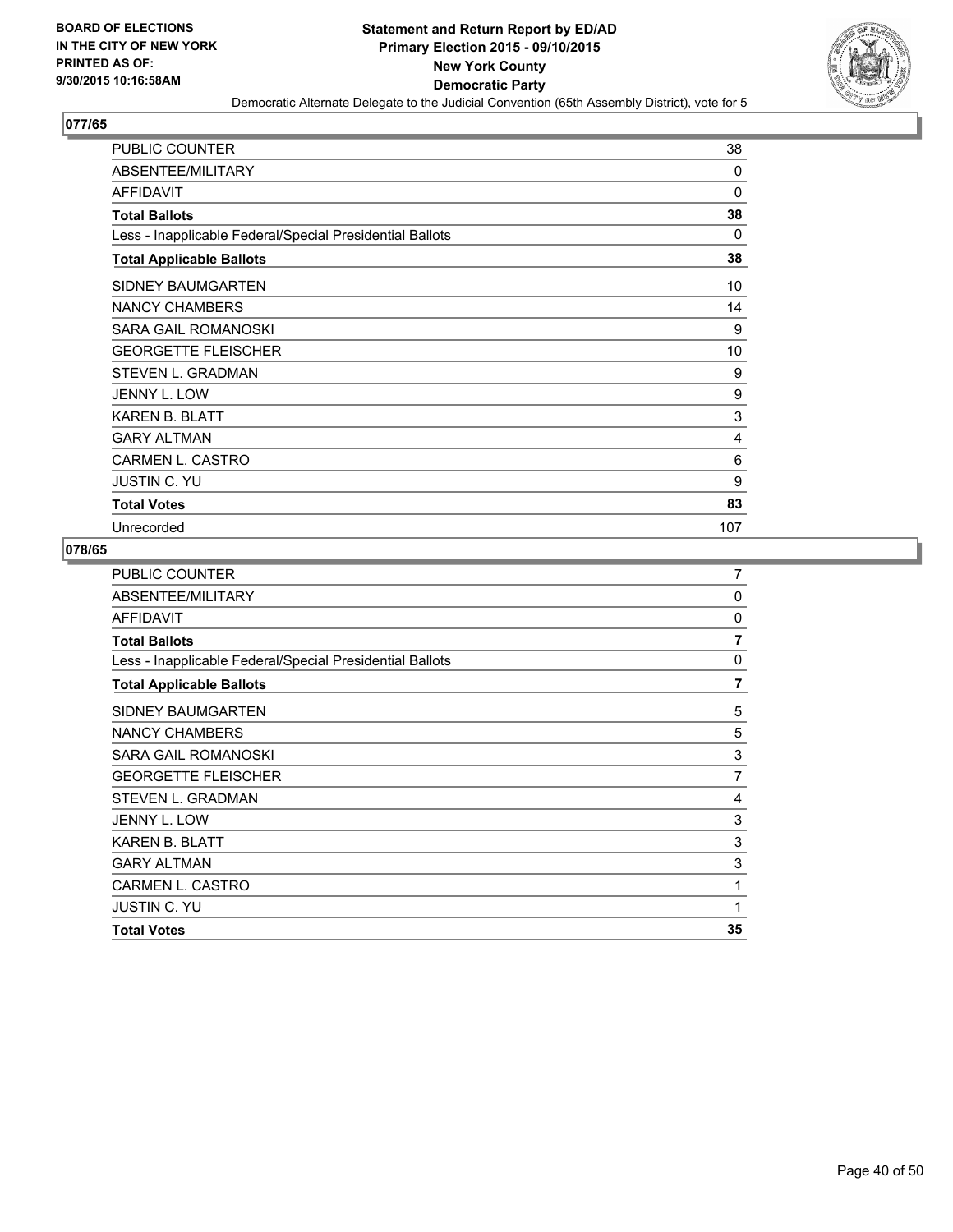

| <b>PUBLIC COUNTER</b>                                    | 16       |
|----------------------------------------------------------|----------|
| ABSENTEE/MILITARY                                        | 1        |
| <b>AFFIDAVIT</b>                                         | $\Omega$ |
| <b>Total Ballots</b>                                     | 17       |
| Less - Inapplicable Federal/Special Presidential Ballots | 0        |
| <b>Total Applicable Ballots</b>                          | 17       |
| SIDNEY BAUMGARTEN                                        | 9        |
| NANCY CHAMBERS                                           | 9        |
| SARA GAIL ROMANOSKI                                      | 9        |
| <b>GEORGETTE FLEISCHER</b>                               | 12       |
| STEVEN L. GRADMAN                                        | 8        |
| <b>JENNY L. LOW</b>                                      | 3        |
| <b>KAREN B. BLATT</b>                                    | 2        |
| <b>GARY ALTMAN</b>                                       | 4        |
| <b>CARMEN L. CASTRO</b>                                  | 4        |
| <b>JUSTIN C. YU</b>                                      | 3        |
| <b>Total Votes</b>                                       | 63       |
| Unrecorded                                               | 22       |

| PUBLIC COUNTER                                           | 10             |
|----------------------------------------------------------|----------------|
| ABSENTEE/MILITARY                                        | 1              |
| <b>AFFIDAVIT</b>                                         | $\Omega$       |
| <b>Total Ballots</b>                                     | 11             |
| Less - Inapplicable Federal/Special Presidential Ballots | 0              |
| <b>Total Applicable Ballots</b>                          | 11             |
| SIDNEY BAUMGARTEN                                        | 4              |
| <b>NANCY CHAMBERS</b>                                    | $\overline{7}$ |
| <b>SARA GAIL ROMANOSKI</b>                               | 4              |
| <b>GEORGETTE FLEISCHER</b>                               | 5              |
| STEVEN L. GRADMAN                                        | 5              |
| JENNY L. LOW                                             | 4              |
| KAREN B. BLATT                                           | 1              |
| <b>GARY ALTMAN</b>                                       | 2              |
| CARMEN L. CASTRO                                         | 4              |
| <b>JUSTIN C. YU</b>                                      | 3              |
| <b>Total Votes</b>                                       | 39             |
| Unrecorded                                               | 16             |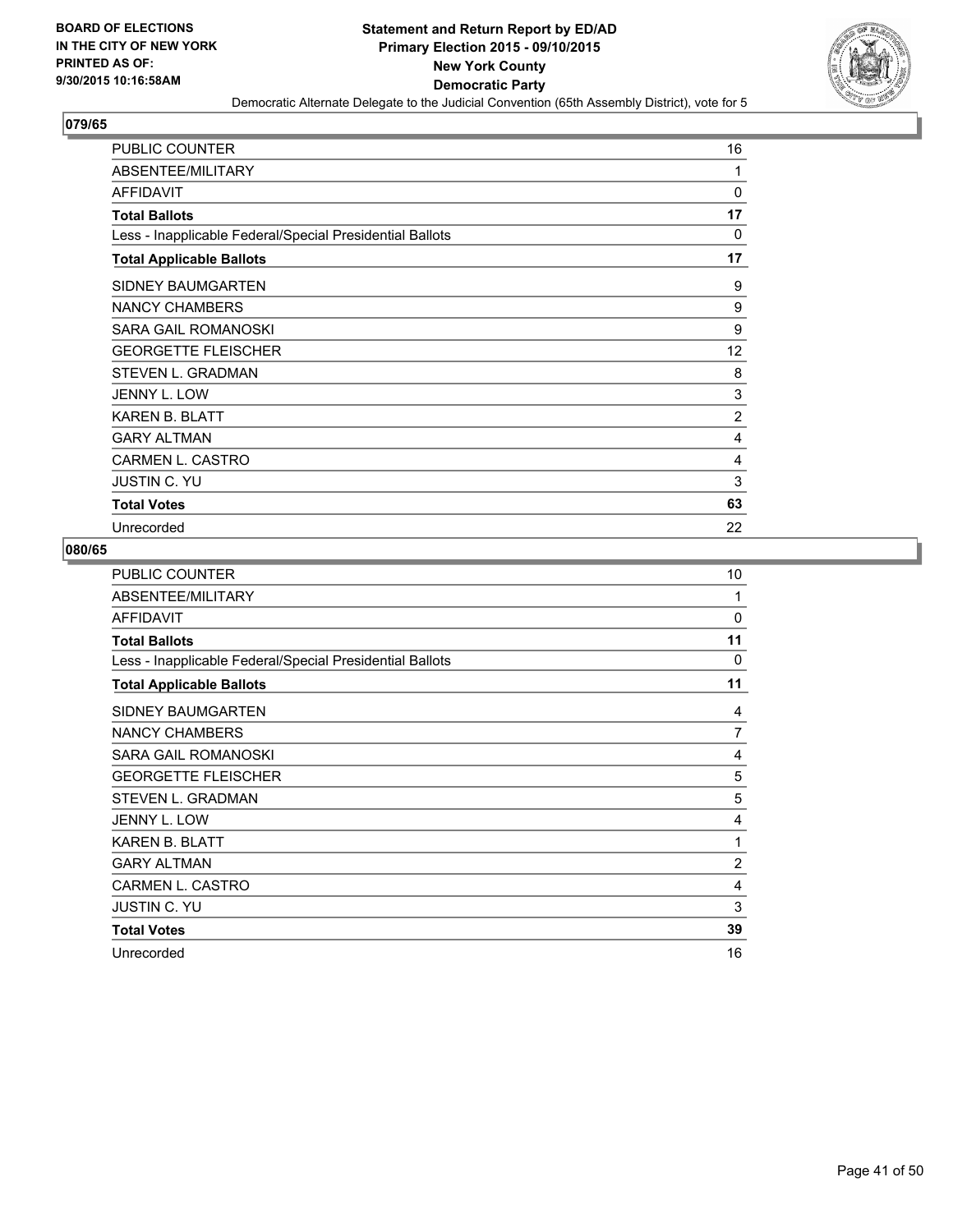

| <b>PUBLIC COUNTER</b>                                    | 14       |
|----------------------------------------------------------|----------|
| ABSENTEE/MILITARY                                        | 1        |
| <b>AFFIDAVIT</b>                                         | 0        |
| <b>Total Ballots</b>                                     | 15       |
| Less - Inapplicable Federal/Special Presidential Ballots | $\Omega$ |
| <b>Total Applicable Ballots</b>                          | 15       |
| SIDNEY BAUMGARTEN                                        | 5        |
| <b>NANCY CHAMBERS</b>                                    | 7        |
| SARA GAIL ROMANOSKI                                      | 6        |
| <b>GEORGETTE FLEISCHER</b>                               | 6        |
| <b>STEVEN L. GRADMAN</b>                                 | 6        |
| <b>JENNY L. LOW</b>                                      | 3        |
| <b>KAREN B. BLATT</b>                                    | 1        |
| <b>GARY ALTMAN</b>                                       | 0        |
| <b>CARMEN L. CASTRO</b>                                  | 4        |
| <b>JUSTIN C. YU</b>                                      | 3        |
| <b>Total Votes</b>                                       | 41       |
| Unrecorded                                               | 34       |

#### **082/65 COMBINED into: 089/65**

| <b>PUBLIC COUNTER</b>                                    | 11             |
|----------------------------------------------------------|----------------|
| ABSENTEE/MILITARY                                        | 0              |
| <b>AFFIDAVIT</b>                                         | $\mathbf 0$    |
| <b>Total Ballots</b>                                     | 11             |
| Less - Inapplicable Federal/Special Presidential Ballots | $\Omega$       |
| <b>Total Applicable Ballots</b>                          | 11             |
| <b>SIDNEY BAUMGARTEN</b>                                 | 3              |
| <b>NANCY CHAMBERS</b>                                    | 3              |
| <b>SARA GAIL ROMANOSKI</b>                               | $\overline{2}$ |
| <b>GEORGETTE FLEISCHER</b>                               | 1              |
| <b>STEVEN L. GRADMAN</b>                                 | 1              |
| <b>JENNY L. LOW</b>                                      | 4              |
| <b>KAREN B. BLATT</b>                                    | $\overline{2}$ |
| <b>GARY AI TMAN</b>                                      | $\overline{2}$ |
| <b>CARMEN L. CASTRO</b>                                  | 5              |
| <b>JUSTIN C. YU</b>                                      | 6              |
| UNATTRIBUTABLE WRITE-IN (WRITE-IN)                       | 3              |
| <b>Total Votes</b>                                       | 32             |
| Unrecorded                                               | 23             |
| 084/65 COMBINED into: 088/65                             |                |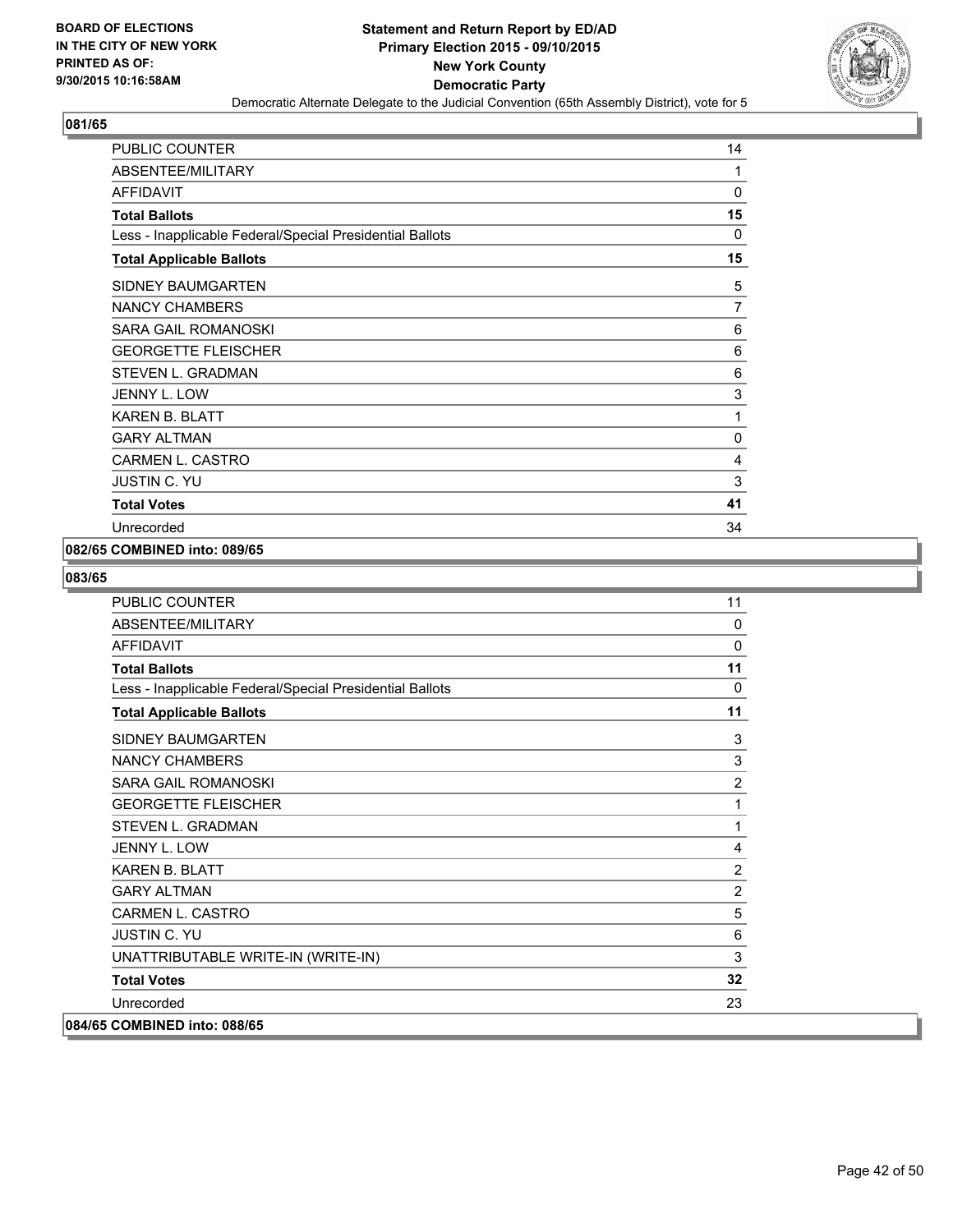

| <b>PUBLIC COUNTER</b>                                    | $\overline{2}$ |
|----------------------------------------------------------|----------------|
| ABSENTEE/MILITARY                                        | 0              |
| AFFIDAVIT                                                | 1              |
| <b>Total Ballots</b>                                     | 3              |
| Less - Inapplicable Federal/Special Presidential Ballots | 0              |
| <b>Total Applicable Ballots</b>                          | 3              |
| <b>SIDNEY BAUMGARTEN</b>                                 | 1              |
| NANCY CHAMBERS                                           | $\overline{2}$ |
| <b>SARA GAIL ROMANOSKI</b>                               | 2              |
| <b>GEORGETTE FLEISCHER</b>                               | 2              |
| STEVEN L. GRADMAN                                        | 1              |
| JENNY L. LOW                                             | 2              |
| <b>KAREN B. BLATT</b>                                    | 1              |
| <b>GARY ALTMAN</b>                                       | 0              |
| <b>CARMEN L. CASTRO</b>                                  | 1              |
| <b>JUSTIN C. YU</b>                                      | 0              |
| <b>Total Votes</b>                                       | 12             |
| Unrecorded                                               | 3              |

| <b>PUBLIC COUNTER</b>                                    | $\mathbf 0$ |
|----------------------------------------------------------|-------------|
| ABSENTEE/MILITARY                                        | 0           |
| <b>AFFIDAVIT</b>                                         | 0           |
| <b>Total Ballots</b>                                     | 0           |
| Less - Inapplicable Federal/Special Presidential Ballots | 0           |
| <b>Total Applicable Ballots</b>                          | 0           |
| SIDNEY BAUMGARTEN                                        | 0           |
| NANCY CHAMBERS                                           | 0           |
| SARA GAIL ROMANOSKI                                      | 0           |
| <b>GEORGETTE FLEISCHER</b>                               | 0           |
| <b>STEVEN L. GRADMAN</b>                                 | 0           |
| JENNY L. LOW                                             | 0           |
| <b>KAREN B. BLATT</b>                                    | 0           |
| <b>GARY ALTMAN</b>                                       | 0           |
| <b>CARMEN L. CASTRO</b>                                  | 0           |
| <b>JUSTIN C. YU</b>                                      | $\Omega$    |
| <b>Total Votes</b>                                       | 0           |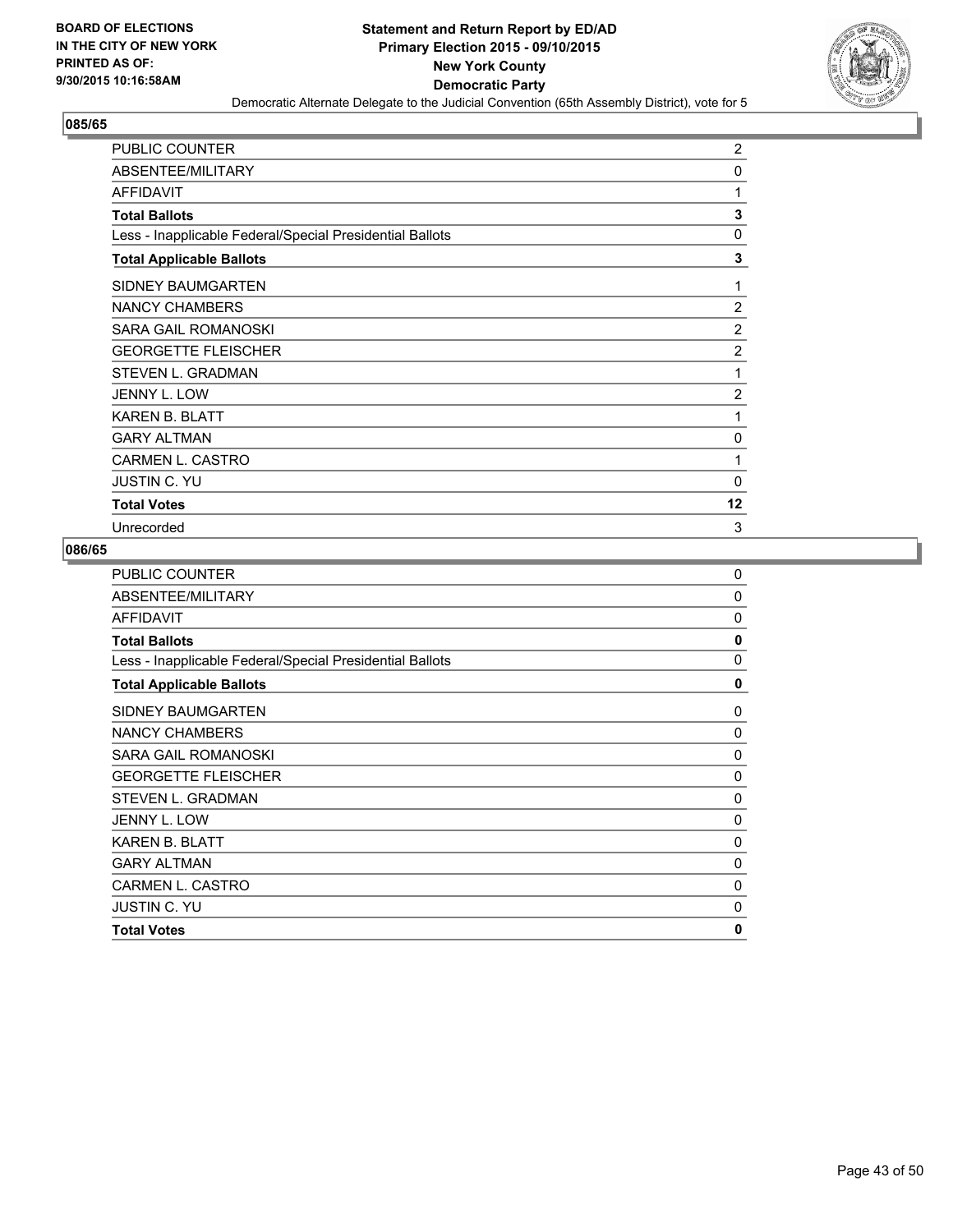

| <b>PUBLIC COUNTER</b>                                    | 1            |
|----------------------------------------------------------|--------------|
| ABSENTEE/MILITARY                                        | 0            |
| <b>AFFIDAVIT</b>                                         | 0            |
| <b>Total Ballots</b>                                     | 1            |
| Less - Inapplicable Federal/Special Presidential Ballots | 0            |
| <b>Total Applicable Ballots</b>                          | 1            |
| SIDNEY BAUMGARTEN                                        | 0            |
| NANCY CHAMBERS                                           | $\mathbf{0}$ |
| <b>SARA GAIL ROMANOSKI</b>                               | 0            |
| <b>GEORGETTE FLEISCHER</b>                               | 0            |
| STEVEN L. GRADMAN                                        | 0            |
| JENNY L. LOW                                             | 0            |
| <b>KAREN B. BLATT</b>                                    | 0            |
| <b>GARY ALTMAN</b>                                       | 0            |
| <b>CARMEN L. CASTRO</b>                                  | 0            |
| <b>JUSTIN C. YU</b>                                      | 0            |
| <b>Total Votes</b>                                       | 0            |
| Unrecorded                                               | 5            |

| PUBLIC COUNTER                                           | 12             |
|----------------------------------------------------------|----------------|
| ABSENTEE/MILITARY                                        | 0              |
| <b>AFFIDAVIT</b>                                         | $\Omega$       |
| <b>Total Ballots</b>                                     | 12             |
| Less - Inapplicable Federal/Special Presidential Ballots | 0              |
| <b>Total Applicable Ballots</b>                          | 12             |
| SIDNEY BAUMGARTEN                                        | 7              |
| <b>NANCY CHAMBERS</b>                                    | $\overline{7}$ |
| SARA GAIL ROMANOSKI                                      | 8              |
| <b>GEORGETTE FLEISCHER</b>                               | 7              |
| <b>STEVEN L. GRADMAN</b>                                 | $\overline{7}$ |
| JENNY L. LOW                                             | 4              |
| <b>KAREN B. BLATT</b>                                    | 5              |
| <b>GARY ALTMAN</b>                                       | 3              |
| CARMEN L. CASTRO                                         | 4              |
| <b>JUSTIN C. YU</b>                                      | 3              |
| <b>Total Votes</b>                                       | 55             |
| Unrecorded                                               | 5              |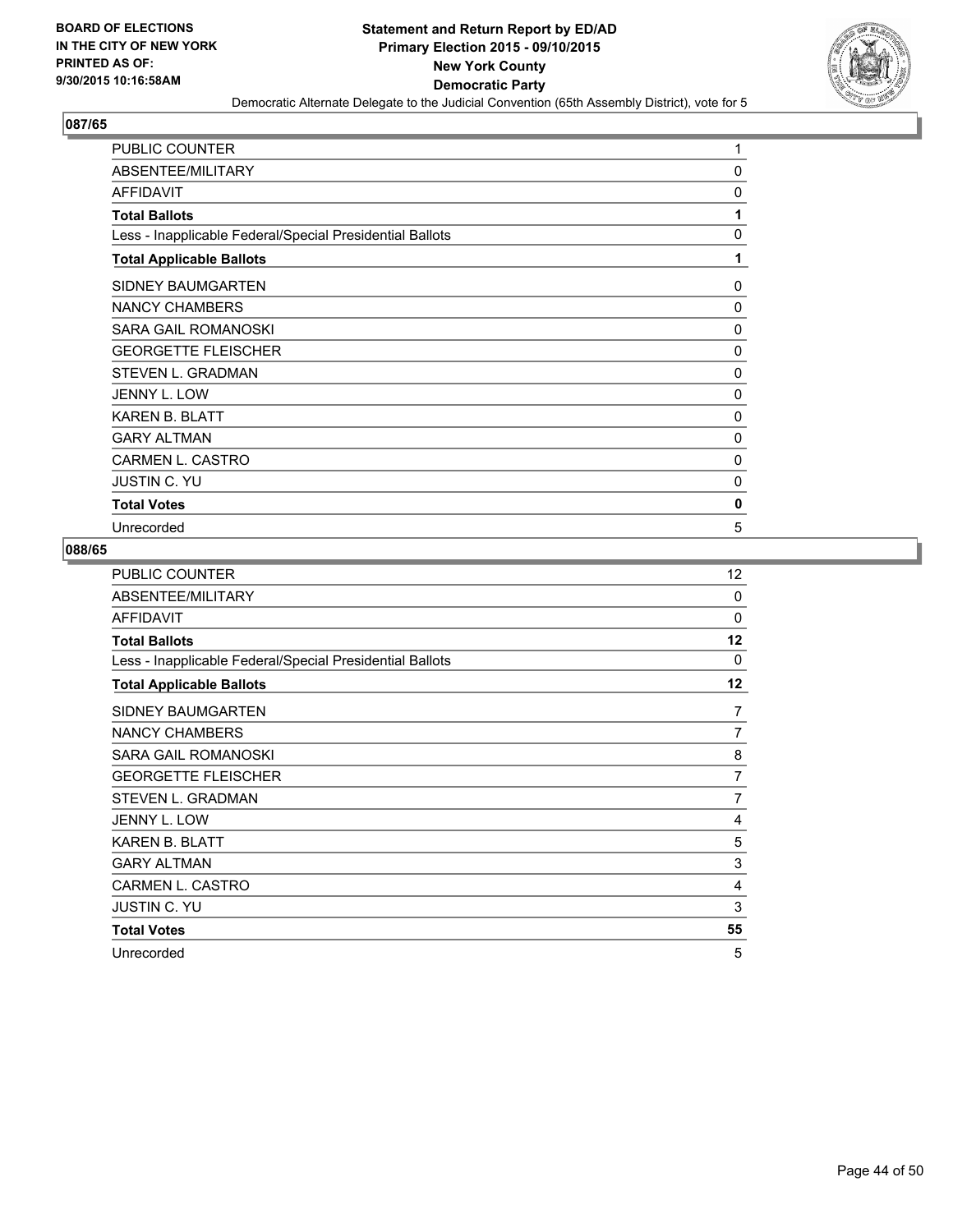

| <b>PUBLIC COUNTER</b>                                    | 1 |
|----------------------------------------------------------|---|
| ABSENTEE/MILITARY                                        | 0 |
| <b>AFFIDAVIT</b>                                         | 0 |
| <b>Total Ballots</b>                                     | 1 |
| Less - Inapplicable Federal/Special Presidential Ballots | 0 |
| <b>Total Applicable Ballots</b>                          | 1 |
| SIDNEY BAUMGARTEN                                        | 0 |
| NANCY CHAMBERS                                           | 0 |
| SARA GAIL ROMANOSKI                                      | 0 |
| <b>GEORGETTE FLEISCHER</b>                               | 0 |
| <b>STEVEN L. GRADMAN</b>                                 | 0 |
| JENNY L. LOW                                             | 1 |
| <b>KAREN B. BLATT</b>                                    | 1 |
| <b>GARY ALTMAN</b>                                       | 1 |
| <b>CARMEN L. CASTRO</b>                                  | 1 |
| <b>JUSTIN C. YU</b>                                      | 1 |
| <b>Total Votes</b>                                       | 5 |

| <b>PUBLIC COUNTER</b>                                    | 10             |
|----------------------------------------------------------|----------------|
| ABSENTEE/MILITARY                                        | 0              |
| <b>AFFIDAVIT</b>                                         | 1              |
| <b>Total Ballots</b>                                     | 11             |
| Less - Inapplicable Federal/Special Presidential Ballots | 0              |
| <b>Total Applicable Ballots</b>                          | 11             |
| SIDNEY BAUMGARTEN                                        | 2              |
| NANCY CHAMBERS                                           | 3              |
| SARA GAIL ROMANOSKI                                      | 2              |
| <b>GEORGETTE FLEISCHER</b>                               | $\overline{2}$ |
| STEVEN L. GRADMAN                                        | $\overline{2}$ |
| JENNY L. LOW                                             | 8              |
| <b>KAREN B. BLATT</b>                                    | 8              |
| <b>GARY ALTMAN</b>                                       | 7              |
| CARMEN L. CASTRO                                         | 7              |
| <b>JUSTIN C. YU</b>                                      | 9              |
| <b>Total Votes</b>                                       | 50             |
| Unrecorded                                               | 5              |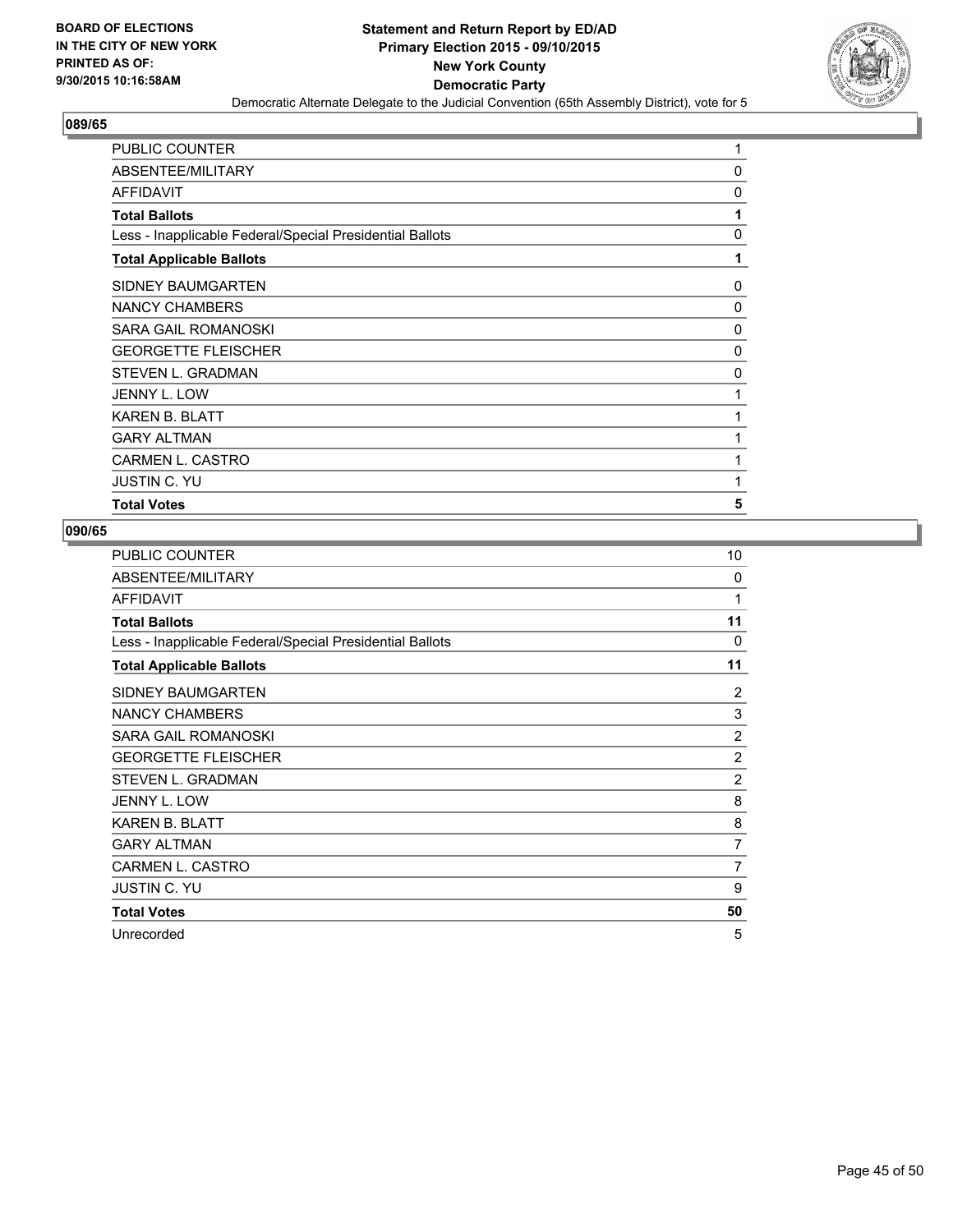

| <b>PUBLIC COUNTER</b>                                    | 3        |
|----------------------------------------------------------|----------|
| ABSENTEE/MILITARY                                        | 0        |
| AFFIDAVIT                                                | 0        |
| <b>Total Ballots</b>                                     | 3        |
| Less - Inapplicable Federal/Special Presidential Ballots | $\Omega$ |
| <b>Total Applicable Ballots</b>                          | 3        |
| SIDNEY BAUMGARTEN                                        | 2        |
| NANCY CHAMBERS                                           | 3        |
| SARA GAIL ROMANOSKI                                      | 2        |
| <b>GEORGETTE FLEISCHER</b>                               | 3        |
| <b>STEVEN L. GRADMAN</b>                                 | 3        |
| JENNY L. LOW                                             | 0        |
| <b>KAREN B. BLATT</b>                                    | 0        |
| <b>GARY ALTMAN</b>                                       | 1        |
| <b>CARMEN L. CASTRO</b>                                  | 1        |
| <b>JUSTIN C. YU</b>                                      | 0        |
| <b>Total Votes</b>                                       | 15       |

| <b>PUBLIC COUNTER</b>                                    | 7              |
|----------------------------------------------------------|----------------|
| ABSENTEE/MILITARY                                        | $\Omega$       |
| <b>AFFIDAVIT</b>                                         | 0              |
| <b>Total Ballots</b>                                     | 7              |
| Less - Inapplicable Federal/Special Presidential Ballots | 0              |
| <b>Total Applicable Ballots</b>                          | 7              |
| SIDNEY BAUMGARTEN                                        | 3              |
| NANCY CHAMBERS                                           | 3              |
| SARA GAIL ROMANOSKI                                      | 3              |
| <b>GEORGETTE FLEISCHER</b>                               | 3              |
| STEVEN L. GRADMAN                                        | 3              |
| JENNY L. LOW                                             | 2              |
| <b>KAREN B. BLATT</b>                                    | 1              |
| <b>GARY ALTMAN</b>                                       | 1              |
| <b>CARMEN L. CASTRO</b>                                  | $\overline{2}$ |
| <b>JUSTIN C. YU</b>                                      | 1              |
| <b>Total Votes</b>                                       | 22             |
| Unrecorded                                               | 13             |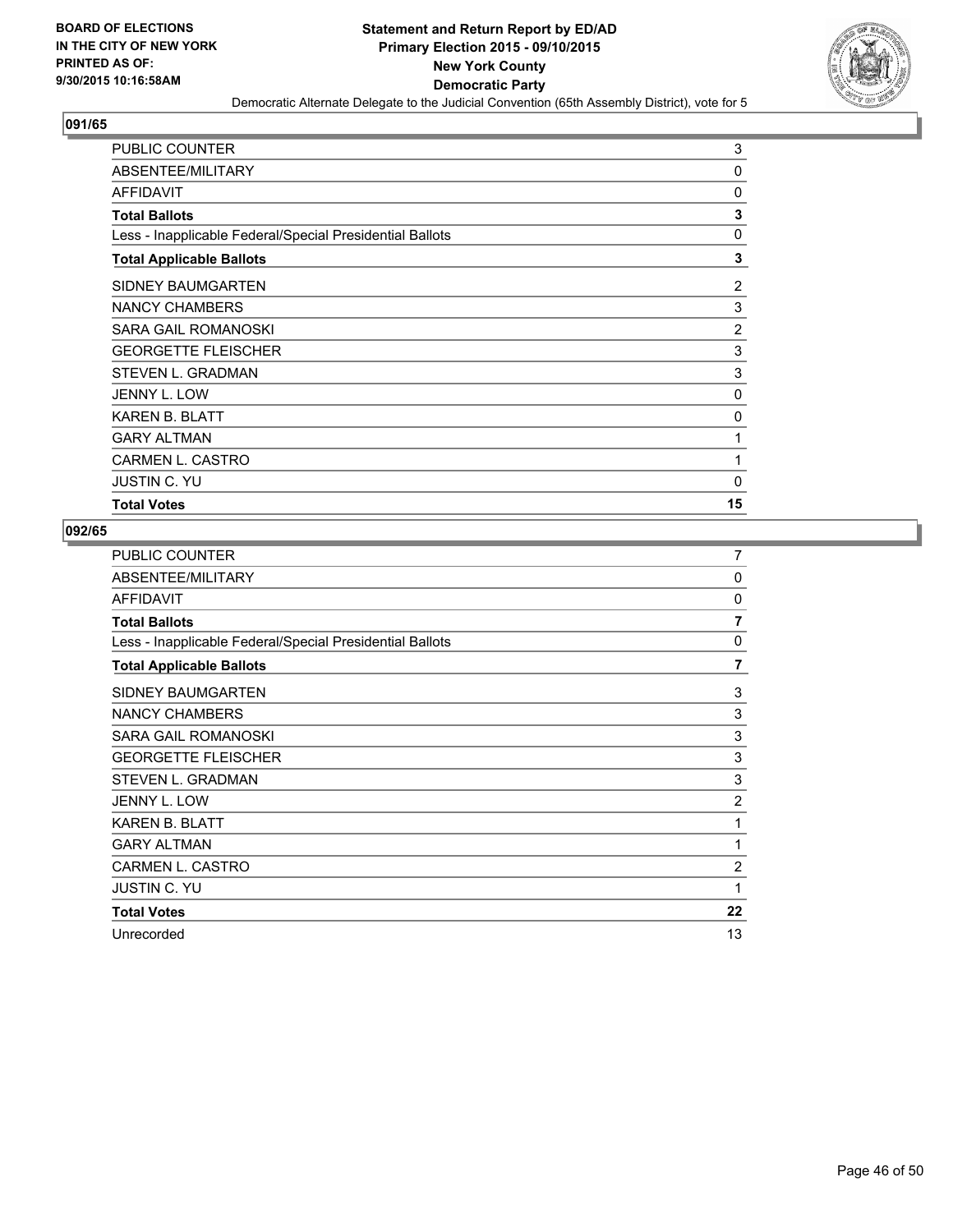

| <b>PUBLIC COUNTER</b>                                    | 2              |
|----------------------------------------------------------|----------------|
| ABSENTEE/MILITARY                                        | 0              |
| AFFIDAVIT                                                | $\Omega$       |
| <b>Total Ballots</b>                                     | $\overline{2}$ |
| Less - Inapplicable Federal/Special Presidential Ballots | 0              |
| <b>Total Applicable Ballots</b>                          | $\mathbf{2}$   |
| SIDNEY BAUMGARTEN                                        | 2              |
| NANCY CHAMBERS                                           | 2              |
| SARA GAIL ROMANOSKI                                      | 2              |
| <b>GEORGETTE FLEISCHER</b>                               | $\overline{2}$ |
| <b>STEVEN L. GRADMAN</b>                                 | $\overline{2}$ |
| JENNY L. LOW                                             | 0              |
| <b>KAREN B. BLATT</b>                                    | 0              |
| <b>GARY ALTMAN</b>                                       | 0              |
| CARMEN L. CASTRO                                         | 0              |
| <b>JUSTIN C. YU</b>                                      | 0              |
| <b>Total Votes</b>                                       | 10             |

| 0            |
|--------------|
| 0            |
| 0            |
| 0            |
| $\Omega$     |
| 0            |
| 0            |
| 0            |
| $\Omega$     |
| 0            |
| 0            |
| 0            |
| $\Omega$     |
| 0            |
| 0            |
| 0            |
| $\mathbf{0}$ |
|              |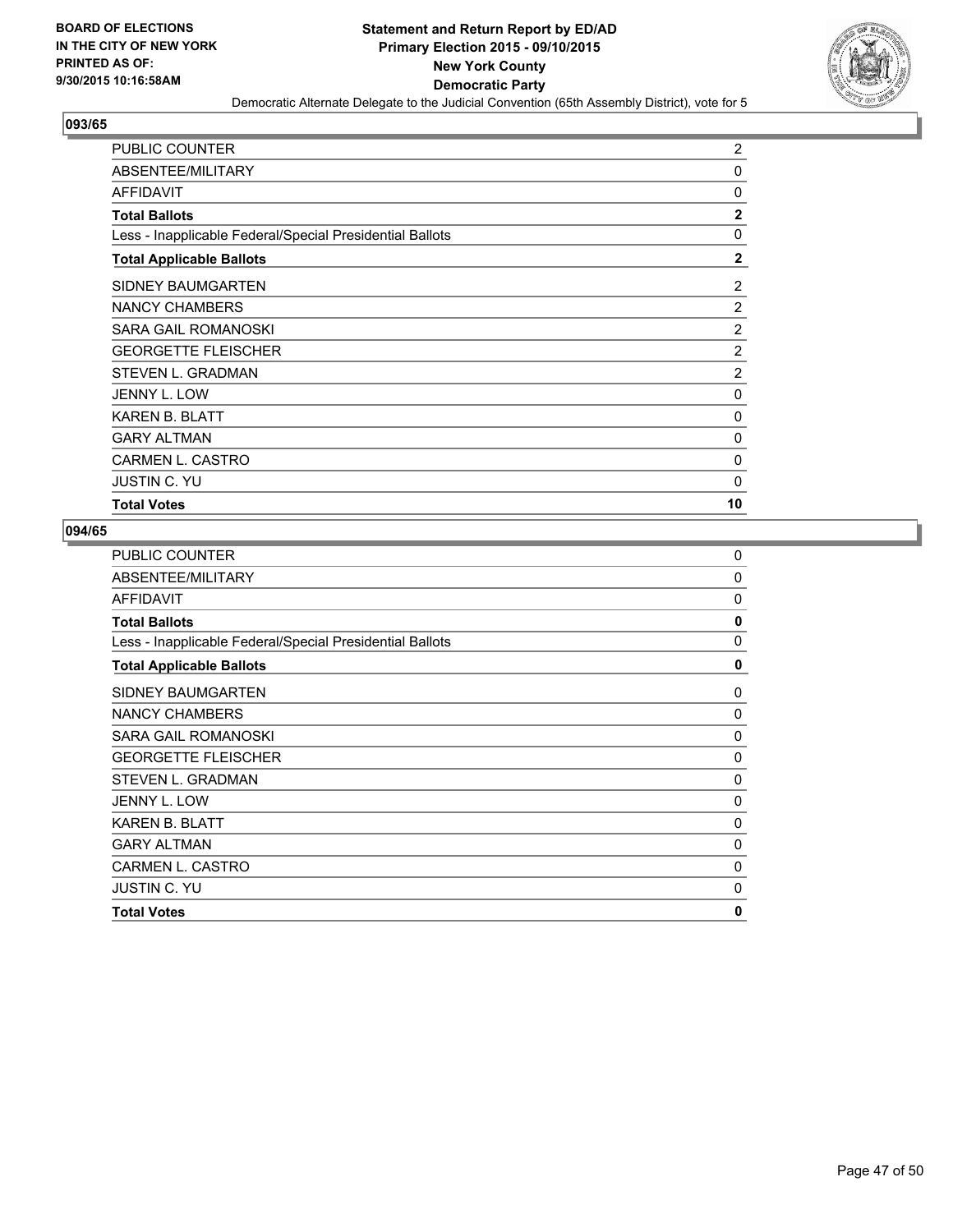

| <b>PUBLIC COUNTER</b>                                    | 0            |
|----------------------------------------------------------|--------------|
| ABSENTEE/MILITARY                                        | 0            |
| AFFIDAVIT                                                | $\Omega$     |
| <b>Total Ballots</b>                                     | 0            |
| Less - Inapplicable Federal/Special Presidential Ballots | $\mathbf{0}$ |
| <b>Total Applicable Ballots</b>                          | 0            |
| SIDNEY BAUMGARTEN                                        | 0            |
| NANCY CHAMBERS                                           | 0            |
| SARA GAIL ROMANOSKI                                      | $\Omega$     |
| <b>GEORGETTE FLEISCHER</b>                               | 0            |
| <b>STEVEN L. GRADMAN</b>                                 | 0            |
| JENNY L. LOW                                             | 0            |
| <b>KAREN B. BLATT</b>                                    | 0            |
| <b>GARY ALTMAN</b>                                       | 0            |
| <b>CARMEN L. CASTRO</b>                                  | 0            |
| <b>JUSTIN C. YU</b>                                      | 0            |
| <b>Total Votes</b>                                       | $\mathbf{0}$ |

| $\mathbf 0$ |
|-------------|
| 0           |
| 0           |
| 0           |
| 0           |
| 0           |
| 0           |
| 0           |
| $\Omega$    |
| $\mathbf 0$ |
| 0           |
| 0           |
| 0           |
| 0           |
| 0           |
| 0           |
| 0           |
|             |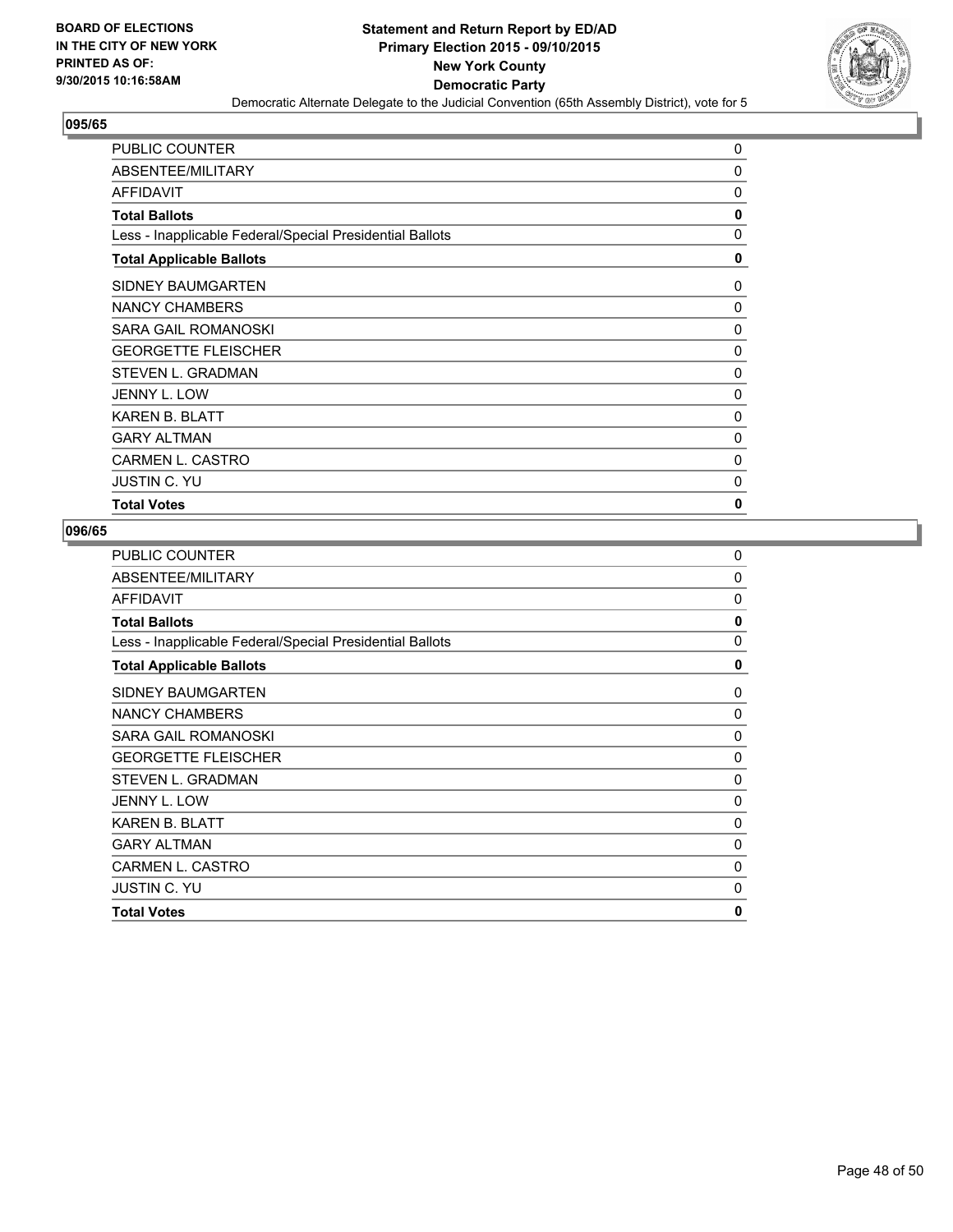

| <b>PUBLIC COUNTER</b>                                    | 0            |
|----------------------------------------------------------|--------------|
| ABSENTEE/MILITARY                                        | $\mathbf 0$  |
| <b>AFFIDAVIT</b>                                         | 0            |
| <b>Total Ballots</b>                                     | 0            |
| Less - Inapplicable Federal/Special Presidential Ballots | 0            |
| <b>Total Applicable Ballots</b>                          | 0            |
| SIDNEY BAUMGARTEN                                        | 0            |
| NANCY CHAMBERS                                           | 0            |
| <b>SARA GAIL ROMANOSKI</b>                               | $\Omega$     |
| <b>GEORGETTE FLEISCHER</b>                               | 0            |
| STEVEN L. GRADMAN                                        | $\Omega$     |
| <b>JENNY L. LOW</b>                                      | 0            |
| <b>KAREN B. BLATT</b>                                    | 0            |
| <b>GARY ALTMAN</b>                                       | 0            |
| <b>CARMEN L. CASTRO</b>                                  | 0            |
| <b>JUSTIN C. YU</b>                                      | 0            |
| <b>Total Votes</b>                                       | $\mathbf{0}$ |

| <b>PUBLIC COUNTER</b>                                    | 0            |
|----------------------------------------------------------|--------------|
| ABSENTEE/MILITARY                                        | 0            |
| <b>AFFIDAVIT</b>                                         | 0            |
| <b>Total Ballots</b>                                     | 0            |
| Less - Inapplicable Federal/Special Presidential Ballots | $\Omega$     |
| <b>Total Applicable Ballots</b>                          | 0            |
| SIDNEY BAUMGARTEN                                        | 0            |
| NANCY CHAMBERS                                           | 0            |
| SARA GAIL ROMANOSKI                                      | $\Omega$     |
| <b>GEORGETTE FLEISCHER</b>                               | 0            |
| STEVEN L. GRADMAN                                        | 0            |
| <b>JENNY L. LOW</b>                                      | 0            |
| <b>KAREN B. BLATT</b>                                    | $\Omega$     |
| <b>GARY ALTMAN</b>                                       | 0            |
| <b>CARMEN L. CASTRO</b>                                  | 0            |
| JUSTIN C. YU                                             | 0            |
| <b>Total Votes</b>                                       | $\mathbf{0}$ |